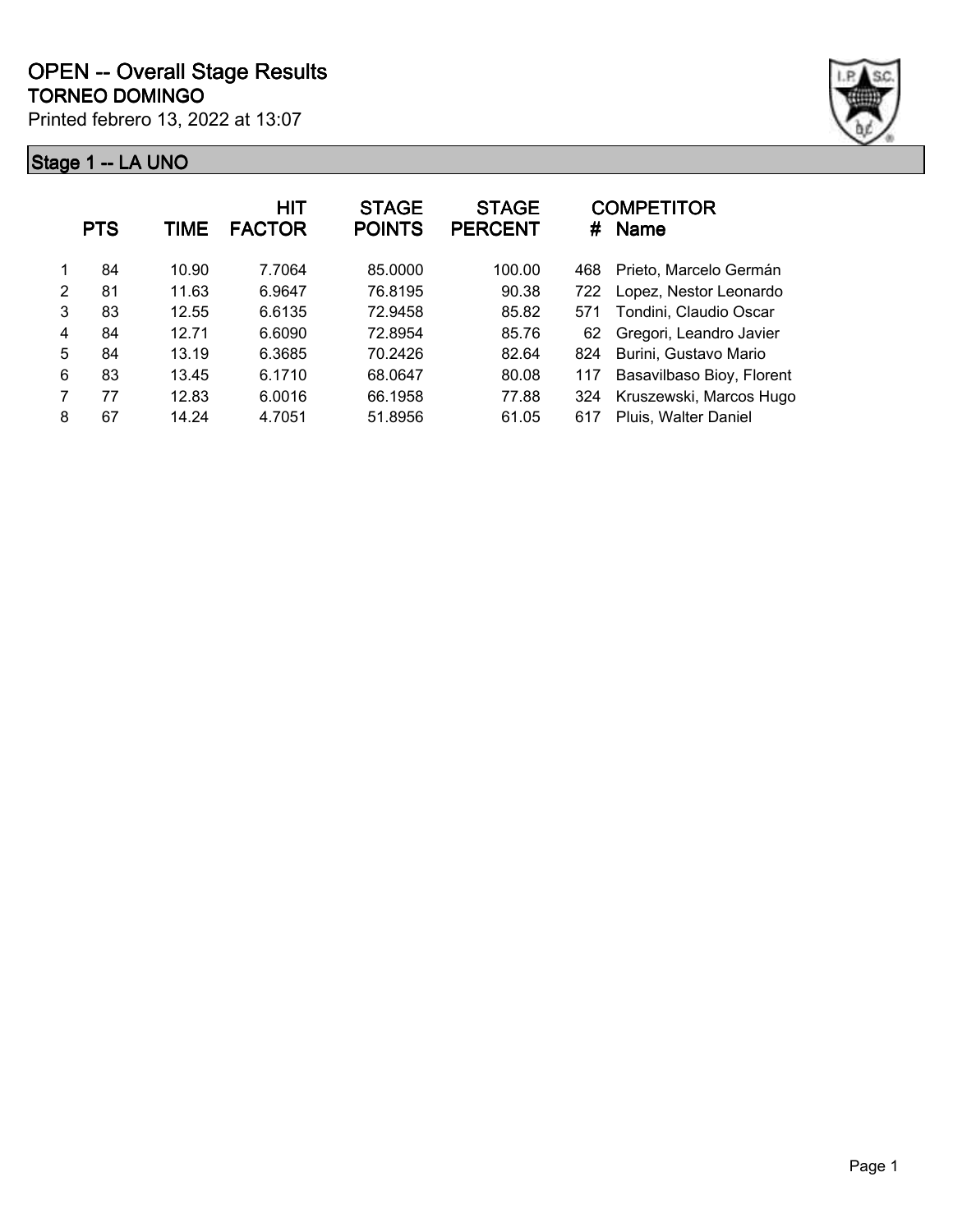

|               | <b>PTS</b> | TIME  | HIT<br><b>FACTOR</b> | <b>STAGE</b><br><b>POINTS</b> | <b>STAGE</b><br><b>PERCENT</b> | #    | <b>COMPETITOR</b><br><b>Name</b> |
|---------------|------------|-------|----------------------|-------------------------------|--------------------------------|------|----------------------------------|
| 1             | 83         | 11.80 | 7.0339               | 85.0000                       | 100.00                         | 200  | Crespo, Alejandro Martí          |
| $\mathcal{P}$ | 79         | 11.74 | 6.7291               | 81.3171                       | 95.67                          | 385  | Meccia, Marcelo Damián           |
| 3             | 81         | 12.04 | 6.7276               | 81.2983                       | 95.65                          | 564  | Suárez, Rodrigo Daniel           |
| 4             | 73         | 11.85 | 6.1603               | 74.4436                       | 87.58                          | 538  | Seifert, Sebastián Ariel         |
| 5             | 80         | 13.35 | 5.9925               | 72.4155                       | 85.19                          | 1526 | Pereyra, Esteban Emilio          |
| 6             | 81         | 14.82 | 5.4656               | 66.0480                       | 77.70                          | 1229 | Disanti, Thomas Diego            |
| 7             | 83         | 16.60 | 5.0000               | 60.4217                       | 71.08                          | 273  | Gentile, Ricardo Aurelio         |
| 8             | 67         | 13.88 | 4.8271               | 58.3322                       | 68.63                          | 144  | Burgos, Adrián Oscar             |
| 9             | 62         | 13.28 | 4.6687               | 56.4178                       | 66.37                          | 199  | Cots, Gustavo Javier             |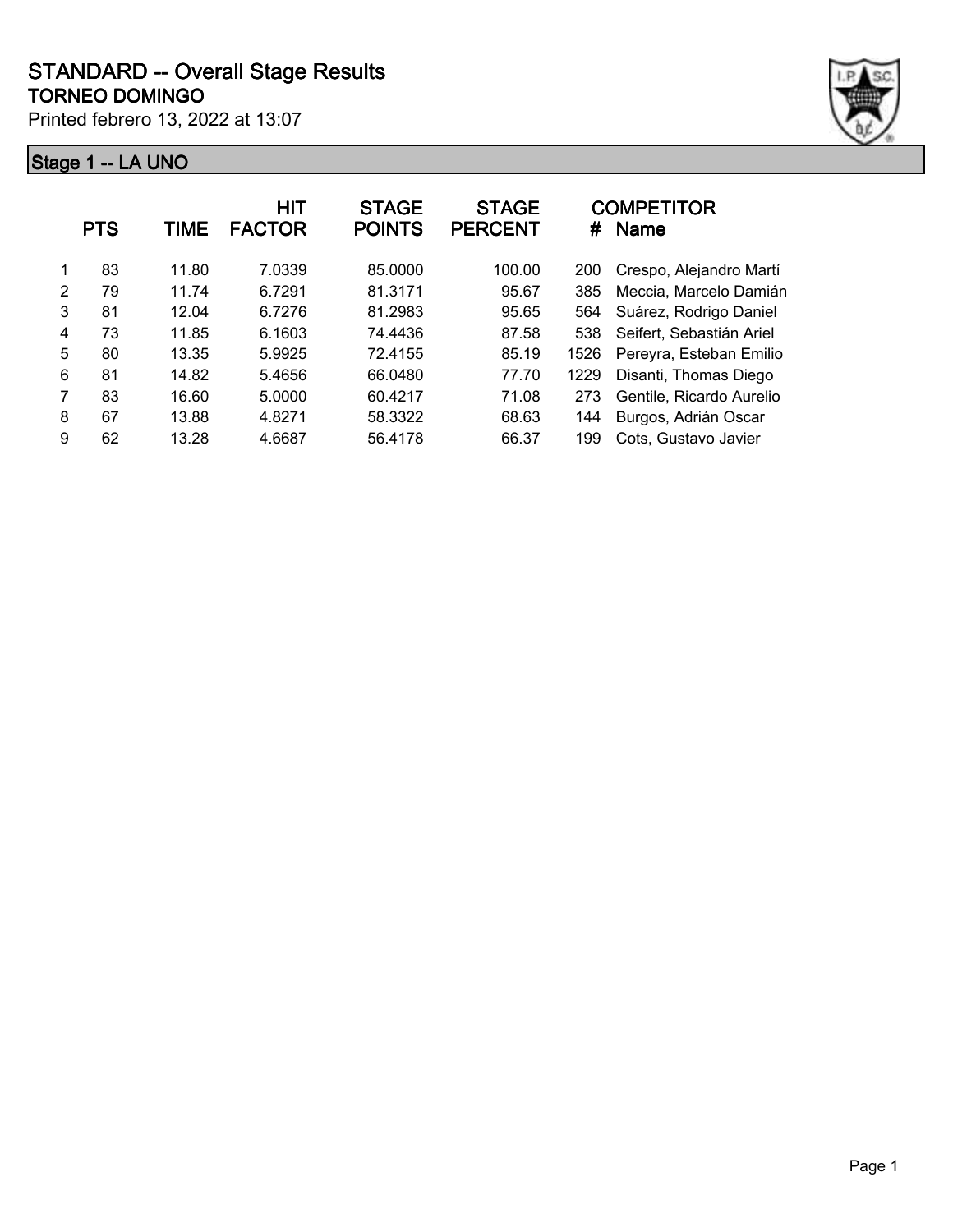#### **TORNEO DOMINGO PRODUCTION -- Overall Stage Results**

Printed febrero 13, 2022 at 13:07



|                | <b>PTS</b> | TIME  | <b>HIT</b><br><b>FACTOR</b> | <b>STAGE</b><br><b>POINTS</b> | <b>STAGE</b><br><b>PERCENT</b> | #    | <b>COMPETITOR</b><br><b>Name</b> |
|----------------|------------|-------|-----------------------------|-------------------------------|--------------------------------|------|----------------------------------|
| 1              | 83         | 12.11 | 6.8538                      | 85.0000                       | 100.00                         | 1173 | Savarelli, Franco                |
| $\overline{2}$ | 81         | 12.23 | 6.6231                      | 82.1379                       | 96.63                          | 632  | Bastiani, Juan Pablo             |
| $\mathbf{3}$   | 79         | 12.10 | 6.5289                      | 80.9705                       | 95.26                          | 254  | Frattini, Raúl Pablo             |
| 4              | 81         | 13.15 | 6.1597                      | 76.3914                       | 89.87                          | 1248 | Ortiz, Facundo Maximil           |
| 5              | 83         | 13.66 | 6.0761                      | 75.3550                       | 88.65                          | 1054 | Cavia, Miguel                    |
| 6              | 81         | 13.47 | 6.0134                      | 74.5766                       | 87.74                          | 134  | Borges, Walter Santiago          |
| $\overline{7}$ | 79         | 13.31 | 5.9354                      | 73.6095                       | 86.60                          | 333  | Lanzilotta, Julio Dario          |
| 8              | 81         | 14.45 | 5.6055                      | 69.5188                       | 81.79                          | 272  | Gentile, Diego Cesar             |
| 9              | 85         | 15.73 | 5.4037                      | 67.0155                       | 78.84                          | 1086 | Lojo, Luciana Trinida            |
| 10             | 77         | 14.27 | 5.3959                      | 66.9193                       | 78.73                          | 241  | Fava, Leopoldo Luis              |
| 11             | 62         | 11.60 | 5.3448                      | 66.2855                       | 77.98                          | 419  | Obertello, Daniel Héctor         |
| 12             | 79         | 14.81 | 5.3342                      | 66.1541                       | 77.83                          | 474  | Rachich Kildegaard, Pablo Hernán |
| 13             | 81         | 15.26 | 5.3080                      | 65.8287                       | 77.45                          | 85   | Angio, Mariano Antonio           |
| 14             | 83         | 15.78 | 5.2598                      | 65.2313                       | 76.74                          | 1174 | Jordan, Hugo                     |
| 15             | 81         | 15.69 | 5.1625                      | 64.0246                       | 75.32                          | 107  | Baigorria, Omar Horacio          |
| 16             | 75         | 15.35 | 4.8860                      | 60.5951                       | 71.29                          | 231  | Espiñeira, Miguel Ángel          |
| 17             | 75         | 15.37 | 4.8796                      | 60.5163                       | 71.20                          | 172  | Ces, Christian Danie             |
| 18             | 73         | 15.02 | 4.8602                      | 60.2751                       | 70.91                          | 214  | Delgado, Diego Ricardo           |
| 19             | 81         | 16.97 | 4.7731                      | 59.1954                       | 69.64                          | 699  | Heusinger, Carlos Valentin       |
| 20             | 81         | 17.00 | 4.7647                      | 59.0910                       | 69.52                          | 959  | Fasci, Omar                      |
| 21             | 83         | 17.78 | 4.6682                      | 57.8937                       | 68.11                          | 79   | Alvarez, Nestor Raúl             |
| 22             | 79         | 17.31 | 4.5638                      | 56.5998                       | 66.59                          | 114  | Bareiro, Andrea Celeste          |
| 23             | 75         | 17.07 | 4.3937                      | 54.4895                       | 64.11                          | 1227 | Raffo, Martin Alberto            |
| 24             | 83         | 19.57 | 4.2412                      | 52.5984                       | 61.88                          | 1514 | Pino, Jose Daniel                |
| 25             | 83         | 20.14 | 4.1212                      | 51.1097                       | 60.13                          | 33   | Fink, Claudia                    |
| 26             | 77         | 18.85 | 4.0849                      | 50.6599                       | 59.60                          | 157  | Carmona, Hugo Deonelo            |
| 27             | 75         | 18.43 | 4.0695                      | 50.4686                       | 59.37                          | 615  | Crespo, Juan Jose                |
| 28             | 79         | 19.47 | 4.0575                      | 50.3206                       | 59.20                          | 105  | Bacarini, Arnaldo Cesár          |
| 29             | 68         | 17.05 | 3.9883                      | 49.4618                       | 58.19                          | 1416 | Arakaki, Luis Alberto            |
| 30             | 81         | 20.57 | 3.9378                      | 48.8355                       | 57.45                          | 1485 | Alvarez Berro, Aditardo Cesar    |
| 31             | 79         | 20.23 | 3.9051                      | 48.4302                       | 56.98                          | 1222 | Obljubek, Santiago               |
| 32             | 75         | 19.59 | 3.8285                      | 47.4801                       | 55.86                          | 57   | Da Silva Llugdar, Ismael Elí-as  |
| 33             | 69         | 19.01 | 3.6297                      | 45.0145                       | 52.96                          | 1585 | Hay Chaia, Matias                |
| 34             | 75         | 21.06 | 3.5613                      | 44.1660                       | 51.96                          | 1225 | Speranza, Sebastian Alejo        |
| 35             | 64         | 18.14 | 3.5281                      | 43.7550                       | 51.48                          | 355  | López, Jorge Alberto             |
| 36             | 79         | 22.43 | 3.5221                      | 43.6800                       | 51.39                          | 1531 | Molina, Christian                |
| 37             | 73         | 21.22 | 3.4402                      | 42.6641                       | 50.19                          | 619  | Fiorese, Daniel Pedro            |
| 38             | 73         | 21.34 | 3.4208                      | 42.4242                       | 49.91                          | 43   | Jauregui, Martín                 |
| 39             | 73         | 22.41 | 3.2575                      | 40.3986                       | 47.53                          | 1549 | Laprovitera, Leandro             |
| 40             | 79         | 24.85 | 3.1791                      | 39.4263                       | 46.38                          | 1553 | Ghiglione, Martin                |
| 41             | 71         | 22.97 | 3.0910                      | 38.3338                       | 45.10                          | 1640 | Guerreiro, Jose Marcelo          |
| 42             | 71         | 22.99 | 3.0883                      | 38.3005                       | 45.06                          | 1148 | He, Chongfang                    |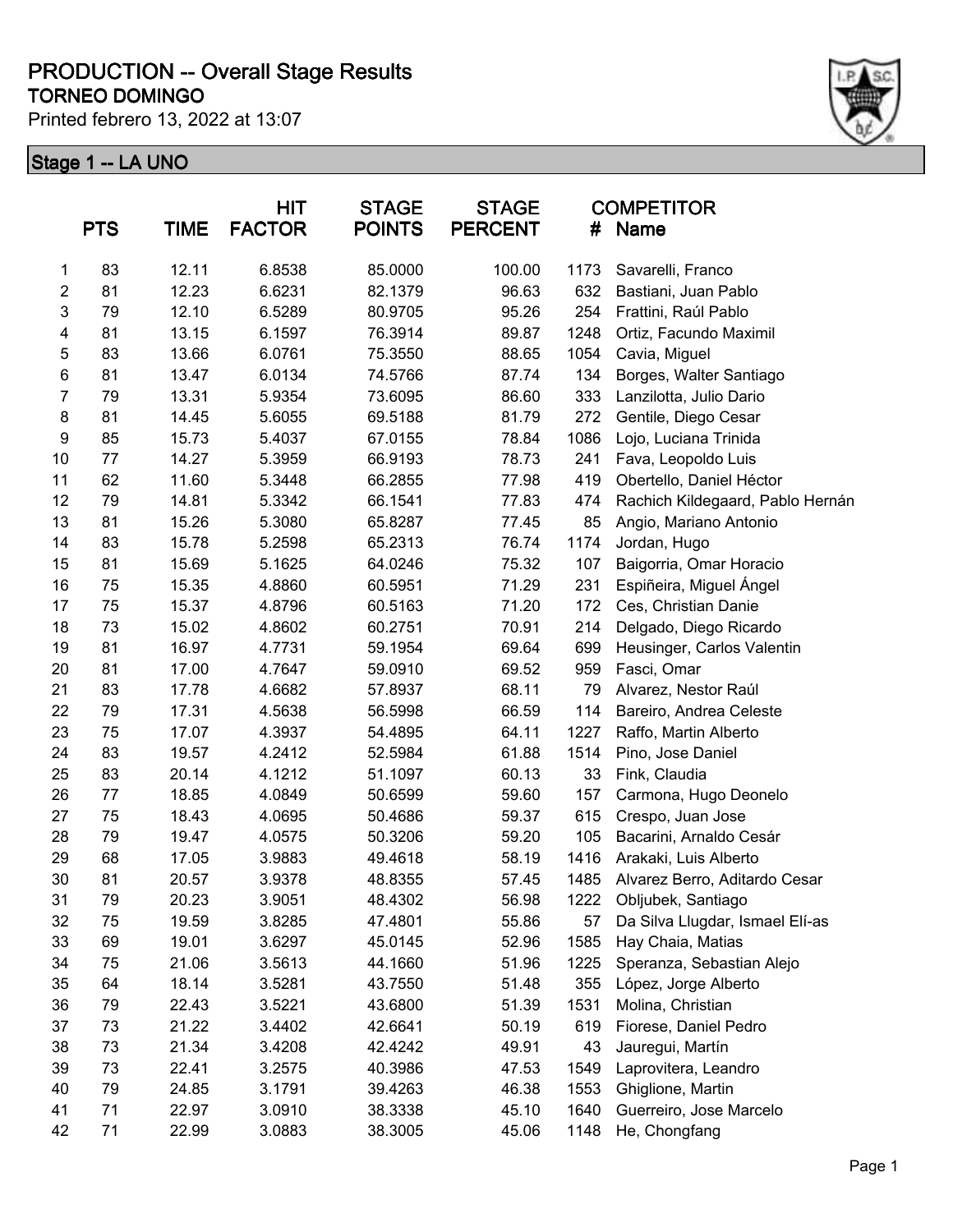

|    | <b>PTS</b> | TIME  | HIT<br><b>FACTOR</b> | <b>STAGE</b><br><b>POINTS</b> | <b>STAGE</b><br><b>PERCENT</b> | #    | <b>COMPETITOR</b><br><b>Name</b> |
|----|------------|-------|----------------------|-------------------------------|--------------------------------|------|----------------------------------|
| 43 | 81         | 27.03 | 2.9967               | 37.1641                       | 43.72                          | 1697 | Abia, Alvaro Pedro               |
| 44 | 79         | 26.93 | 2.9335               | 36.3811                       | 42.80                          | 1663 | Stenger Yañez, Matías Manuel     |
| 45 | 51         | 17.51 | 2.9126               | 36.1218                       | 42.50                          | 477  | Ramos, Daniel Omar               |
| 46 | 66         | 30.24 | 2.1825               | 27.0674                       | 31.84                          | 1538 | Naya, Christian                  |
| 47 | 83         | 39.25 | 2.1146               | 26.2255                       | 30.85                          | 611  | Troncoso, Camilo Horacio         |
| 48 | 43         | 21.40 | 2.0093               | 24.9195                       | 29.32                          | 421  | Oliva, Lucas Matías              |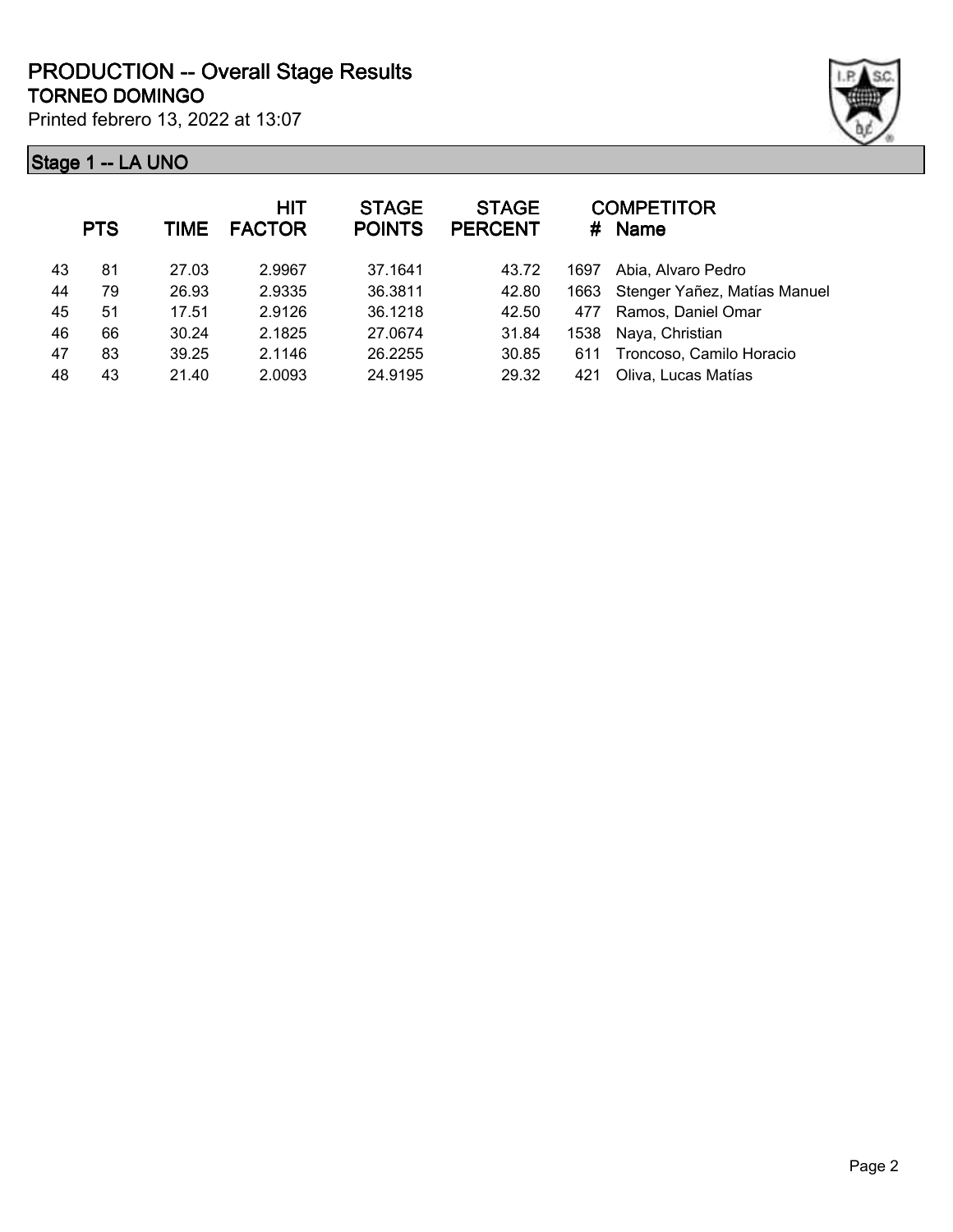#### **TORNEO DOMINGO PRODUCTION OPTICS -- Overall Stage Results**

Printed febrero 13, 2022 at 13:07



|    | <b>PTS</b> | TIME  | <b>HIT</b><br><b>FACTOR</b> | <b>STAGE</b><br><b>POINTS</b> | <b>STAGE</b><br><b>PERCENT</b> | #    | <b>COMPETITOR</b><br><b>Name</b> |
|----|------------|-------|-----------------------------|-------------------------------|--------------------------------|------|----------------------------------|
|    | 79         | 12.11 | 6.5235                      | 85.0000                       | 100.00                         | 38   | Zoppi, Daniel                    |
| 2  | 77         | 12.23 | 6.2960                      | 82.0352                       | 96.51                          | 464  | Ponizio, Leonardo Albert         |
| 3  | 83         | 13.19 | 6.2926                      | 81.9916                       | 96.46                          | 232  | Espinha Patricio, Diego Gaston   |
| 4  | 79         | 13.94 | 5.6671                      | 73.8415                       | 86.87                          | 568  | Testa, Diego Enrique             |
| 5  | 79         | 14.03 | 5.6308                      | 73.3678                       | 86.32                          | 137  | Bragadini, Hector Alberto        |
| 6  | 77         | 16.04 | 4.8005                      | 62.5493                       | 73.59                          | 299  | Grimberg, Sergio Daniel          |
| 7  | 83         | 17.45 | 4.7564                      | 61.9753                       | 72.91                          | 1399 | Ameghino, Javier                 |
| 8  | 81         | 19.49 | 4.1560                      | 54.1513                       | 63.71                          | 1281 | Lifschitz, Daniel Eduardo        |
| 9  | 81         | 19.89 | 4.0724                      | 53.0623                       | 62.43                          | 279  | Gianni, Julio César              |
| 10 | 77         | 24.19 | 3.1831                      | 41.4754                       | 48.79                          | 478  | Randazzo, Guillermo Raúl         |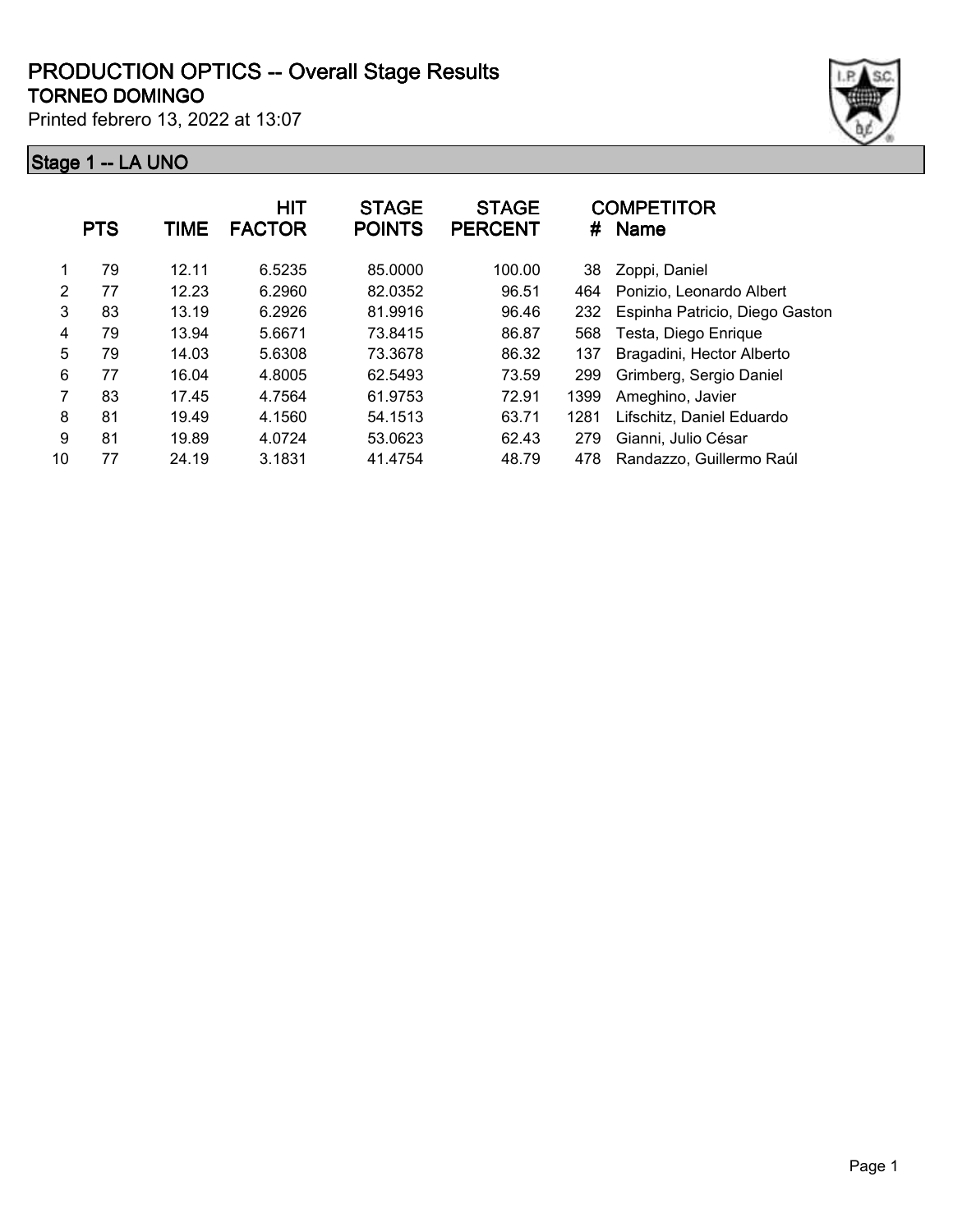| Stage 1 -- LA UNO |  |  |
|-------------------|--|--|



|   | <b>PTS</b> | <b>TIME</b> | <b>HIT</b><br><b>FACTOR</b> | <b>STAGE</b><br><b>POINTS</b> | <b>STAGE</b><br><b>PERCENT</b> |     | <b>COMPETITOR</b><br># Name |
|---|------------|-------------|-----------------------------|-------------------------------|--------------------------------|-----|-----------------------------|
|   | 73         | 10.74       | 6.7970                      | 85.0000                       | 100.00                         | 799 | Silva, Lucas                |
| 2 | 85         | 12.54       | 6.7783                      | 84.7660                       | 99.72                          | 267 | Gashu, Juan Andrés          |
| 3 | 83         | 15.60       | 5.3205                      | 66.5356                       | 78.28                          | 116 | Barrios, Martin             |
| 4 | 81         | 20.01       | 4.0480                      | 50.6219                       | 59.56                          | 811 | Salvarezza, Marcelo         |
| 5 | 60         | 15.01       | 3.9973                      | 49.9886                       | 58.81                          | 957 | Ortelli, Martín             |
|   |            |             |                             |                               |                                |     |                             |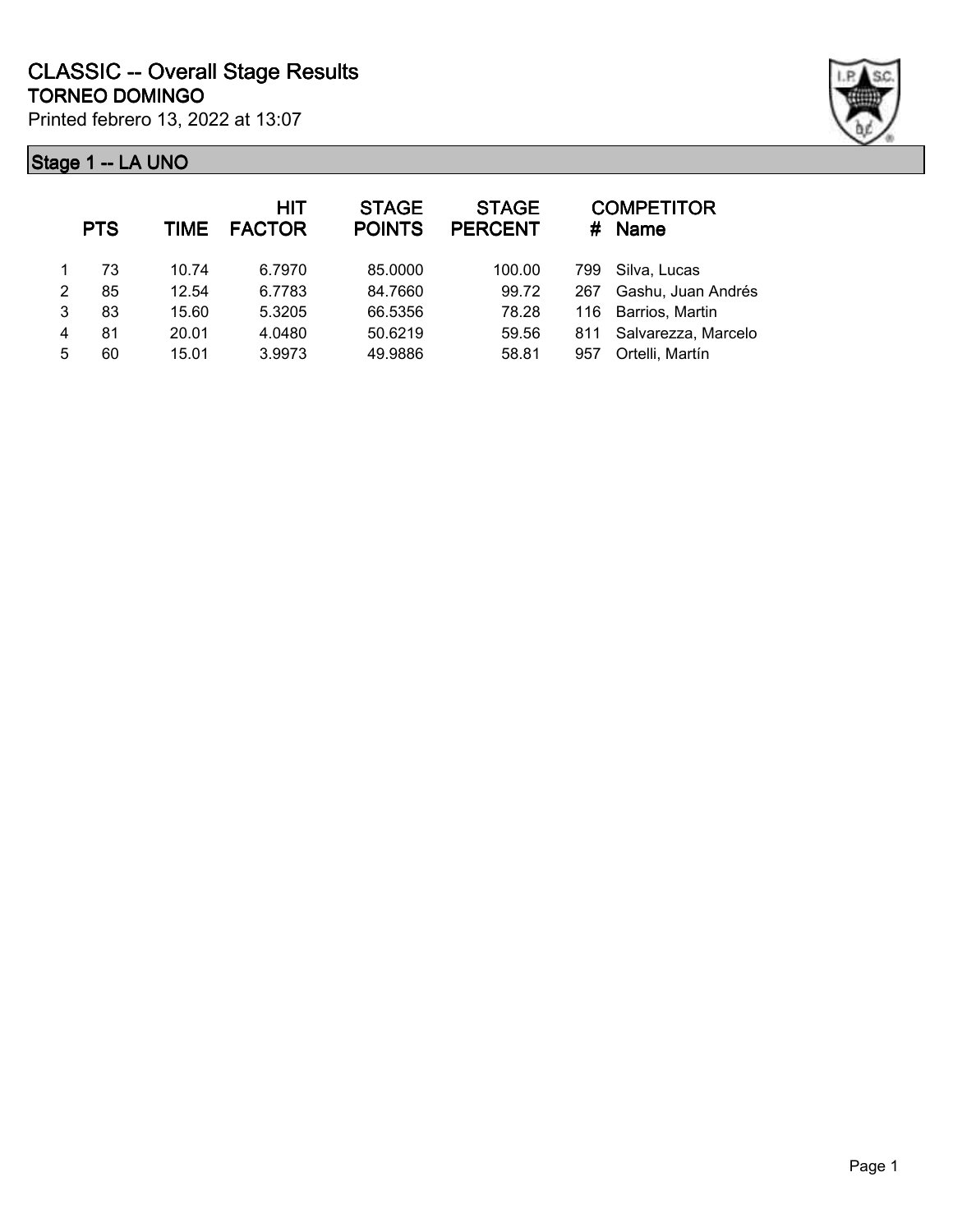

|   | <b>PTS</b> | TIME  | HIT<br><b>FACTOR</b> | <b>STAGE</b><br><b>POINTS</b> | <b>STAGE</b><br><b>PERCENT</b> | #   | <b>COMPETITOR</b><br><b>Name</b> |
|---|------------|-------|----------------------|-------------------------------|--------------------------------|-----|----------------------------------|
|   | 117        | 16.29 | 7.1823               | 120,0000                      | 100.00                         | 62  | Gregori, Leandro Javier          |
| 2 | 116        | 18.36 | 6.3181               | 105.5606                      | 87.97                          | 571 | Tondini, Claudio Oscar           |
| 3 | 115        | 18.33 | 6.2739               | 104.8219                      | 87.35                          | 722 | Lopez, Nestor Leonardo           |
| 4 | 115        | 19.06 | 6.0336               | 100.8072                      | 84.01                          | 468 | Prieto, Marcelo Germán           |
| 5 | 111        | 19.15 | 5.7963               | 96.8435                       | 80.70                          | 824 | Burini, Gustavo Mario            |
| 6 | 118        | 20.42 | 5.7786               | 96.5479                       | 80.46                          | 117 | Basavilbaso Bioy, Florent        |
| 7 | 114        | 19.84 | 5.7460               | 96.0019                       | 80.00                          | 617 | Pluis, Walter Daniel             |
| 8 | 115        | 21.01 | 5.4736               | 91.4510                       | 76.21                          | 324 | Kruszewski, Marcos Hugo          |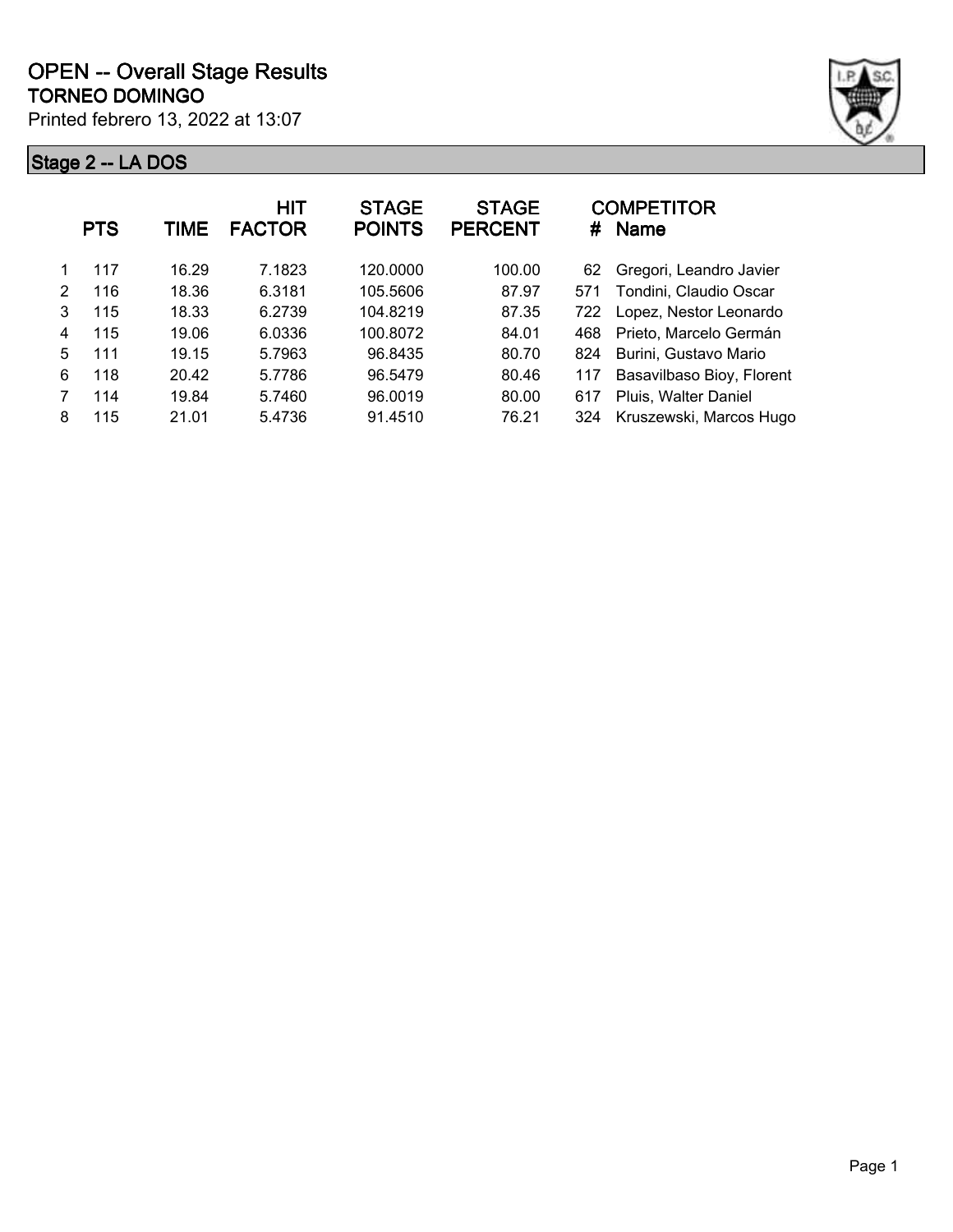

|   | <b>PTS</b> | TIME  | HIT<br><b>FACTOR</b> | <b>STAGE</b><br><b>POINTS</b> | <b>STAGE</b><br><b>PERCENT</b> | #    | <b>COMPETITOR</b><br><b>Name</b> |
|---|------------|-------|----------------------|-------------------------------|--------------------------------|------|----------------------------------|
|   | 116        | 17.35 | 6.6859               | 120.0000                      | 100.00                         | 144  | Burgos, Adrián Oscar             |
| 2 | 118        | 19.39 | 6.0856               | 109.2262                      | 91.02                          | 385  | Meccia, Marcelo Damián           |
| 3 | 111        | 18.68 | 5.9422               | 106.6520                      | 88.88                          | 564  | Suárez, Rodrigo Daniel           |
| 4 | 105        | 19.42 | 5.4068               | 97.0427                       | 80.87                          | 200  | Crespo, Alejandro Martí          |
| 5 | 108        | 21.03 | 5.1355               | 92.1737                       | 76.81                          | 538  | Seifert, Sebastián Ariel         |
| 6 | 98         | 19.29 | 5.0804               | 91.1836                       | 75.99                          | 1229 | Disanti, Thomas Diego            |
| 7 | 110        | 22.03 | 4.9932               | 89.6192                       | 74.68                          | 273  | Gentile, Ricardo Aurelio         |
| 8 | 114        | 23.31 | 4.8906               | 87.7779                       | 73.15                          | 1526 | Pereyra, Esteban Emilio          |
| 9 | 85         | 29.45 | 2.8862               | 51.8032                       | 43.17                          | 199  | Cots, Gustavo Javier             |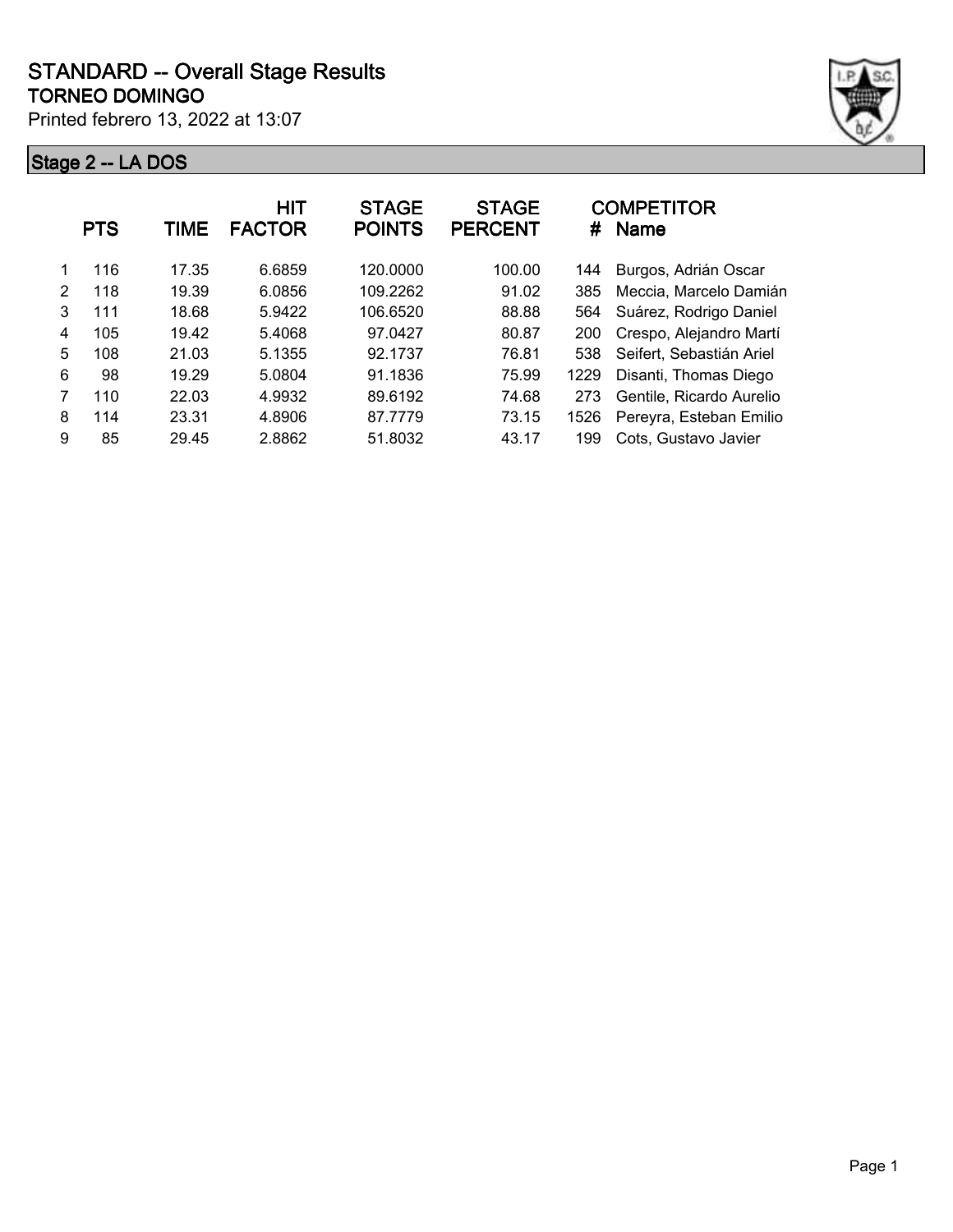#### **TORNEO DOMINGO PRODUCTION -- Overall Stage Results**

Printed febrero 13, 2022 at 13:07



|                | <b>PTS</b> | <b>TIME</b> | <b>HIT</b><br><b>FACTOR</b> | <b>STAGE</b><br><b>POINTS</b> | <b>STAGE</b><br><b>PERCENT</b> | #    | <b>COMPETITOR</b><br>Name        |
|----------------|------------|-------------|-----------------------------|-------------------------------|--------------------------------|------|----------------------------------|
| $\mathbf{1}$   | 114        | 17.43       | 6.5404                      | 120.0000                      | 100.00                         | 419  | Obertello, Daniel Héctor         |
| $\overline{2}$ | 112        | 18.00       | 6.2222                      | 114.1614                      | 95.13                          | 1173 | Savarelli, Franco                |
| 3              | 118        | 19.49       | 6.0544                      | 111.0821                      | 92.57                          | 333  | Lanzilotta, Julio Dario          |
| 4              | 118        | 20.23       | 5.8329                      | 107.0188                      | 89.18                          | 272  | Gentile, Diego Cesar             |
| $\mathbf 5$    | 110        | 19.09       | 5.7622                      | 105.7208                      | 88.10                          | 632  | Bastiani, Juan Pablo             |
| 6              | 116        | 20.83       | 5.5689                      | 102.1745                      | 85.15                          | 1054 | Cavia, Miguel                    |
| $\overline{7}$ | 114        | 21.06       | 5.4131                      | 99.3162                       | 82.76                          | 172  | Ces, Christian Danie             |
| 8              | 116        | 21.70       | 5.3456                      | 98.0781                       | 81.73                          | 107  | Baigorria, Omar Horacio          |
| 9              | 110        | 21.86       | 5.0320                      | 92.3244                       | 76.94                          | 1086 | Lojo, Luciana Trinida            |
| 10             | 114        | 22.78       | 5.0044                      | 91.8174                       | 76.51                          | 241  | Fava, Leopoldo Luis              |
| 11             | 106        | 21.70       | 4.8848                      | 89.6231                       | 74.69                          | 254  | Frattini, Raúl Pablo             |
| 12             | 93         | 19.19       | 4.8463                      | 88.9164                       | 74.10                          | 134  | Borges, Walter Santiago          |
| 13             | 108        | 22.69       | 4.7598                      | 87.3299                       | 72.77                          | 231  | Espiñeira, Miguel Ángel          |
| 14             | 110        | 23.37       | 4.7069                      | 86.3590                       | 71.97                          | 85   | Angio, Mariano Antonio           |
| 15             | 112        | 24.05       | 4.6570                      | 85.4430                       | 71.20                          | 477  | Ramos, Daniel Omar               |
| 16             | 104        | 23.09       | 4.5041                      | 82.6386                       | 68.87                          | 1248 | Ortiz, Facundo Maximil           |
| 17             | 112        | 25.36       | 4.4164                      | 81.0294                       | 67.52                          | 1227 | Raffo, Martin Alberto            |
| 18             | 114        | 25.96       | 4.3914                      | 80.5701                       | 67.14                          | 214  | Delgado, Diego Ricardo           |
| 19             | 99         | 23.34       | 4.2416                      | 77.8230                       | 64.85                          | 474  | Rachich Kildegaard, Pablo Hernán |
| 20             | 101        | 23.90       | 4.2259                      | 77.5349                       | 64.61                          | 43   | Jauregui, Martín                 |
| 21             | 112        | 26.80       | 4.1791                      | 76.6756                       | 63.90                          | 355  | López, Jorge Alberto             |
| 22             | 102        | 25.23       | 4.0428                      | 74.1749                       | 61.81                          | 79   | Alvarez, Nestor Raúl             |
| 23             | 98         | 24.82       | 3.9484                      | 72.4433                       | 60.37                          | 959  | Fasci, Omar                      |
| 24             | 108        | 27.44       | 3.9359                      | 72.2127                       | 60.18                          | 1416 | Arakaki, Luis Alberto            |
| 25             | 89         | 23.71       | 3.7537                      | 68.8703                       | 57.39                          | 1174 | Jordan, Hugo                     |
| 26             | 114        | 30.87       | 3.6929                      | 67.7551                       | 56.46                          | 105  | Bacarini, Arnaldo Cesár          |
| 27             | 100        | 27.99       | 3.5727                      | 65.5497                       | 54.62                          | 1514 | Pino, Jose Daniel                |
| 28             | 116        | 33.71       | 3.4411                      | 63.1354                       | 52.61                          | 114  | Bareiro, Andrea Celeste          |
| 29             | 114        | 33.71       | 3.3818                      | 62.0469                       | 51.71                          | 611  | Troncoso, Camilo Horacio         |
| 30             | 90         | 27.13       | 3.3174                      | 60.8648                       | 50.72                          | 699  | Heusinger, Carlos Valentin       |
| 31             | 116        | 35.84       | 3.2366                      | 59.3832                       | 49.49                          | 1485 | Alvarez Berro, Aditardo Cesar    |
| 32             | 106        | 32.77       | 3.2347                      | 59.3476                       | 49.46                          | 33   | Fink, Claudia                    |
| 33             | 97         | 30.05       | 3.2280                      | 59.2244                       | 49.35                          | 619  | Fiorese, Daniel Pedro            |
| 34             | 114        | 36.34       | 3.1370                      | 57.5564                       | 47.96                          | 1553 | Ghiglione, Martin                |
| 35             | 91         | 30.35       | 2.9984                      | 55.0119                       | 45.84                          | 1549 | Laprovitera, Leandro             |
| 36             | 102        | 34.08       | 2.9930                      | 54.9129                       | 45.76                          | 1531 | Molina, Christian                |
| 37             | 110        | 36.84       | 2.9859                      | 54.7831                       | 45.65                          | 1222 | Obljubek, Santiago               |
| 38             | 100        | 34.03       | 2.9386                      | 53.9153                       | 44.93                          | 1538 | Naya, Christian                  |
| 39             | 102        | 34.82       | 2.9294                      | 53.7459                       | 44.79                          | 1585 | Hay Chaia, Matias                |
| 40             | 104        | 36.59       | 2.8423                      | 52.1488                       | 43.46                          | 1225 | Speranza, Sebastian Alejo        |
| 41             | 85         | 29.96       | 2.8371                      | 52.0536                       | 43.38                          | 57   | Da Silva Llugdar, Ismael Elí-as  |
| 42             | 99         | 36.98       | 2.6771                      | 49.1182                       | 40.93                          | 1663 | Stenger Yañez, Matías Manuel     |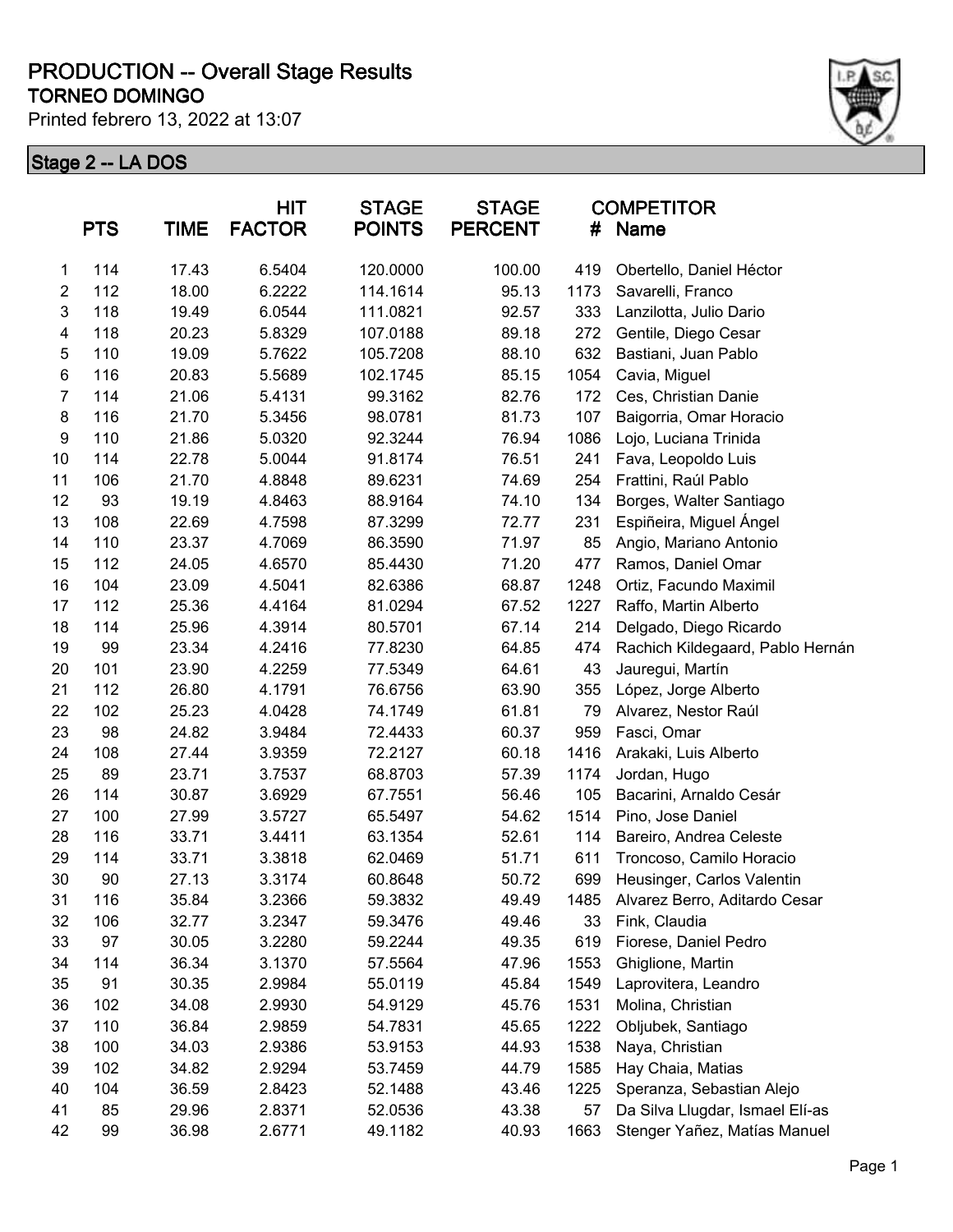|    | <b>PTS</b> | <b>TIME</b> | <b>HIT</b><br><b>FACTOR</b> | <b>STAGE</b><br><b>POINTS</b> | <b>STAGE</b><br><b>PERCENT</b> | #    | <b>COMPETITOR</b><br><b>Name</b> |
|----|------------|-------------|-----------------------------|-------------------------------|--------------------------------|------|----------------------------------|
| 43 | 84         | 31.55       | 2.6624                      | 48.8488                       | 40.71                          | 157  | Carmona, Hugo Deonelo            |
| 44 | 63         | 26.32       | 2.3936                      | 43.9166                       | 36.60                          |      | 615 Crespo, Juan Jose            |
| 45 | 112        | 48.66       | 2.3017                      | 42.2299                       | 35.19                          |      | 1148 He, Chongfang               |
| 46 | 70         | 38.76       | 1.8060                      | 33.1351                       | 27.61                          | 1697 | Abia, Alvaro Pedro               |
| 47 | 52         | 40.53       | 1.2830                      | 23.5397                       | 19.62                          | 421  | Oliva, Lucas Matías              |
| 48 | 36         | 68.17       | 0.5281                      | 9.6891                        | 8.07                           | 1640 | Guerreiro, Jose Marcelo          |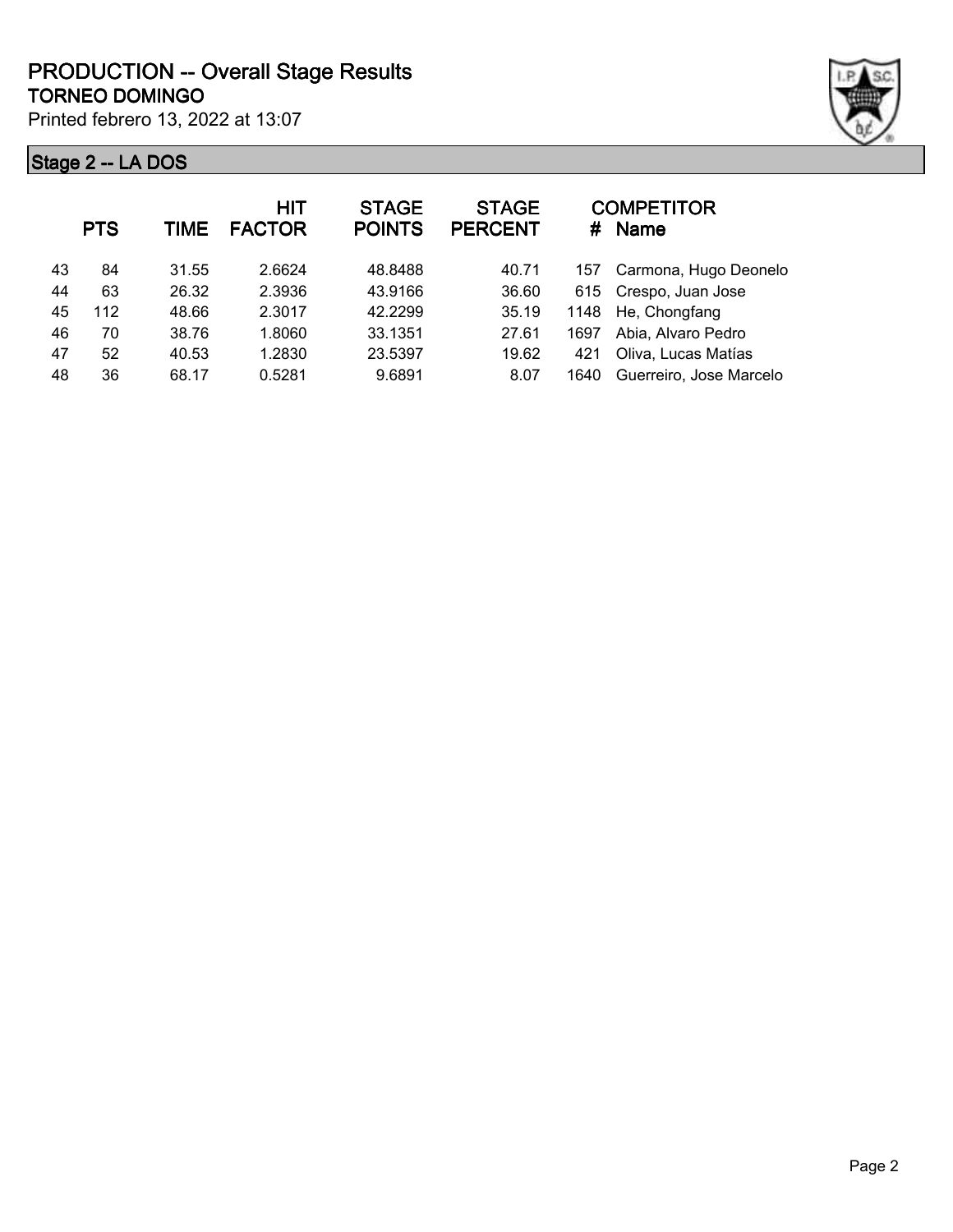#### **TORNEO DOMINGO PRODUCTION OPTICS -- Overall Stage Results**

Printed febrero 13, 2022 at 13:07



|               | <b>PTS</b> | <b>TIME</b> | <b>HIT</b><br><b>FACTOR</b> | <b>STAGE</b><br><b>POINTS</b> | <b>STAGE</b><br><b>PERCENT</b> | #    | <b>COMPETITOR</b><br><b>Name</b> |
|---------------|------------|-------------|-----------------------------|-------------------------------|--------------------------------|------|----------------------------------|
| 1             | 116        | 16.89       | 6.8680                      | 120.0000                      | 100.00                         | 232  | Espinha Patricio, Diego Gaston   |
| $\mathcal{P}$ | 120        | 19.38       | 6.1920                      | 108.1883                      | 90.16                          | 38   | Zoppi, Daniel                    |
| 3             | 108        | 20.54       | 5.2580                      | 91.8705                       | 76.56                          | 464  | Ponizio, Leonardo Albert         |
| 4             | 116        | 23.44       | 4.9488                      | 86.4676                       | 72.06                          | 568  | Testa, Diego Enrique             |
| 5             | 105        | 21.47       | 4.8905                      | 85.4496                       | 71.21                          | 137  | Bragadini, Hector Alberto        |
| 6             | 112        | 23.12       | 4.8443                      | 84.6415                       | 70.53                          | 299  | Grimberg, Sergio Daniel          |
| 7             | 106        | 22.96       | 4.6167                      | 80.6653                       | 67.22                          | 279  | Gianni, Julio César              |
| 8             | 114        | 25.09       | 4.5436                      | 79.3884                       | 66.16                          | 1399 | Ameghino, Javier                 |
| 9             | 116        | 27.84       | 4.1667                      | 72.8017                       | 60.67                          | 1281 | Lifschitz, Daniel Eduardo        |
| 10            | 62         | 34.35       | 1.8049                      | 31.5368                       | 26.28                          | 478  | Randazzo, Guillermo Raúl         |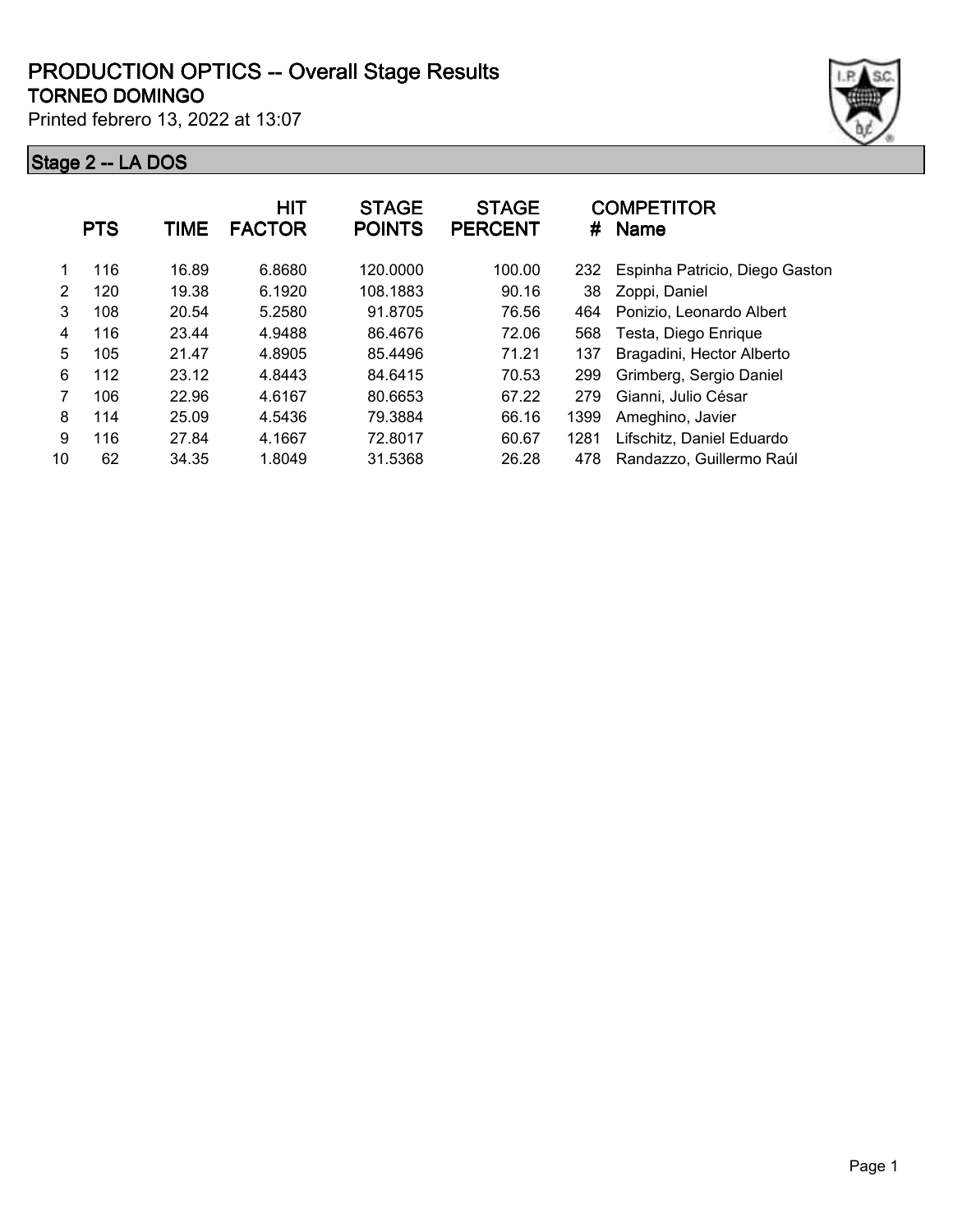

|   | <b>PTS</b> | TIME  | HIT<br><b>FACTOR</b> | <b>STAGE</b><br><b>POINTS</b> | <b>STAGE</b><br><b>PERCENT</b> |     | <b>COMPETITOR</b><br># Name |
|---|------------|-------|----------------------|-------------------------------|--------------------------------|-----|-----------------------------|
|   | 102        | 20.49 | 4.9780               | 120.0000                      | 100.00                         | 799 | Silva, Lucas                |
| 2 | 110        | 22.62 | 4.8630               | 117.2258                      | 97.69                          | 267 | Gashu, Juan Andrés          |
| 3 | 104        | 26.16 | 3.9755               | 95.8338                       | 79.86                          |     | 116 Barrios, Martin         |
| 4 | 106        | 37.77 | 2.8065               | 67.6522                       | 56.38                          | 811 | Salvarezza, Marcelo         |
| 5 | 44         | 51.69 | 0.8512               | 20.5196                       | 17.10                          | 957 | Ortelli, Martín             |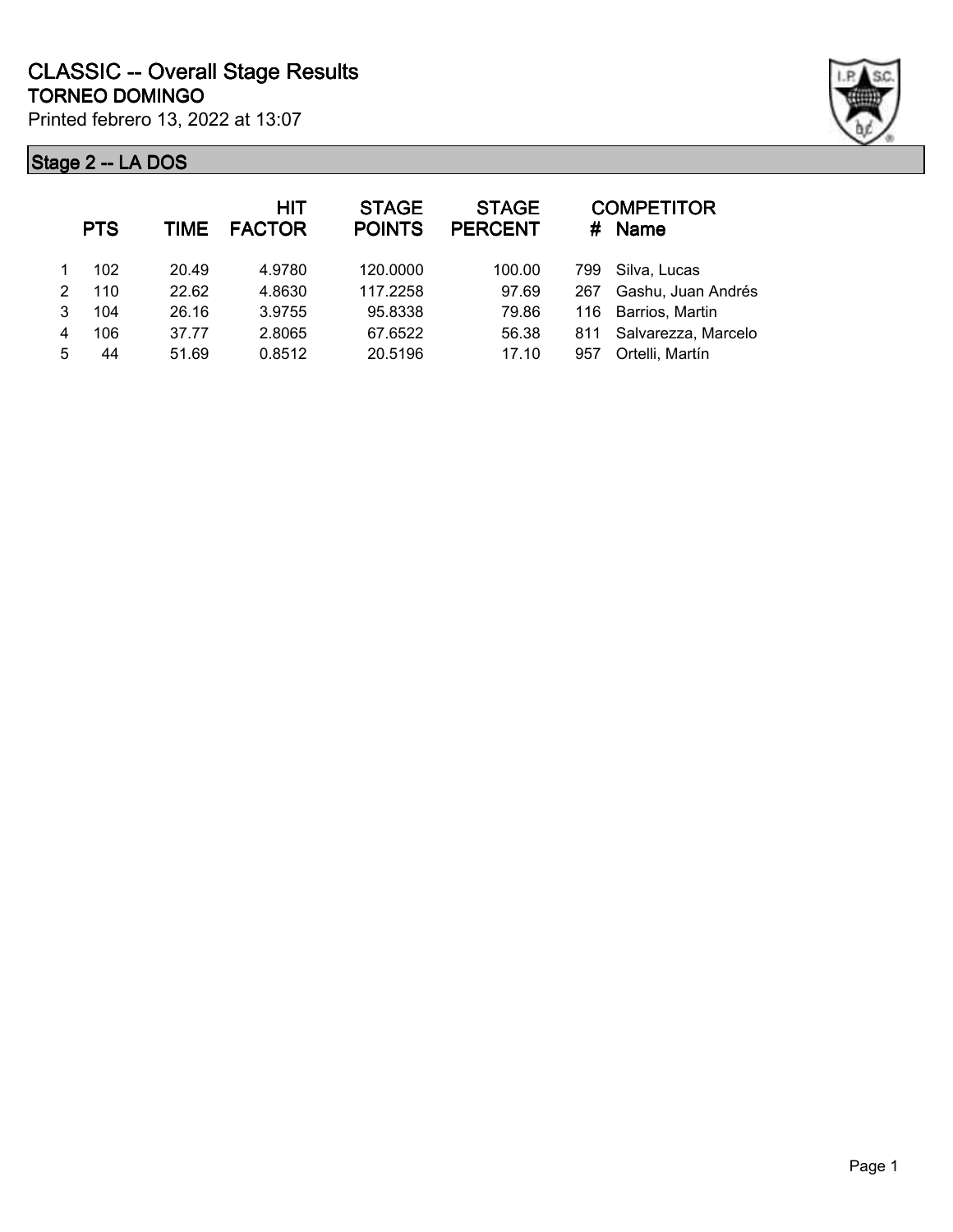

|   | <b>PTS</b> | TIME  | <b>HIT</b><br><b>FACTOR</b> | <b>STAGE</b><br><b>POINTS</b> | <b>STAGE</b><br><b>PERCENT</b> | #   | <b>COMPETITOR</b><br><b>Name</b> |
|---|------------|-------|-----------------------------|-------------------------------|--------------------------------|-----|----------------------------------|
|   | 70         | 12.25 | 5.7143                      | 70.0000                       | 100.00                         | 722 | Lopez, Nestor Leonardo           |
| 2 | 66         | 11.67 | 5.6555                      | 69.2802                       | 98.97                          | 62  | Gregori, Leandro Javier          |
| 3 | 68         | 12.04 | 5.6478                      | 69.1860                       | 98.84                          | 468 | Prieto, Marcelo Germán           |
| 4 | 67         | 12.51 | 5.3557                      | 65.6075                       | 93.73                          | 571 | Tondini, Claudio Oscar           |
| 5 | 63         | 12.57 | 5.0119                      | 61.3962                       | 87.71                          | 324 | Kruszewski, Marcos Hugo          |
| 6 | 60         | 13.30 | 4.5113                      | 55.2632                       | 78.95                          | 824 | Burini, Gustavo Mario            |
| 7 | 53         | 12.41 | 4.2707                      | 52.3167                       | 74.74                          | 617 | Pluis, Walter Daniel             |
| 8 | 63         | 14.76 | 4.2683                      | 52.2866                       | 74.70                          | 117 | Basavilbaso Bioy, Florent        |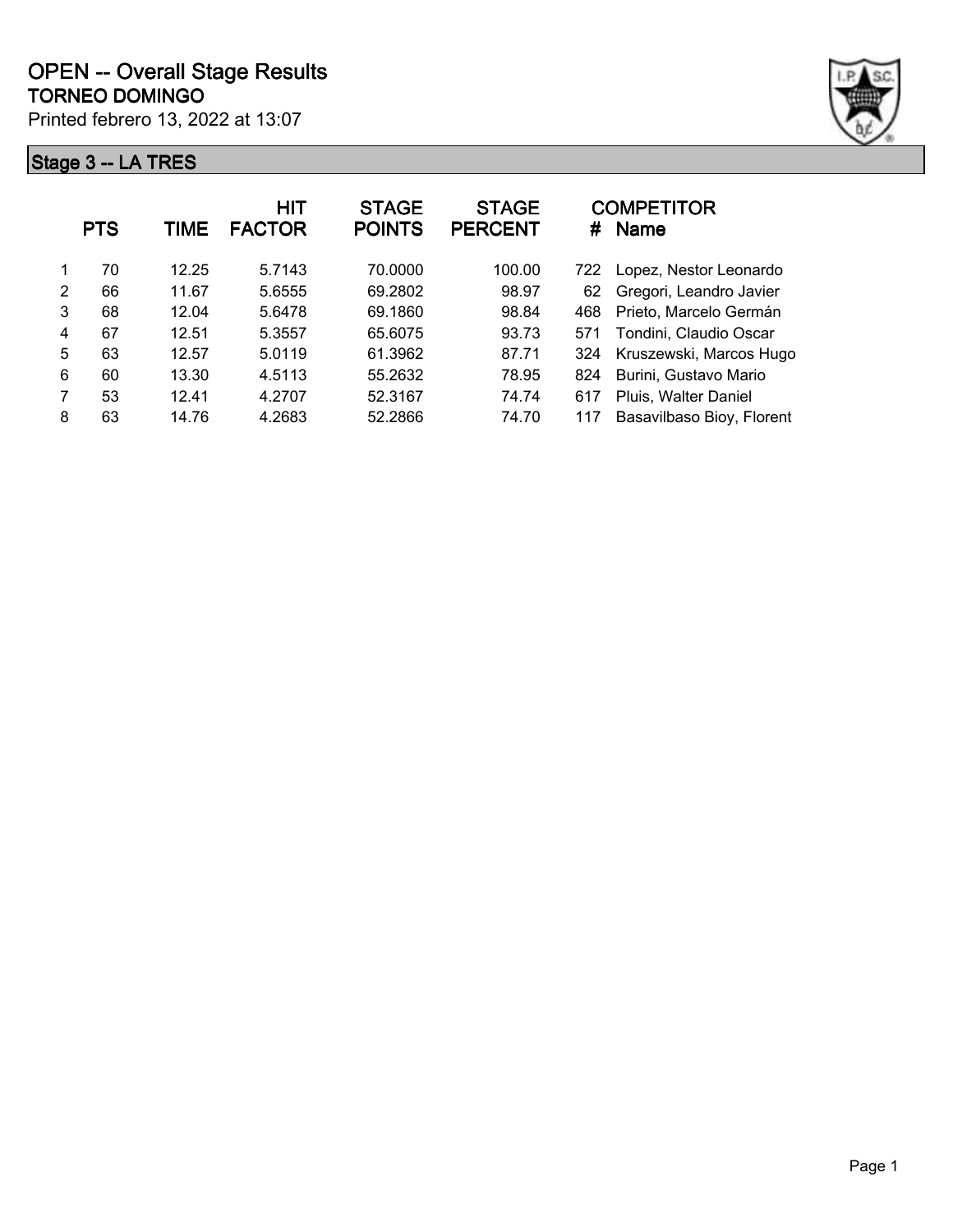

|               | <b>PTS</b> | TIME  | HIT<br><b>FACTOR</b> | <b>STAGE</b><br><b>POINTS</b> | <b>STAGE</b><br><b>PERCENT</b> | #    | <b>COMPETITOR</b><br><b>Name</b> |
|---------------|------------|-------|----------------------|-------------------------------|--------------------------------|------|----------------------------------|
|               | 63         | 12.15 | 5.1852               | 70.0000                       | 100.00                         | 564  | Suárez, Rodrigo Daniel           |
| $\mathcal{P}$ | 67         | 13.42 | 4.9925               | 67.3994                       | 96.28                          | 200  | Crespo, Alejandro Martí          |
| 3             | 66         | 13.62 | 4.8458               | 65.4185                       | 93.46                          | 144  | Burgos, Adrián Oscar             |
| 4             | 54         | 13.06 | 4.1348               | 55.8193                       | 79.74                          | 538  | Seifert, Sebastián Ariel         |
| 5             | 53         | 12.83 | 4.1309               | 55.7677                       | 79.67                          | 385  | Meccia, Marcelo Damián           |
| 6             | 48         | 12.97 | 3.7008               | 49.9615                       | 71.37                          | 1229 | Disanti, Thomas Diego            |
| 7             | 65         | 18.17 | 3.5773               | 48.2939                       | 68.99                          | 1526 | Pereyra, Esteban Emilio          |
| 8             | 55         | 15.52 | 3.5438               | 47.8415                       | 68.34                          | 273  | Gentile, Ricardo Aurelio         |
| 9             | 51         | 15.50 | 3.2903               | 44.4194                       | 63.46                          | 199  | Cots, Gustavo Javier             |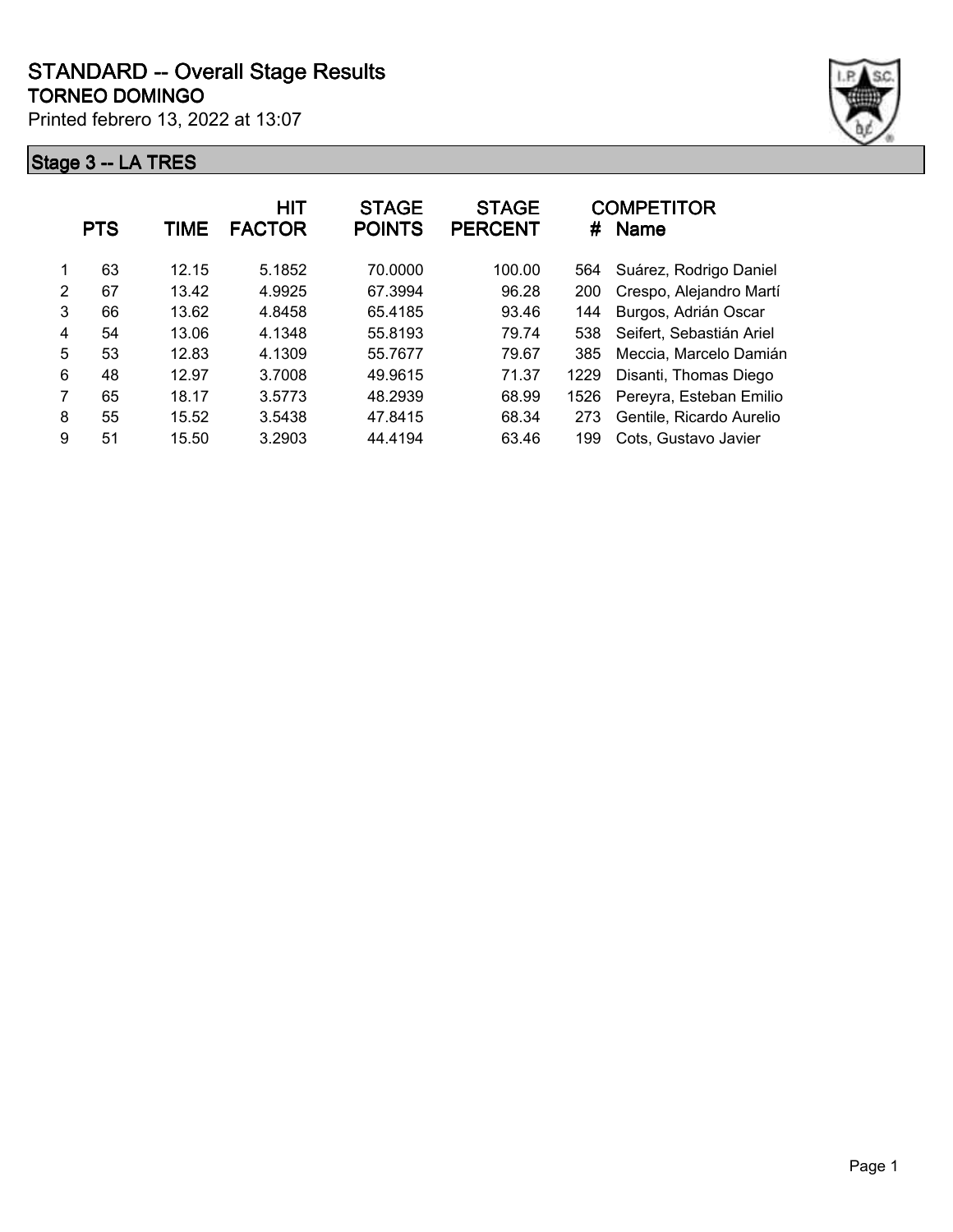#### **TORNEO DOMINGO PRODUCTION -- Overall Stage Results**

Printed febrero 13, 2022 at 13:07



|                  | <b>PTS</b> | <b>TIME</b> | <b>HIT</b><br><b>FACTOR</b> | <b>STAGE</b><br><b>POINTS</b> | <b>STAGE</b><br><b>PERCENT</b> | #    | <b>COMPETITOR</b><br><b>Name</b> |
|------------------|------------|-------------|-----------------------------|-------------------------------|--------------------------------|------|----------------------------------|
| 1                | 58         | 11.02       | 5.2632                      | 70.0000                       | 100.00                         | 419  | Obertello, Daniel Héctor         |
| $\overline{2}$   | 60         | 11.83       | 5.0719                      | 67.4556                       | 96.37                          | 632  | Bastiani, Juan Pablo             |
| 3                | 64         | 12.83       | 4.9883                      | 66.3445                       | 94.78                          | 1173 | Savarelli, Franco                |
| 4                | 62         | 12.97       | 4.7803                      | 63.5775                       | 90.82                          | 254  | Frattini, Raúl Pablo             |
| 5                | 60         | 13.26       | 4.5249                      | 60.1810                       | 85.97                          | 272  | Gentile, Diego Cesar             |
| 6                | 64         | 15.19       | 4.2133                      | 56.0369                       | 80.05                          | 231  | Espiñeira, Miguel Ángel          |
| $\overline{7}$   | 68         | 16.58       | 4.1013                      | 54.5476                       | 77.93                          | 474  | Rachich Kildegaard, Pablo Hernán |
| $\bf 8$          | 45         | 12.04       | 3.7375                      | 49.7093                       | 71.01                          | 1054 | Cavia, Miguel                    |
| $\boldsymbol{9}$ | 64         | 17.34       | 3.6909                      | 49.0888                       | 70.13                          | 85   | Angio, Mariano Antonio           |
| 10               | 54         | 14.66       | 3.6835                      | 48.9904                       | 69.99                          | 241  | Fava, Leopoldo Luis              |
| 11               | 60         | 16.46       | 3.6452                      | 48.4812                       | 69.26                          | 214  | Delgado, Diego Ricardo           |
| 12               | 47         | 12.97       | 3.6237                      | 48.1958                       | 68.85                          | 57   | Da Silva Llugdar, Ismael Elí-as  |
| 13               | 60         | 16.59       | 3.6166                      | 48.1013                       | 68.72                          | 1174 | Jordan, Hugo                     |
| 14               | 40         | 11.35       | 3.5242                      | 46.8722                       | 66.96                          | 333  | Lanzilotta, Julio Dario          |
| 15               | 66         | 18.73       | 3.5238                      | 46.8660                       | 66.95                          | 43   | Jauregui, Martín                 |
| 16               | 64         | 18.24       | 3.5088                      | 46.6667                       | 66.67                          | 105  | Bacarini, Arnaldo Cesár          |
| 17               | 51         | 14.82       | 3.4413                      | 45.7692                       | 65.38                          | 477  | Ramos, Daniel Omar               |
| 18               | 58         | 18.56       | 3.1250                      | 41.5625                       | 59.38                          | 114  | Bareiro, Andrea Celeste          |
| 19               | 55         | 18.12       | 3.0353                      | 40.3698                       | 57.67                          | 959  | Fasci, Omar                      |
| 20               | 66         | 23.96       | 2.7546                      | 36.6361                       | 52.34                          | 611  | Troncoso, Camilo Horacio         |
| 21               | 47         | 17.39       | 2.7027                      | 35.9459                       | 51.35                          | 1225 | Speranza, Sebastian Alejo        |
| 22               | 49         | 18.21       | 2.6908                      | 35.7880                       | 51.13                          | 1227 | Raffo, Martin Alberto            |
| 23               | 48         | 18.29       | 2.6244                      | 34.9043                       | 49.86                          | 699  | Heusinger, Carlos Valentin       |
| 24               | 56         | 22.74       | 2.4626                      | 32.7529                       | 46.79                          | 1549 | Laprovitera, Leandro             |
| 25               | 49         | 19.97       | 2.4537                      | 32.6340                       | 46.62                          | 79   | Alvarez, Nestor Raúl             |
| 26               | 38         | 16.52       | 2.3002                      | 30.5932                       | 43.70                          | 355  | López, Jorge Alberto             |
| 27               | 60         | 26.78       | 2.2405                      | 29.7984                       | 42.57                          | 421  | Oliva, Lucas Matías              |
| 28               | 35         | 15.69       | 2.2307                      | 29.6686                       | 42.38                          | 107  | Baigorria, Omar Horacio          |
| 29               | 49         | 22.21       | 2.2062                      | 29.3426                       | 41.92                          | 1553 | Ghiglione, Martin                |
| 30               | 30         | 14.21       | 2.1112                      | 28.0788                       | 40.11                          | 1086 | Lojo, Luciana Trinida            |
| 31               | 43         | 20.43       | 2.1047                      | 27.9931                       | 39.99                          | 1697 | Abia, Alvaro Pedro               |
| 32               | 41         | 19.52       | 2.1004                      | 27.9354                       | 39.91                          | 1485 | Alvarez Berro, Aditardo Cesar    |
| 33               | 32         | 15.34       | 2.0860                      | 27.7445                       | 39.63                          | 1248 | Ortiz, Facundo Maximil           |
| 34               | 32         | 15.50       | 2.0645                      | 27.4581                       | 39.23                          | 134  | Borges, Walter Santiago          |
| 35               | 36         | 17.54       | 2.0525                      | 27.2976                       | 39.00                          | 172  | Ces, Christian Danie             |
| 36               | 41         | 20.99       | 1.9533                      | 25.9790                       | 37.11                          | 619  | Fiorese, Daniel Pedro            |
| 37               | 31         | 17.32       | 1.7898                      | 23.8049                       | 34.01                          | 1514 | Pino, Jose Daniel                |
| 38               | 45         | 25.21       | 1.7850                      | 23.7406                       | 33.92                          | 1663 | Stenger Yañez, Matías Manuel     |
| 39               | 32         | 19.31       | 1.6572                      | 22.0404                       | 31.49                          | 615  | Crespo, Juan Jose                |
| 40               | 30         | 22.15       | 1.3544                      | 18.0135                       | 25.73                          | 157  | Carmona, Hugo Deonelo            |
| 41               | 30         | 22.41       | 1.3387                      | 17.8046                       | 25.44                          | 33   | Fink, Claudia                    |
| 42               | 40         | 30.42       | 1.3149                      | 17.4885                       | 24.98                          | 1148 | He, Chongfang                    |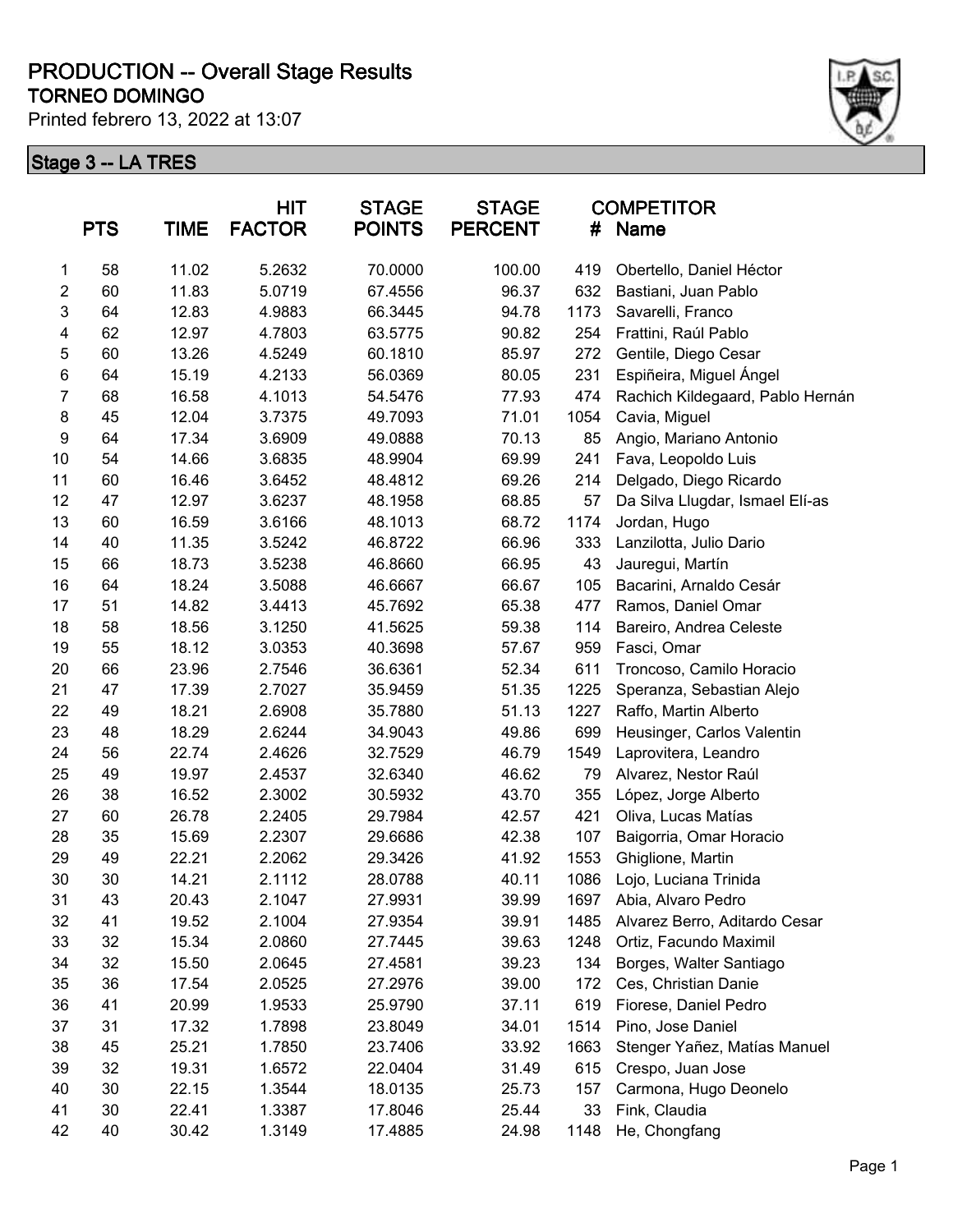

| <b>PTS</b> | TIME  | <b>HIT</b><br><b>FACTOR</b> | <b>STAGE</b><br><b>POINTS</b> | <b>STAGE</b><br><b>PERCENT</b> | #    | <b>COMPETITOR</b><br><b>Name</b> |
|------------|-------|-----------------------------|-------------------------------|--------------------------------|------|----------------------------------|
| 20         | 16.45 | 1.2158                      | 16.1702                       | 23.10                          |      | 1585 Hay Chaia, Matias           |
| 39         | 40.28 | 0.9682                      | 12.8774                       | 18.40                          | 1640 | Guerreiro, Jose Marcelo          |
| 11         | 21.82 | 0.5041                      | 6.7049                        | 9.58                           | 1222 | Obljubek, Santiago               |
| 15         | 30.86 | 0.4861                      | 6.4647                        | 9.24                           | 1531 | Molina, Christian                |
| 0          | 24.30 | 0.0000                      | 0.0000                        | 0.00                           | 1538 | Naya, Christian                  |
| 0          | 18.85 | 0.0000                      | 0.0000                        | 0.00                           | 1416 | Arakaki, Luis Alberto            |
|            |       |                             |                               |                                |      |                                  |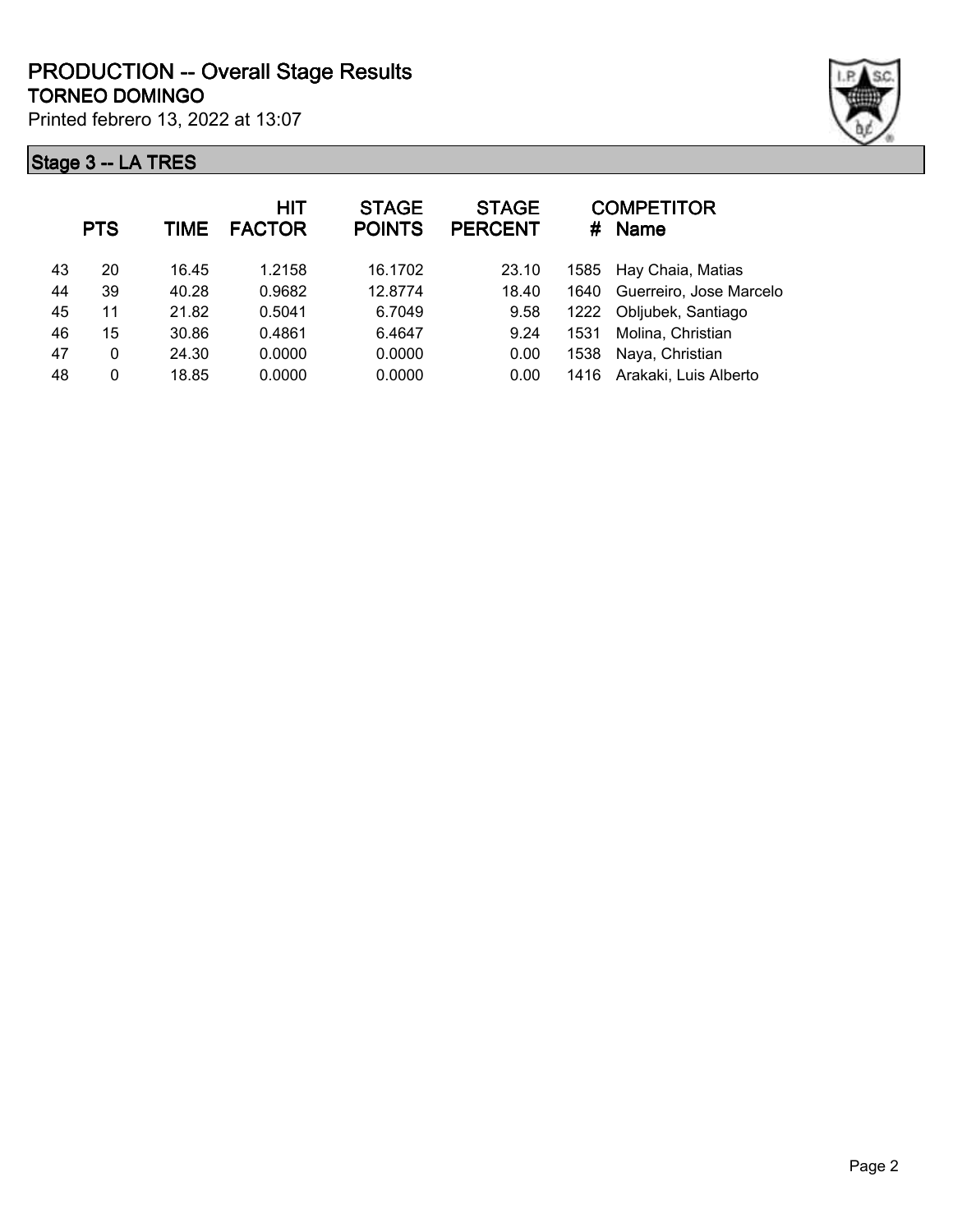#### **TORNEO DOMINGO PRODUCTION OPTICS -- Overall Stage Results**

Printed febrero 13, 2022 at 13:07



|    | <b>PTS</b> | TIME  | <b>HIT</b><br><b>FACTOR</b> | <b>STAGE</b><br><b>POINTS</b> | <b>STAGE</b><br><b>PERCENT</b> | #    | <b>COMPETITOR</b><br><b>Name</b> |
|----|------------|-------|-----------------------------|-------------------------------|--------------------------------|------|----------------------------------|
| 1  | 58         | 13.11 | 4.4241                      | 70.0000                       | 100.00                         | 232  | Espinha Patricio, Diego Gaston   |
| 2  | 64         | 14.60 | 4.3836                      | 69.3585                       | 99.08                          | 137  | Bragadini, Hector Alberto        |
| 3  | 60         | 14.07 | 4.2644                      | 67.4730                       | 96.39                          | 568  | Testa, Diego Enrique             |
| 4  | 64         | 15.82 | 4.0455                      | 64.0098                       | 91.44                          | 38   | Zoppi, Daniel                    |
| 5  | 51         | 14.88 | 3.4274                      | 54.2300                       | 77.47                          | 299  | Grimberg, Sergio Daniel          |
| 6  | 66         | 21.63 | 3.0513                      | 48.2792                       | 68.97                          | 1399 | Ameghino, Javier                 |
| 7  | 53         | 17.44 | 3.0390                      | 48.0842                       | 68.69                          | 1281 | Lifschitz, Daniel Eduardo        |
| 8  | 43         | 15.10 | 2.8477                      | 45.0572                       | 64.37                          | 464  | Ponizio. Leonardo Albert         |
| 9  | 49         | 17.61 | 2.7825                      | 44.0260                       | 62.89                          | 279  | Gianni, Julio César              |
| 10 | 19         | 18.40 | 1.0326                      | 16.3384                       | 23.34                          | 478  | Randazzo, Guillermo Raúl         |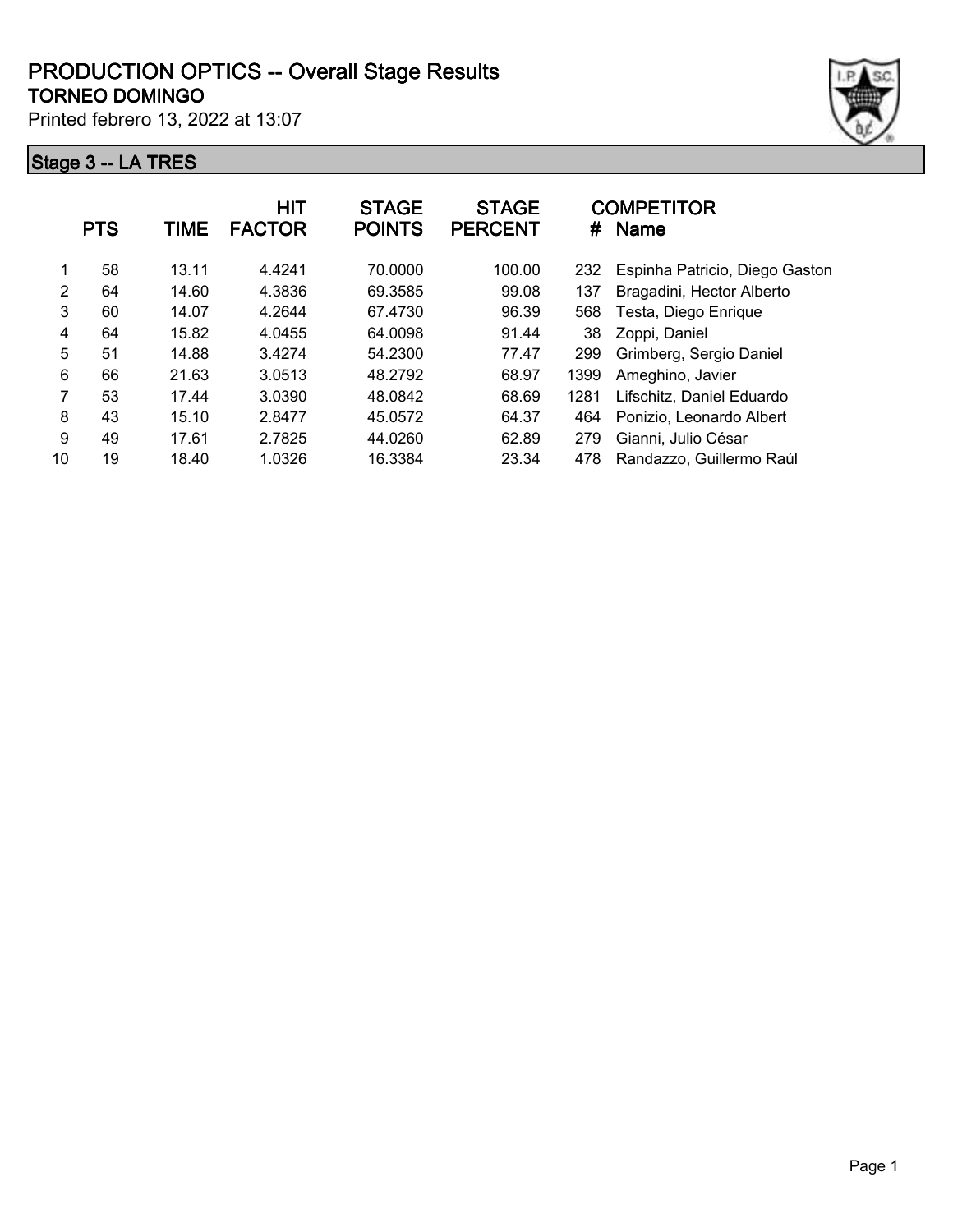

|   | <b>PTS</b> | TIME  | HIT<br><b>FACTOR</b> | <b>STAGE</b><br><b>POINTS</b> | <b>STAGE</b><br><b>PERCENT</b> |     | <b>COMPETITOR</b><br># Name |
|---|------------|-------|----------------------|-------------------------------|--------------------------------|-----|-----------------------------|
|   | 51         | 12.26 | 4.1599               | 70.0000                       | 100.00                         | 799 | Silva, Lucas                |
| 2 | 47         | 12.25 | 3.8367               | 64.5625                       | 92.23                          | 267 | Gashu, Juan Andrés          |
| 3 | 34         | 16.54 | 2.0556               | 34.5909                       | 49.42                          | 957 | Ortelli, Martín             |
| 4 | 25         | 13.78 | 1.8142               | 30.5288                       | 43.61                          | 116 | Barrios, Martin             |
| 5 | 15         | 19.01 | 0.7891               | 13.2778                       | 18.97                          | 811 | Salvarezza, Marcelo         |
|   |            |       |                      |                               |                                |     |                             |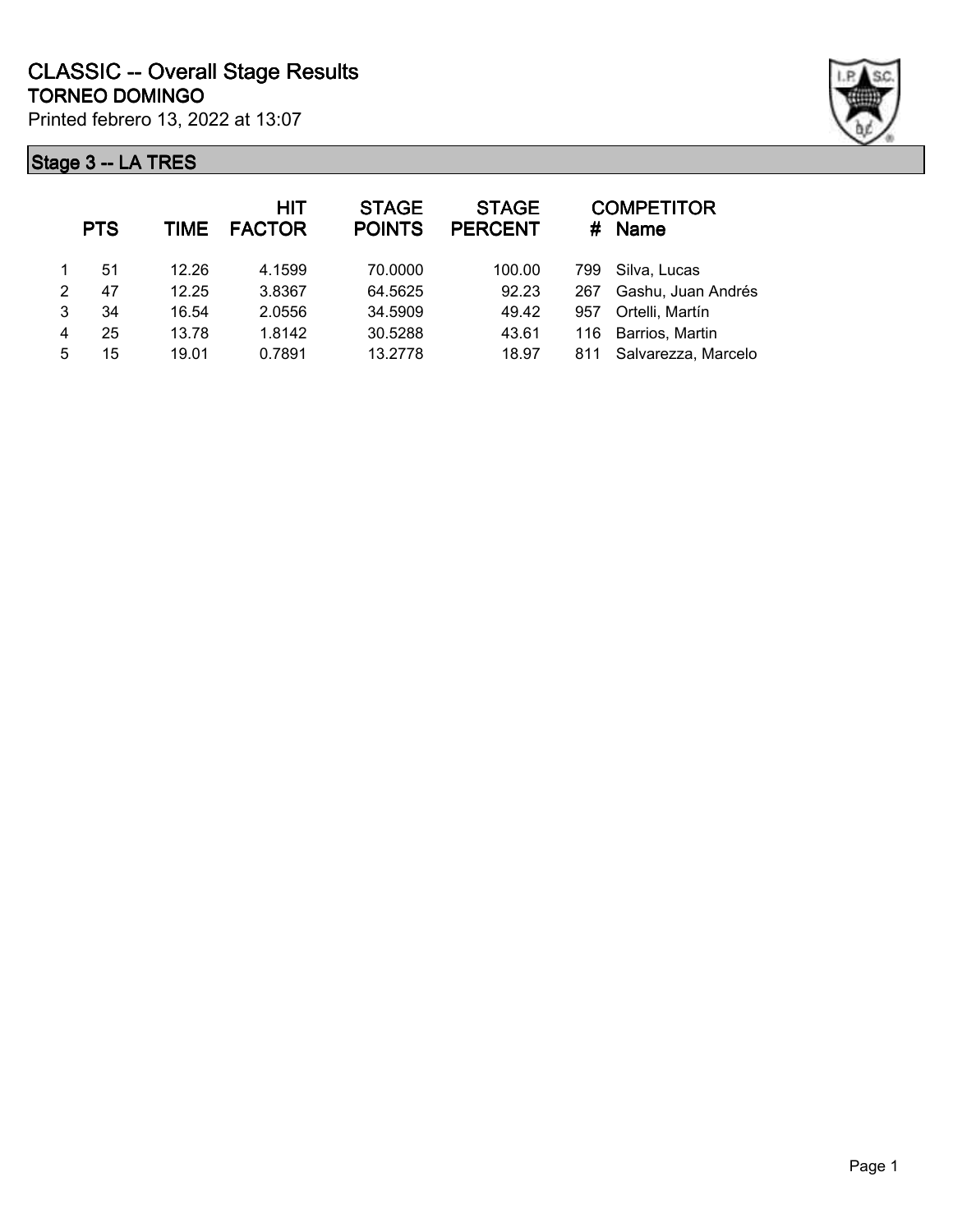

|   | <b>PTS</b> | TIME  | <b>HIT</b><br><b>FACTOR</b> | <b>STAGE</b><br><b>POINTS</b> | <b>STAGE</b><br><b>PERCENT</b> | #   | <b>COMPETITOR</b><br><b>Name</b> |
|---|------------|-------|-----------------------------|-------------------------------|--------------------------------|-----|----------------------------------|
|   | 119        | 15.14 | 7.8600                      | 125,0000                      | 100.00                         | 571 | Tondini, Claudio Oscar           |
| 2 | 117        | 15.32 | 7.6371                      | 121.4552                      | 97.16                          | 722 | Lopez, Nestor Leonardo           |
| 3 | 99         | 14.24 | 6.9522                      | 110.5641                      | 88.45                          | 824 | Burini, Gustavo Mario            |
| 4 | 115        | 16.90 | 6.8047                      | 108.2181                      | 86.57                          | 324 | Kruszewski, Marcos Hugo          |
| 5 | 104        | 16.74 | 6.2127                      | 98.8022                       | 79.04                          | 617 | Pluis, Walter Daniel             |
| 6 | 89         | 14.99 | 5.9373                      | 94.4229                       | 75.54                          | 468 | Prieto, Marcelo Germán           |
| 7 | 88         | 14.85 | 5.9259                      | 94.2421                       | 75.39                          | 117 | Basavilbaso Bioy, Florent        |
| 8 | 90         | 15.21 | 5.9172                      | 94.1027                       | 75.28                          | 62  | Gregori, Leandro Javier          |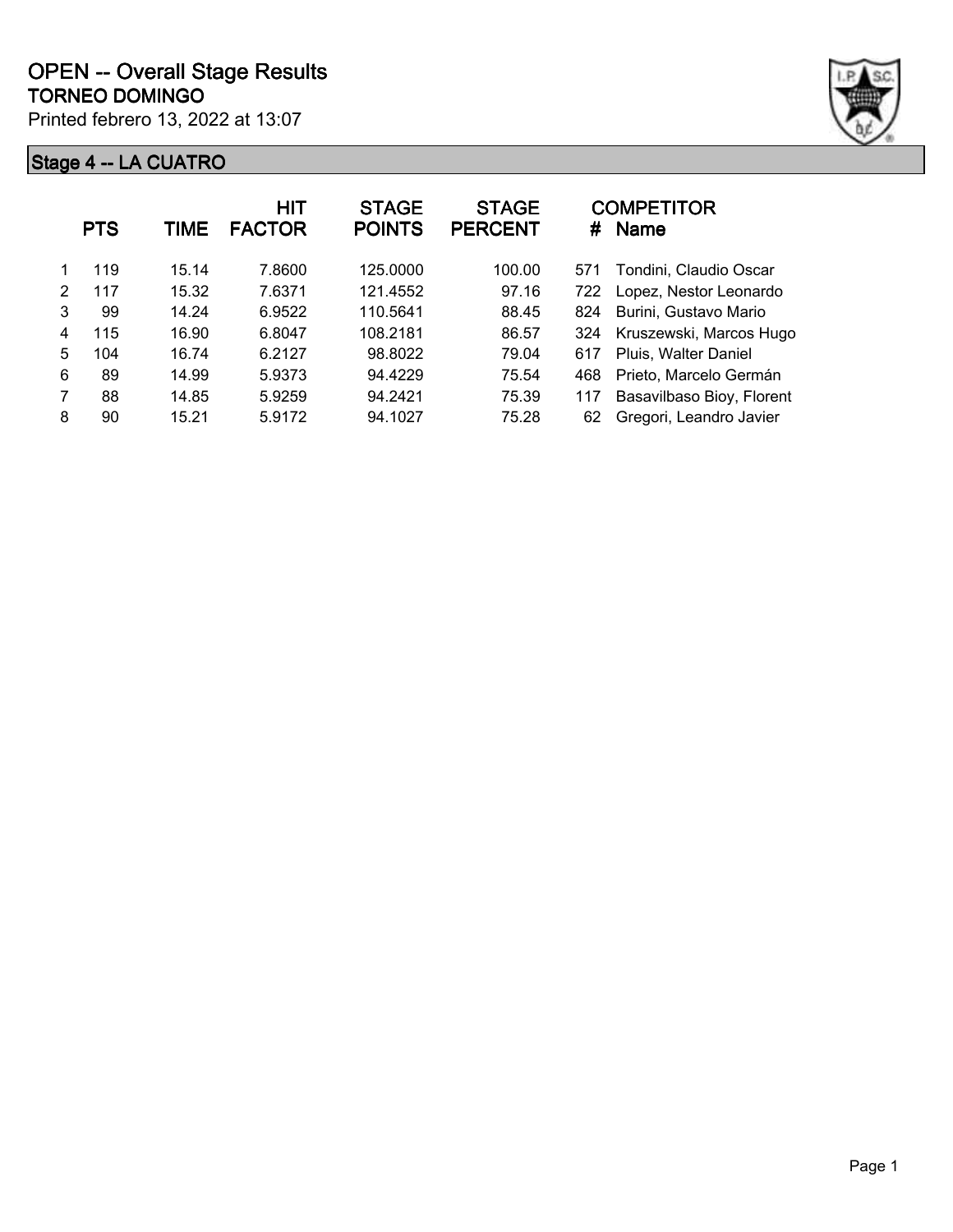

|   | <b>PTS</b> | TIME  | HIT<br><b>FACTOR</b> | <b>STAGE</b><br><b>POINTS</b> | <b>STAGE</b><br><b>PERCENT</b> | #    | <b>COMPETITOR</b><br><b>Name</b> |
|---|------------|-------|----------------------|-------------------------------|--------------------------------|------|----------------------------------|
|   | 118        | 15.74 | 7.4968               | 125.0000                      | 100.00                         | 564  | Suárez, Rodrigo Daniel           |
| 2 | 116        | 15.60 | 7.4359               | 123.9841                      | 99.19                          | 200  | Crespo, Alejandro Martí          |
| 3 | 115        | 15.50 | 7.4194               | 123.7083                      | 98.97                          | 1229 | Disanti, Thomas Diego            |
| 4 | 104        | 14.25 | 7.2982               | 121.6890                      | 97.35                          | 144  | Burgos, Adrián Oscar             |
| 5 | 111        | 15.42 | 7.1984               | 120.0249                      | 96.02                          | 385  | Meccia, Marcelo Damián           |
| 6 | 111        | 18.94 | 5.8606               | 97.7183                       | 78.17                          | 273  | Gentile, Ricardo Aurelio         |
| 7 | 96         | 17.26 | 5.5620               | 92.7392                       | 74.19                          | 199  | Cots, Gustavo Javier             |
| 8 | 103        | 18.78 | 5.4846               | 91.4480                       | 73.16                          | 538  | Seifert, Sebastián Ariel         |
| 9 | 93         | 17.63 | 5.2751               | 87.9556                       | 70.36                          | 1526 | Pereyra, Esteban Emilio          |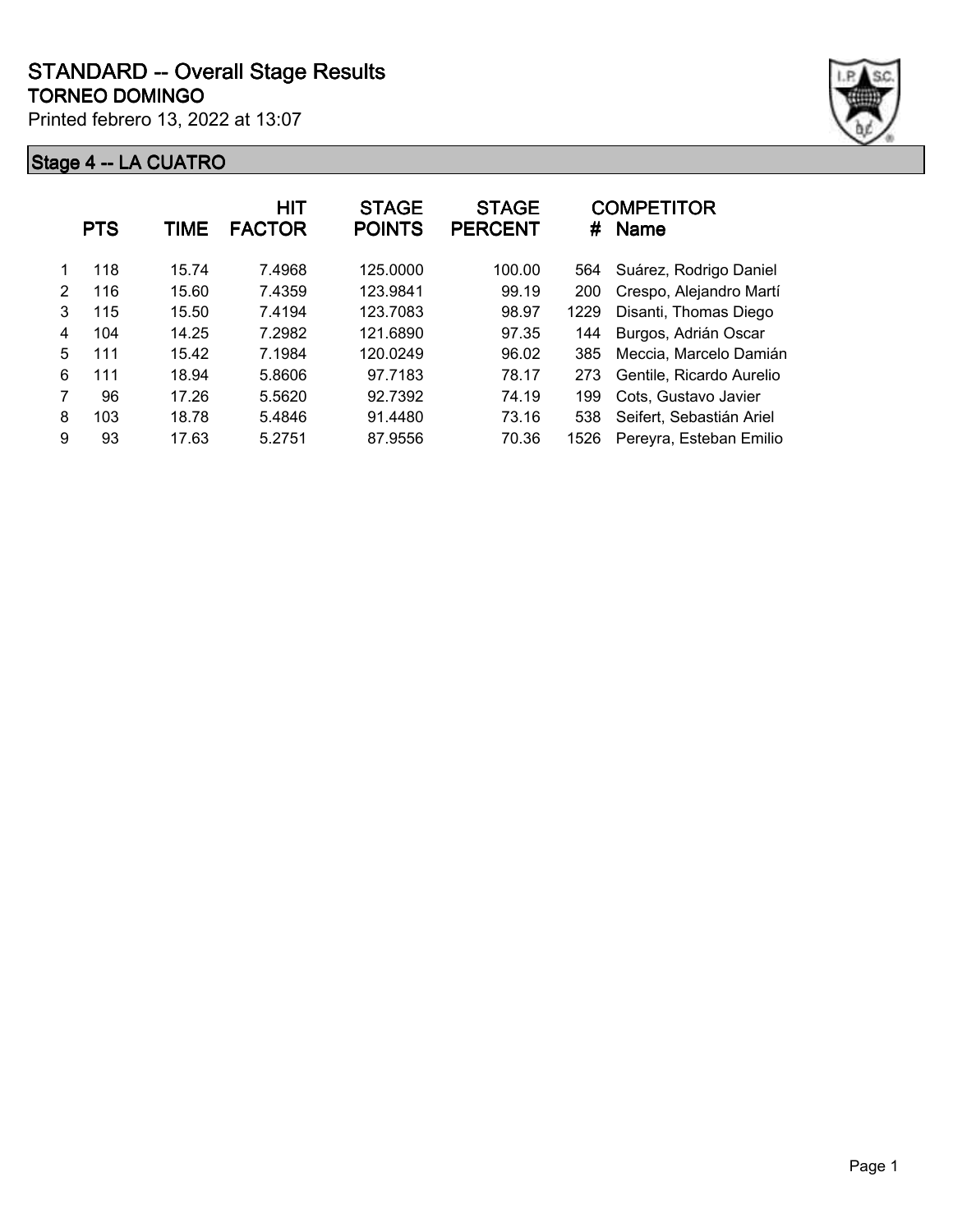#### **TORNEO DOMINGO PRODUCTION -- Overall Stage Results**

Printed febrero 13, 2022 at 13:07



|                | <b>PTS</b> | <b>TIME</b> | <b>HIT</b><br><b>FACTOR</b> | <b>STAGE</b><br><b>POINTS</b> | <b>STAGE</b><br><b>PERCENT</b> | #    | <b>COMPETITOR</b><br><b>Name</b> |
|----------------|------------|-------------|-----------------------------|-------------------------------|--------------------------------|------|----------------------------------|
| 1              | 113        | 16.62       | 6.7990                      | 125.0000                      | 100.00                         | 1173 | Savarelli, Franco                |
| $\overline{2}$ | 115        | 17.33       | 6.6359                      | 122.0006                      | 97.60                          | 272  | Gentile, Diego Cesar             |
| 3              | 109        | 16.77       | 6.4997                      | 119.4967                      | 95.60                          | 632  | Bastiani, Juan Pablo             |
| 4              | 115        | 18.24       | 6.3048                      | 115.9139                      | 92.73                          | 474  | Rachich Kildegaard, Pablo Hernán |
| 5              | 105        | 16.72       | 6.2799                      | 115.4558                      | 92.36                          | 333  | Lanzilotta, Julio Dario          |
| 6              | 113        | 18.09       | 6.2465                      | 114.8424                      | 91.87                          | 107  | Baigorria, Omar Horacio          |
| 7              | 123        | 19.89       | 6.1840                      | 113.6928                      | 90.95                          | 231  | Espiñeira, Miguel Ángel          |
| $\bf 8$        | 117        | 19.12       | 6.1192                      | 112.5021                      | 90.00                          | 1054 | Cavia, Miguel                    |
| 9              | 121        | 20.92       | 5.7839                      | 106.3375                      | 85.07                          | 959  | Fasci, Omar                      |
| 10             | 109        | 19.23       | 5.6682                      | 104.2101                      | 83.37                          | 1248 | Ortiz, Facundo Maximil           |
| 11             | 88         | 16.07       | 5.4760                      | 100.6768                      | 80.54                          | 419  | Obertello, Daniel Héctor         |
| 12             | 121        | 22.24       | 5.4406                      | 100.0261                      | 80.02                          | 355  | López, Jorge Alberto             |
| 13             | 115        | 21.69       | 5.3020                      | 97.4767                       | 77.98                          | 79   | Alvarez, Nestor Raúl             |
| 14             | 109        | 20.59       | 5.2938                      | 97.3269                       | 77.86                          | 241  | Fava, Leopoldo Luis              |
| 15             | 109        | 20.83       | 5.2328                      | 96.2055                       | 76.96                          | 615  | Crespo, Juan Jose                |
| 16             | 111        | 21.23       | 5.2285                      | 96.1248                       | 76.90                          | 1174 | Jordan, Hugo                     |
| 17             | 100        | 19.26       | 5.1921                      | 95.4567                       | 76.37                          | 699  | Heusinger, Carlos Valentin       |
| 18             | 94         | 18.22       | 5.1592                      | 94.8510                       | 75.88                          | 1086 | Lojo, Luciana Trinida            |
| 19             | 115        | 22.86       | 5.0306                      | 92.4877                       | 73.99                          | 1225 | Speranza, Sebastian Alejo        |
| 20             | 87         | 17.48       | 4.9771                      | 91.5041                       | 73.20                          | 134  | Borges, Walter Santiago          |
| 21             | 102        | 20.73       | 4.9204                      | 90.4614                       | 72.37                          | 43   | Jauregui, Martín                 |
| 22             | 86         | 18.38       | 4.6790                      | 86.0232                       | 68.82                          | 254  | Frattini, Raúl Pablo             |
| 23             | 95         | 20.41       | 4.6546                      | 85.5743                       | 68.46                          | 1227 | Raffo, Martin Alberto            |
| 24             | 83         | 17.90       | 4.6369                      | 85.2487                       | 68.20                          | 57   | Da Silva Llugdar, Ismael Elí-as  |
| 25             | 111        | 24.19       | 4.5887                      | 84.3625                       | 67.49                          | 105  | Bacarini, Arnaldo Cesár          |
| 26             | 90         | 20.51       | 4.3881                      | 80.6751                       | 64.54                          | 172  | Ces, Christian Danie             |
| 27             | 79         | 18.58       | 4.2519                      | 78.1707                       | 62.54                          | 477  | Ramos, Daniel Omar               |
| 28             | 104        | 25.11       | 4.1418                      | 76.1464                       | 60.92                          | 214  | Delgado, Diego Ricardo           |
| 29             | 113        | 28.16       | 4.0128                      | 73.7748                       | 59.02                          | 33   | Fink, Claudia                    |
| 30             | 85         | 21.85       | 3.8902                      | 71.5204                       | 57.22                          | 1549 | Laprovitera, Leandro             |
| 31             | 98         | 25.63       | 3.8236                      | 70.2975                       | 56.24                          | 619  | Fiorese, Daniel Pedro            |
| 32             | 97         | 26.03       | 3.7265                      | 68.5110                       | 54.81                          | 157  | Carmona, Hugo Deonelo            |
| 33             | 99         | 26.66       | 3.7134                      | 68.2712                       | 54.62                          | 1485 | Alvarez Berro, Aditardo Cesar    |
| 34             | 77         | 22.64       | 3.4011                      | 62.5283                       | 50.02                          | 1514 | Pino, Jose Daniel                |
| 35             | 93         | 28.10       | 3.3096                      | 60.8470                       | 48.68                          | 1148 | He, Chongfang                    |
| 36             | 84         | 26.18       | 3.2086                      | 58.9892                       | 47.19                          | 114  | Bareiro, Andrea Celeste          |
| 37             | 71         | 22.65       | 3.1347                      | 57.6305                       | 46.10                          | 1416 | Arakaki, Luis Alberto            |
| 38             | 89         | 28.94       | 3.0753                      | 56.5398                       | 45.23                          | 1538 | Naya, Christian                  |
| 39             | 70         | 22.84       | 3.0648                      | 56.3462                       | 45.08                          | 85   | Angio, Mariano Antonio           |
| 40             | 119        | 38.98       | 3.0528                      | 56.1265                       | 44.90                          | 611  | Troncoso, Camilo Horacio         |
| 41             | 98         | 32.19       | 3.0444                      | 55.9716                       | 44.78                          | 1663 | Stenger Yañez, Matías Manuel     |
| 42             | 78         | 27.56       | 2.8302                      | 52.0329                       | 41.63                          | 1531 | Molina, Christian                |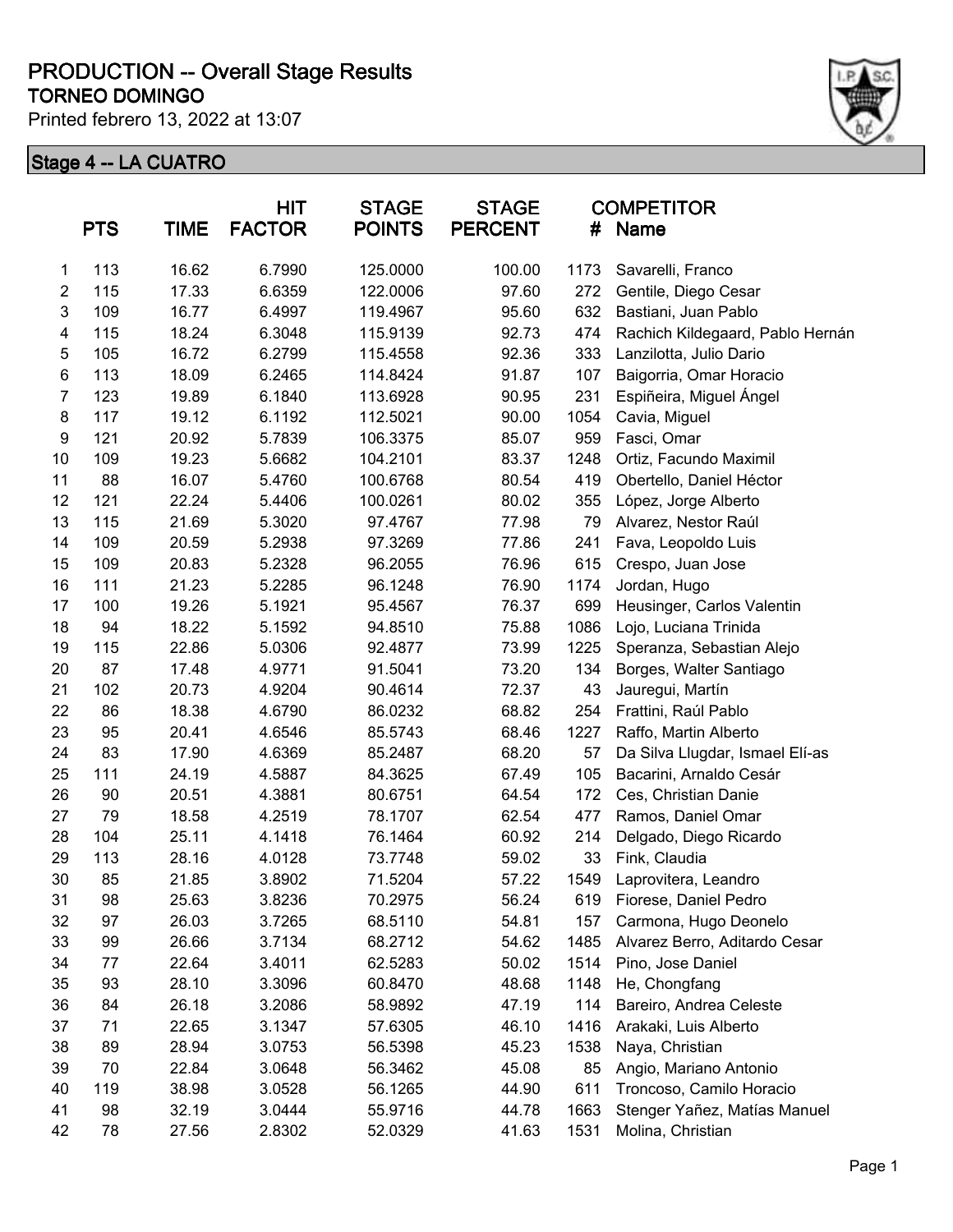

|    | <b>PTS</b> | TIME  | <b>HIT</b><br><b>FACTOR</b> | <b>STAGE</b><br><b>POINTS</b> | <b>STAGE</b><br><b>PERCENT</b> |      | <b>COMPETITOR</b><br># Name |
|----|------------|-------|-----------------------------|-------------------------------|--------------------------------|------|-----------------------------|
| 43 | 99         | 35.83 | 2.7630                      | 50.7985                       | 40.64                          | 1222 | Obljubek, Santiago          |
| 44 | 73         | 27.24 | 2.6799                      | 49.2695                       | 39.42                          | 1697 | Abia, Alvaro Pedro          |
| 45 | 59         | 22.49 | 2.6234                      | 48.2309                       | 38.58                          |      | 1585 Hay Chaia, Matias      |
| 46 | 63         | 29.85 | 2.1106                      | 38.8024                       | 31.04                          | 1553 | Ghiglione, Martin           |
| 47 | 49         | 37.83 | 1.2953                      | 23.8134                       | 19.05                          | 1640 | Guerreiro, Jose Marcelo     |
| 48 | 2          | 37.56 | 0.0532                      | 0.9790                        | 0.78                           | 421  | Oliva, Lucas Matías         |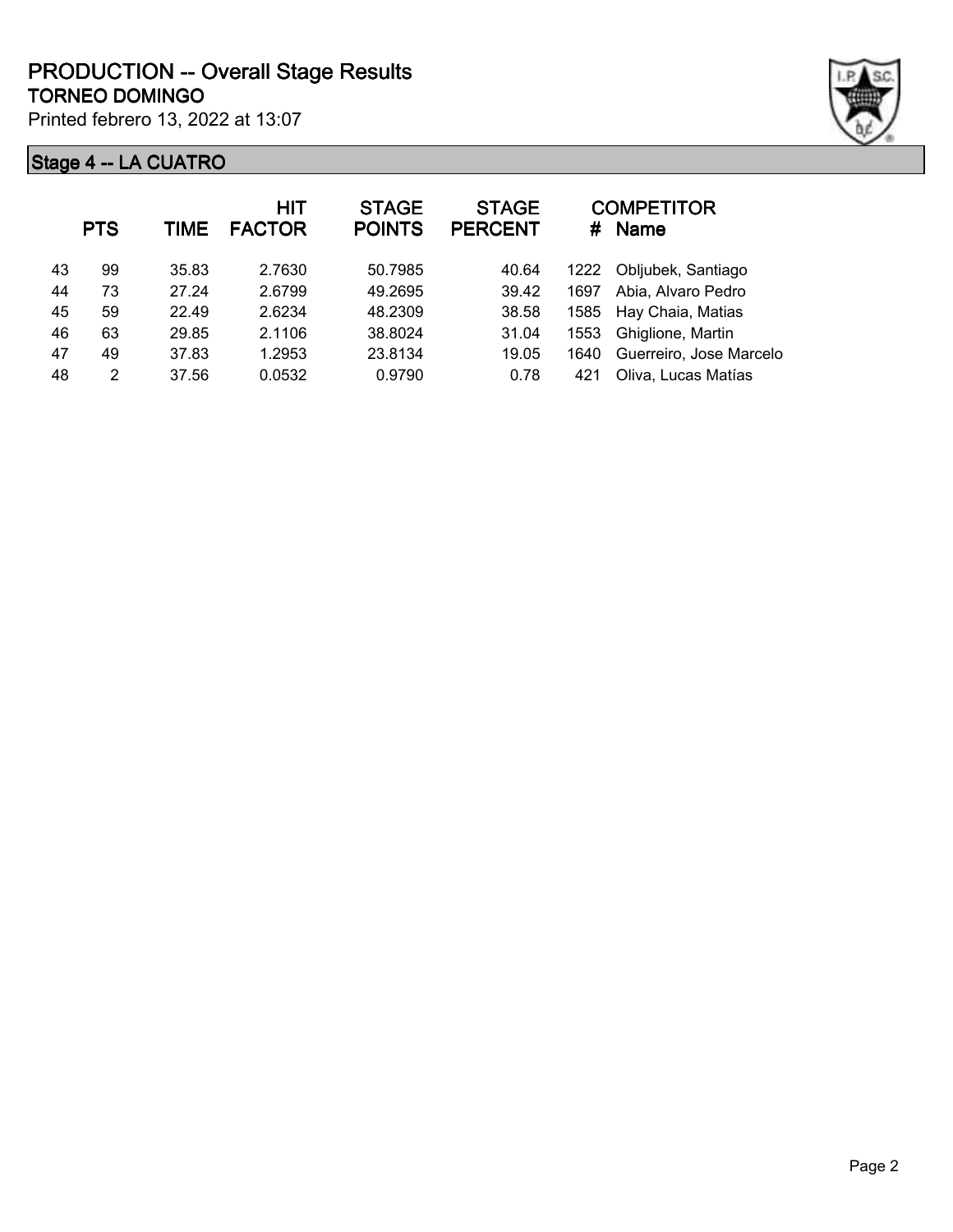

|    | <b>PTS</b> | TIME  | <b>HIT</b><br><b>FACTOR</b> | <b>STAGE</b><br><b>POINTS</b> | <b>STAGE</b><br><b>PERCENT</b> | #    | <b>COMPETITOR</b><br><b>Name</b> |
|----|------------|-------|-----------------------------|-------------------------------|--------------------------------|------|----------------------------------|
|    | 105        | 15.81 | 6.6414                      | 125.0000                      | 100.00                         | 232  | Espinha Patricio, Diego Gaston   |
| 2  | 113        | 19.33 | 5.8458                      | 110.0270                      | 88.02                          | 137  | Bragadini, Hector Alberto        |
| 3  | 113        | 19.49 | 5.7978                      | 109.1237                      | 87.30                          | 464  | Ponizio, Leonardo Albert         |
| 4  | 104        | 18.46 | 5.6338                      | 106.0362                      | 84.83                          | 38   | Zoppi, Daniel                    |
| 5  | 113        | 20.14 | 5.6107                      | 105.6019                      | 84.48                          | 299  | Grimberg, Sergio Daniel          |
| 6  | 111        | 20.31 | 5.4653                      | 102.8645                      | 82.29                          | 568  | Testa, Diego Enrique             |
| 7  | 121        | 23.27 | 5.1998                      | 97.8682                       | 78.29                          | 1399 | Ameghino, Javier                 |
| 8  | 115        | 24.08 | 4.7757                      | 89.8864                       | 71.91                          | 1281 | Lifschitz, Daniel Eduardo        |
| 9  | 105        | 23.00 | 4.5652                      | 85.9239                       | 68.74                          | 279  | Gianni, Julio César              |
| 10 | 54         | 25.12 | 2.1497                      | 40.4601                       | 32.37                          | 478  | Randazzo, Guillermo Raúl         |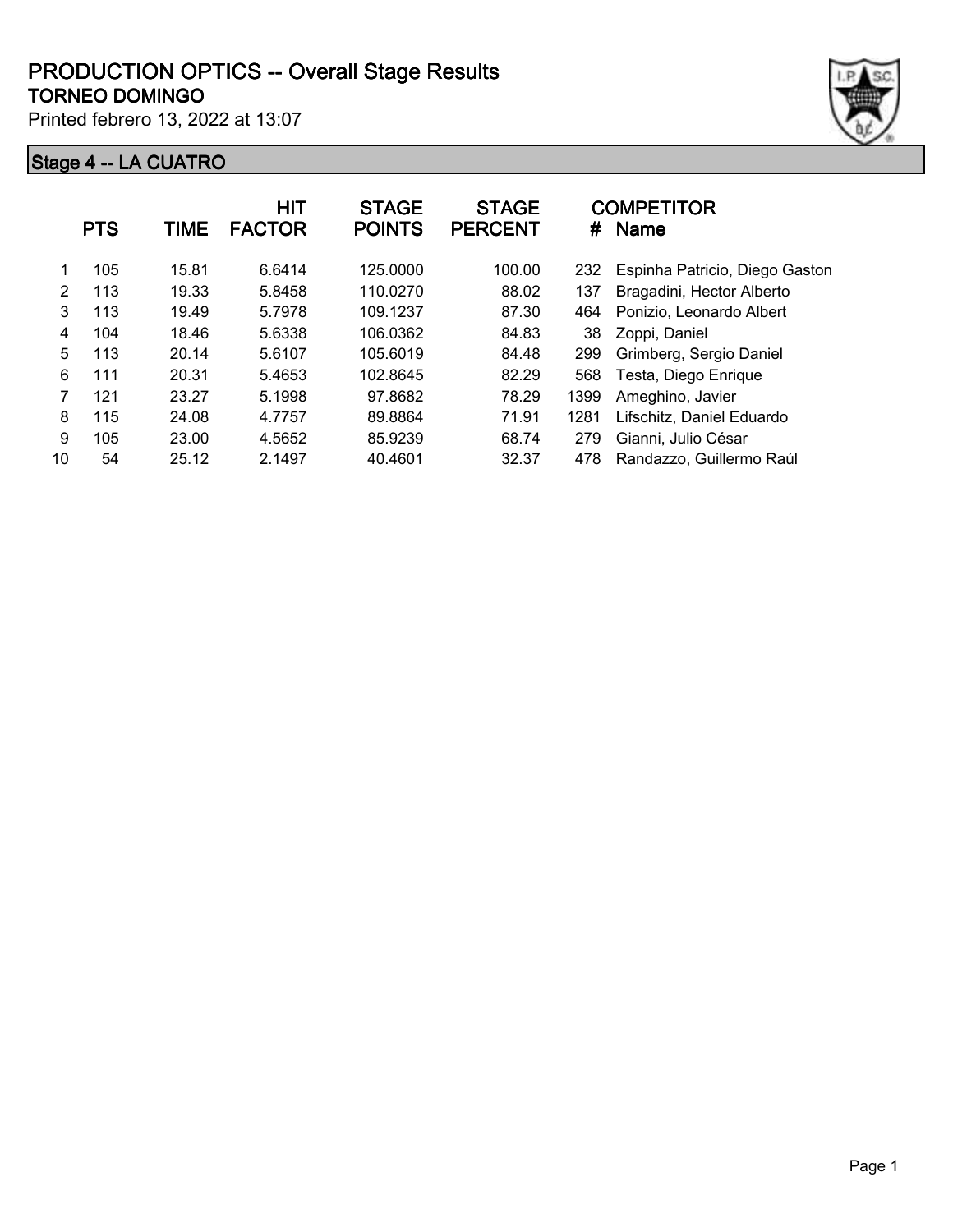

|   | <b>PTS</b> | TIME  | <b>HIT</b><br><b>FACTOR</b> | <b>STAGE</b><br><b>POINTS</b> | <b>STAGE</b><br><b>PERCENT</b> |     | <b>COMPETITOR</b><br># Name |
|---|------------|-------|-----------------------------|-------------------------------|--------------------------------|-----|-----------------------------|
|   | 113        | 16.81 | 6.7222                      | 125.0000                      | 100.00                         | 267 | Gashu, Juan Andrés          |
| 2 | 111        | 17.03 | 6.5179                      | 121.2014                      | 96.96                          | 799 | Silva, Lucas                |
| 3 | 103        | 20.63 | 4.9927                      | 92.8405                       | 74.27                          | 116 | Barrios, Martin             |
| 4 | 83         | 20.59 | 4.0311                      | 74.9585                       | 59.97                          | 957 | Ortelli, Martín             |
| 5 | 61         | 29.44 | 2.0720                      | 38.5293                       | 30.82                          | 811 | Salvarezza, Marcelo         |
|   |            |       |                             |                               |                                |     |                             |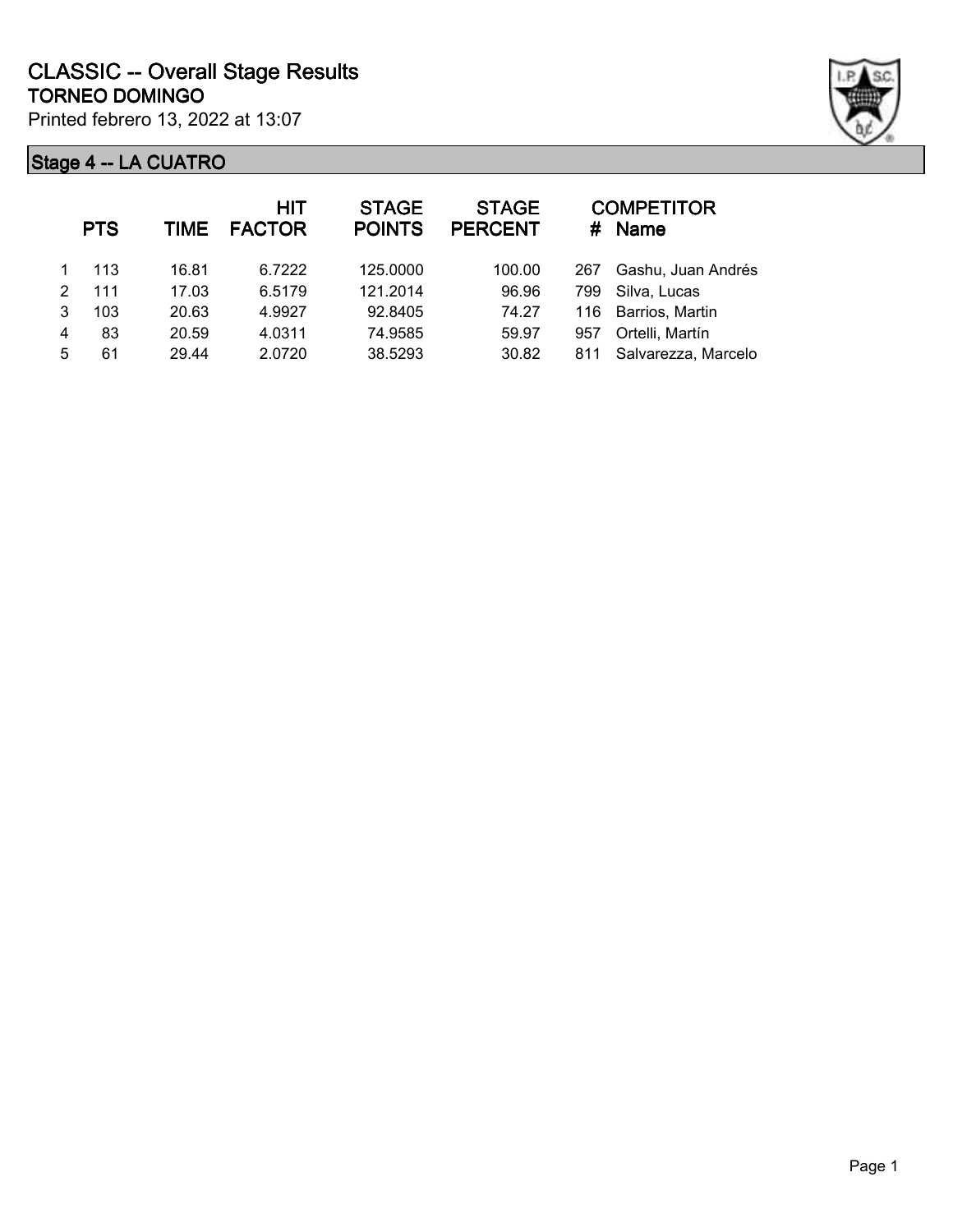

|   | <b>PTS</b> | TIME  | <b>HIT</b><br><b>FACTOR</b> | <b>STAGE</b><br><b>POINTS</b> | <b>STAGE</b><br><b>PERCENT</b> | #   | <b>COMPETITOR</b><br><b>Name</b> |
|---|------------|-------|-----------------------------|-------------------------------|--------------------------------|-----|----------------------------------|
|   | 101        | 16.27 | 6.2077                      | 105.0000                      | 100.00                         | 62  | Gregori, Leandro Javier          |
| 2 | 98         | 15.90 | 6.1635                      | 104.2520                      | 99.29                          | 824 | Burini, Gustavo Mario            |
| 3 | 98         | 16.63 | 5.8930                      | 99.6757                       | 94.93                          | 722 | Lopez, Nestor Leonardo           |
| 4 | 98         | 16.86 | 5.8126                      | 98.3159                       | 93.63                          | 324 | Kruszewski, Marcos Hugo          |
| 5 | 94         | 16.60 | 5.6627                      | 95.7801                       | 91.22                          | 117 | Basavilbaso Bioy, Florent        |
| 6 | 102        | 18.93 | 5.3883                      | 91.1392                       | 86.80                          | 617 | Pluis, Walter Daniel             |
| 7 | 102        | 19.03 | 5.3600                      | 90.6602                       | 86.34                          | 571 | Tondini, Claudio Oscar           |
| 8 | 84         | 18.84 | 4.4586                      | 75.4143                       | 71.82                          | 468 | Prieto, Marcelo Germán           |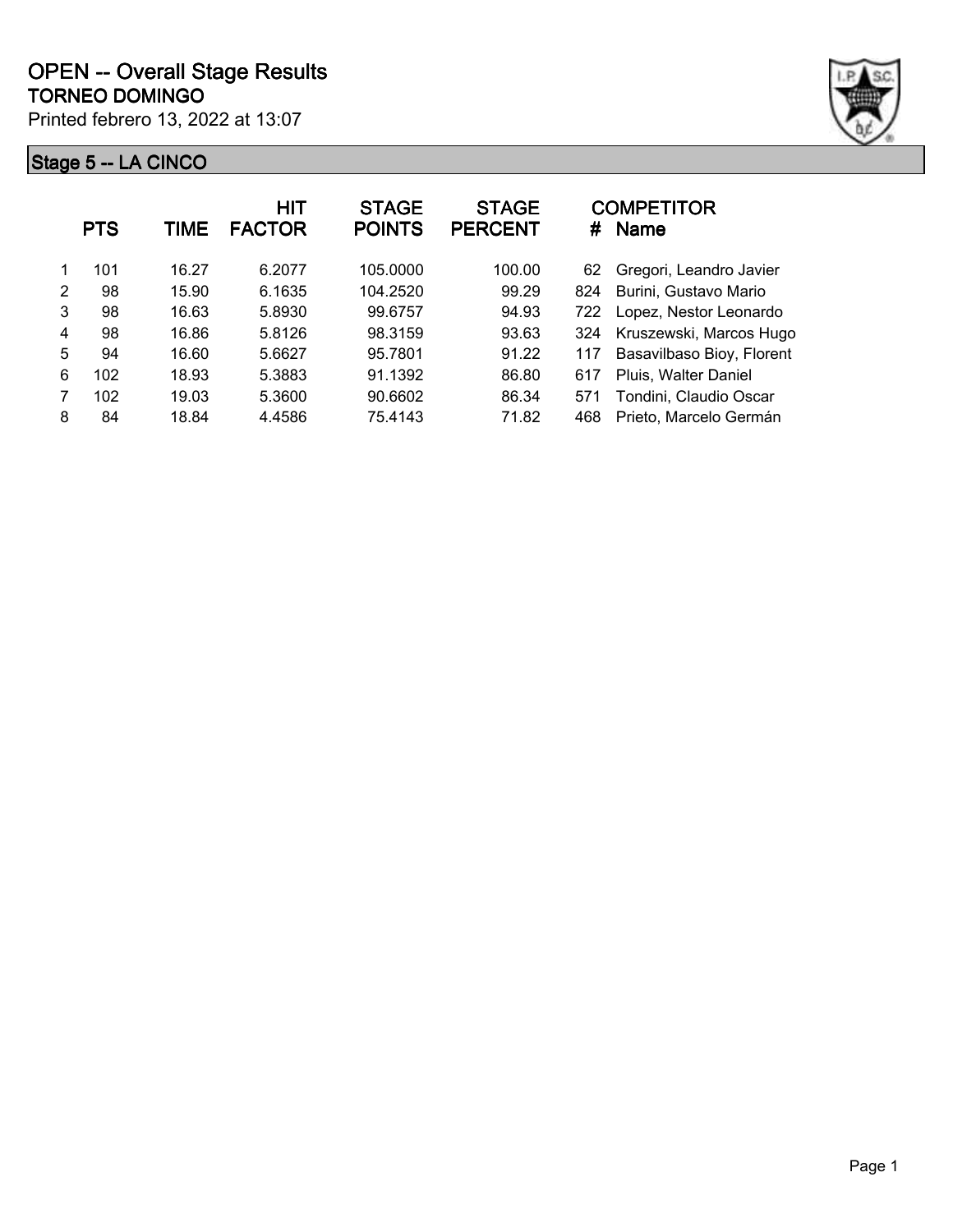

|               | <b>PTS</b> | TIME  | <b>HIT</b><br><b>FACTOR</b> | <b>STAGE</b><br><b>POINTS</b> | <b>STAGE</b><br><b>PERCENT</b> | #    | <b>COMPETITOR</b><br><b>Name</b> |
|---------------|------------|-------|-----------------------------|-------------------------------|--------------------------------|------|----------------------------------|
|               | 102        | 16.32 | 6.2500                      | 105.0000                      | 100.00                         | 385  | Meccia, Marcelo Damián           |
| $\mathcal{P}$ | 101        | 16.44 | 6.1436                      | 103.2117                      | 98.30                          | 1229 | Disanti, Thomas Diego            |
| 3             | 98         | 16.98 | 5.7715                      | 96.9611                       | 92.34                          | 200  | Crespo, Alejandro Martí          |
| 4             | 99         | 17.89 | 5.5338                      | 92.9681                       | 88.54                          | 564  | Suárez, Rodrigo Daniel           |
| 5             | 95         | 18.58 | 5.1130                      | 85.8988                       | 81.81                          | 273  | Gentile, Ricardo Aurelio         |
| 6             | 95         | 18.87 | 5.0344                      | 84.5787                       | 80.55                          | 1526 | Pereyra, Esteban Emilio          |
|               | 101        | 20.26 | 4.9852                      | 83.7512                       | 79.76                          | 538  | Seifert, Sebastián Ariel         |
| 8             | 87         | 18.21 | 4.7776                      | 80.2636                       | 76.44                          | 199  | Cots, Gustavo Javier             |
| 9             | 59         | 16.44 | 3.5888                      | 60.2920                       | 57.42                          | 144  | Burgos, Adrián Oscar             |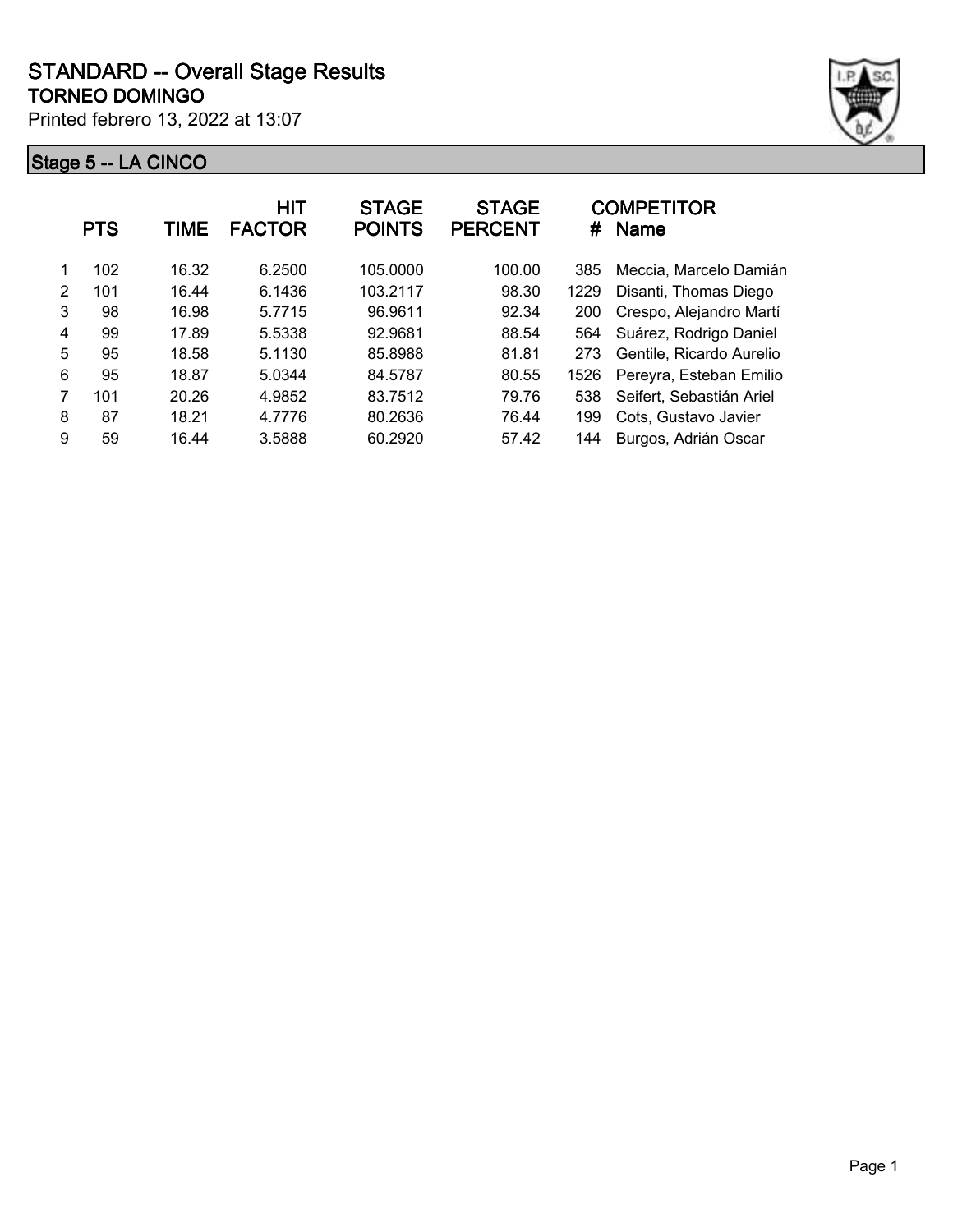#### **TORNEO DOMINGO PRODUCTION -- Overall Stage Results**

Printed febrero 13, 2022 at 13:07



|                         | <b>PTS</b> | <b>TIME</b> | <b>HIT</b><br><b>FACTOR</b> | <b>STAGE</b><br><b>POINTS</b> | <b>STAGE</b><br><b>PERCENT</b> | #    | <b>COMPETITOR</b><br><b>Name</b> |
|-------------------------|------------|-------------|-----------------------------|-------------------------------|--------------------------------|------|----------------------------------|
| $\mathbf{1}$            | 103        | 17.20       | 5.9884                      | 105.0000                      | 100.00                         | 1173 | Savarelli, Franco                |
| $\overline{2}$          | 99         | 16.99       | 5.8270                      | 102.1697                      | 97.30                          | 419  | Obertello, Daniel Héctor         |
| 3                       | 105        | 18.48       | 5.6818                      | 99.6249                       | 94.88                          | 172  | Ces, Christian Danie             |
| $\overline{\mathbf{4}}$ | 93         | 16.70       | 5.5689                      | 97.6443                       | 92.99                          | 632  | Bastiani, Juan Pablo             |
| $\mathbf 5$             | 99         | 18.70       | 5.2941                      | 92.8270                       | 88.41                          | 1054 | Cavia, Miguel                    |
| $\,6$                   | 99         | 18.97       | 5.2188                      | 91.5058                       | 87.15                          | 1174 | Jordan, Hugo                     |
| $\overline{7}$          | 97         | 18.99       | 5.1080                      | 89.5627                       | 85.30                          | 1086 | Lojo, Luciana Trinida            |
| 8                       | 99         | 19.45       | 5.0900                      | 89.2475                       | 85.00                          | 107  | Baigorria, Omar Horacio          |
| 9                       | 93         | 18.46       | 5.0379                      | 88.3348                       | 84.13                          | 57   | Da Silva Llugdar, Ismael Elí-as  |
| 10                      | 88         | 17.72       | 4.9661                      | 87.0762                       | 82.93                          | 333  | Lanzilotta, Julio Dario          |
| 11                      | 99         | 20.05       | 4.9377                      | 86.5768                       | 82.45                          | 85   | Angio, Mariano Antonio           |
| 12                      | 93         | 19.46       | 4.7790                      | 83.7955                       | 79.81                          | 231  | Espiñeira, Miguel Ángel          |
| 13                      | 93         | 19.47       | 4.7766                      | 83.7524                       | 79.76                          | 1248 | Ortiz, Facundo Maximil           |
| 14                      | 101        | 21.26       | 4.7507                      | 83.2988                       | 79.33                          | 959  | Fasci, Omar                      |
| 15                      | 97         | 20.65       | 4.6973                      | 82.3630                       | 78.44                          | 699  | Heusinger, Carlos Valentin       |
| 16                      | 80         | 17.18       | 4.6566                      | 81.6483                       | 77.76                          | 254  | Frattini, Raúl Pablo             |
| 17                      | 97         | 21.30       | 4.5540                      | 79.8496                       | 76.05                          | 241  | Fava, Leopoldo Luis              |
| 18                      | 93         | 20.56       | 4.5233                      | 79.3123                       | 75.54                          | 1514 | Pino, Jose Daniel                |
| 19                      | 99         | 22.00       | 4.5000                      | 78.9029                       | 75.15                          | 1227 | Raffo, Martin Alberto            |
| 20                      | 75         | 16.83       | 4.4563                      | 78.1372                       | 74.42                          | 134  | Borges, Walter Santiago          |
| 21                      | 95         | 21.41       | 4.4372                      | 77.8014                       | 74.10                          | 477  | Ramos, Daniel Omar               |
| 22                      | 95         | 21.71       | 4.3759                      | 76.7263                       | 73.07                          | 272  | Gentile, Diego Cesar             |
| 23                      | 80         | 18.73       | 4.2712                      | 74.8915                       | 71.33                          | 474  | Rachich Kildegaard, Pablo Hernán |
| 24                      | 95         | 22.26       | 4.2677                      | 74.8306                       | 71.27                          | 1416 | Arakaki, Luis Alberto            |
| 25                      | 91         | 21.79       | 4.1762                      | 73.2259                       | 69.74                          | 43   | Jauregui, Martín                 |
| 26                      | 101        | 24.82       | 4.0693                      | 71.3510                       | 67.95                          | 33   | Fink, Claudia                    |
| 27                      | 95         | 24.22       | 3.9224                      | 68.7749                       | 65.50                          | 1148 | He, Chongfang                    |
| 28                      | 81         | 21.40       | 3.7850                      | 66.3669                       | 63.21                          | 214  | Delgado, Diego Ricardo           |
| 29                      | 93         | 24.76       | 3.7561                      | 65.8587                       | 62.72                          | 114  | Bareiro, Andrea Celeste          |
| 30                      | 84         | 22.52       | 3.7300                      | 65.4021                       | 62.29                          | 1485 | Alvarez Berro, Aditardo Cesar    |
| 31                      | 78         | 21.06       | 3.7037                      | 64.9407                       | 61.85                          | 615  | Crespo, Juan Jose                |
| 32                      | 84         | 22.70       | 3.7004                      | 64.8835                       | 61.79                          | 355  | López, Jorge Alberto             |
| 33                      | 80         | 24.39       | 3.2800                      | 57.5120                       | 54.77                          | 79   | Alvarez, Nestor Raúl             |
| 34                      | 91         | 27.93       | 3.2581                      | 57.1283                       | 54.41                          | 157  | Carmona, Hugo Deonelo            |
| 35                      | 93         | 28.98       | 3.2091                      | 56.2685                       | 53.59                          | 105  | Bacarini, Arnaldo Cesár          |
| 36                      | 87         | 27.37       | 3.1787                      | 55.7346                       | 53.08                          | 1531 | Molina, Christian                |
| 37                      | 93         | 31.05       | 2.9952                      | 52.5172                       | 50.02                          | 1538 | Naya, Christian                  |
| 38                      | 95         | 32.95       | 2.8832                      | 50.5532                       | 48.15                          | 1225 | Speranza, Sebastian Alejo        |
| 39                      | 82         | 28.58       | 2.8691                      | 50.3074                       | 47.91                          | 1553 | Ghiglione, Martin                |
| 40                      | 80         | 29.08       | 2.7510                      | 48.2365                       | 45.94                          | 619  | Fiorese, Daniel Pedro            |
| 41                      | 74         | 27.31       | 2.7096                      | 47.5106                       | 45.25                          | 1697 | Abia, Alvaro Pedro               |
| 42                      | 95         | 35.73       | 2.6588                      | 46.6199                       | 44.40                          | 611  | Troncoso, Camilo Horacio         |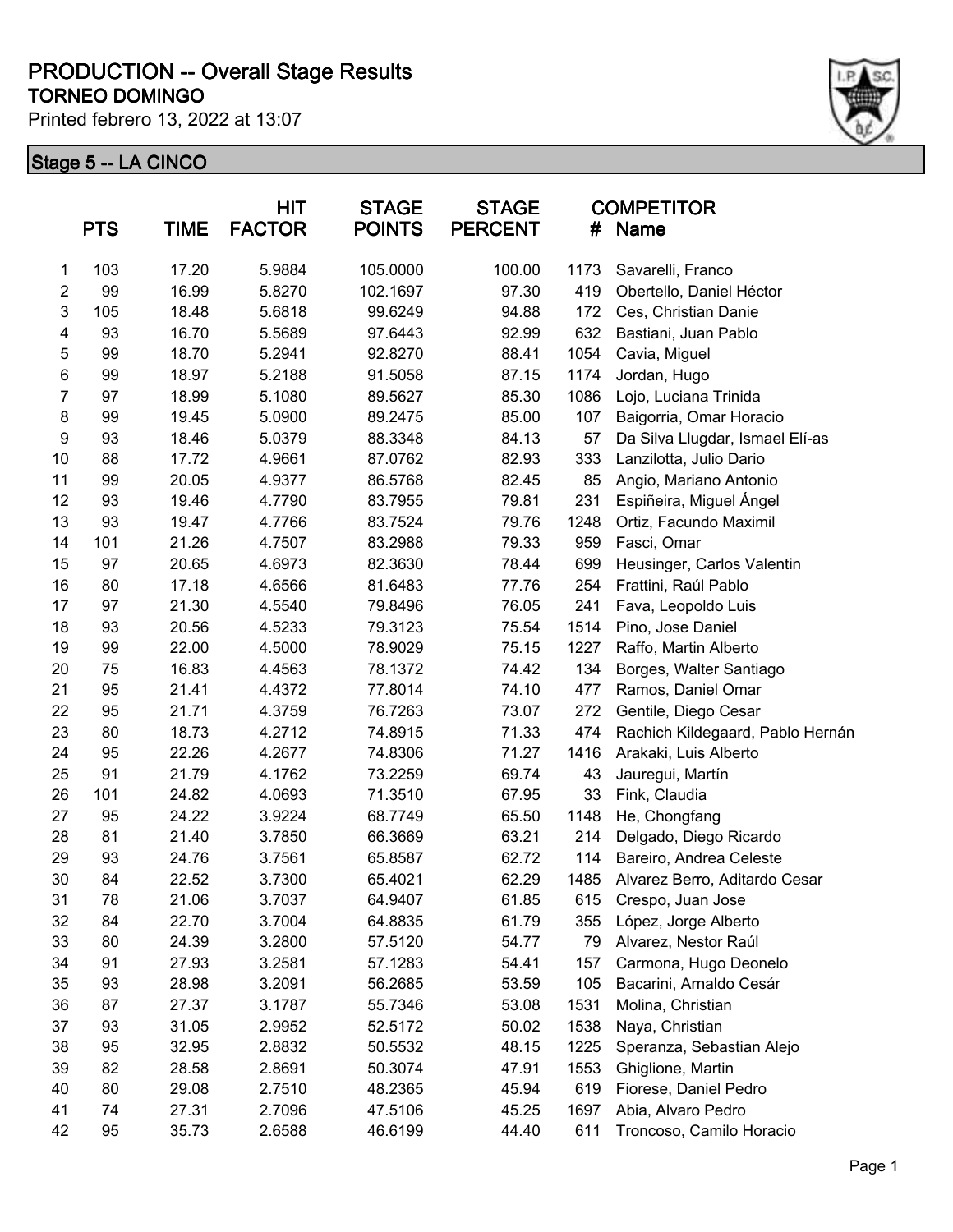

|    | <b>PTS</b> | <b>TIME</b> | <b>HIT</b><br><b>FACTOR</b> | <b>STAGE</b><br><b>POINTS</b> | <b>STAGE</b><br><b>PERCENT</b> | #    | <b>COMPETITOR</b><br><b>Name</b> |
|----|------------|-------------|-----------------------------|-------------------------------|--------------------------------|------|----------------------------------|
| 43 | 76         | 32.05       | 2.3713                      | 41.5782                       | 39.60                          | 421  | Oliva, Lucas Matías              |
| 44 | 50         | 23.19       | 2.1561                      | 37.8050                       | 36.00                          |      | 1585 Hay Chaia, Matias           |
| 45 | 82         | 39.89       | 2.0557                      | 36.0438                       | 34.33                          | 1640 | Guerreiro, Jose Marcelo          |
| 46 | 69         | 34.47       | 2.0017                      | 35.0985                       | 33.43                          | 1663 | Stenger Yañez, Matías Manuel     |
| 47 | 32         | 23.30       | 1.3734                      | 24.0810                       | 22.93                          | 1549 | Laprovitera, Leandro             |
| 48 | 0          | 19.13       | 0.0000                      | 0.0000                        | 0.00                           | 1222 | Obljubek, Santiago               |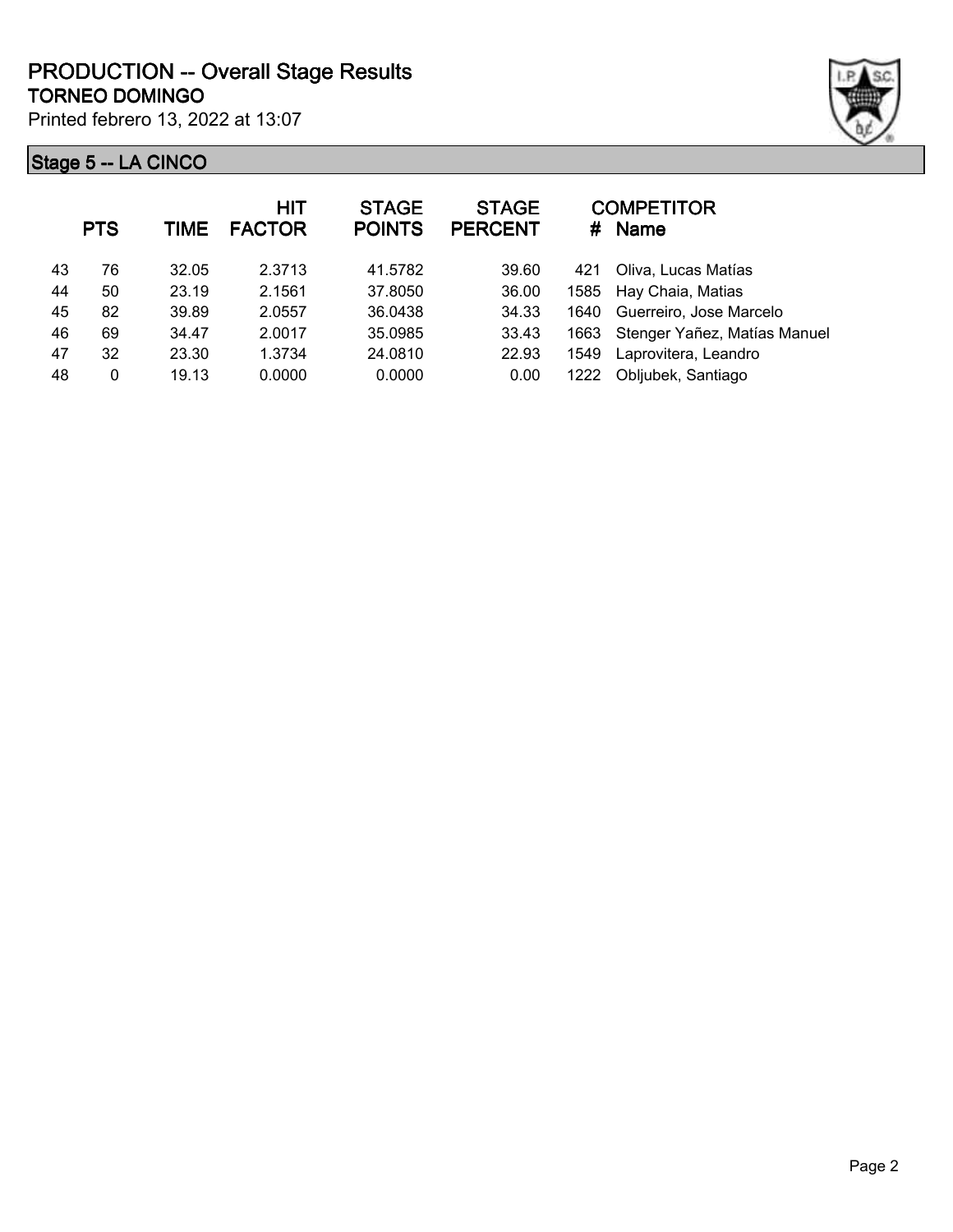

|    | <b>PTS</b> | <b>TIME</b> | <b>HIT</b><br><b>FACTOR</b> | <b>STAGE</b><br><b>POINTS</b> | <b>STAGE</b><br><b>PERCENT</b> | #    | <b>COMPETITOR</b><br><b>Name</b> |
|----|------------|-------------|-----------------------------|-------------------------------|--------------------------------|------|----------------------------------|
| 1  | 101        | 17.37       | 5.8146                      | 105.0000                      | 100.00                         | 232  | Espinha Patricio, Diego Gaston   |
| 2  | 97         | 18.34       | 5.2890                      | 95.5081                       | 90.96                          | 464  | Ponizio, Leonardo Albert         |
| 3  | 99         | 18.96       | 5.2215                      | 94.2898                       | 89.80                          | 568  | Testa, Diego Enrique             |
| 4  | 86         | 17.50       | 4.9143                      | 88.7418                       | 84.52                          | 137  | Bragadini, Hector Alberto        |
| 5  | 81         | 16.94       | 4.7816                      | 86.3454                       | 82.23                          | 38   | Zoppi, Daniel                    |
| 6  | 103        | 22.43       | 4.5921                      | 82.9231                       | 78.97                          | 299  | Grimberg, Sergio Daniel          |
| 7  | 93         | 22.30       | 4.1704                      | 75.3088                       | 71.72                          | 1399 | Ameghino, Javier                 |
| 8  | 95         | 24.57       | 3.8665                      | 69.8210                       | 66.50                          | 1281 | Lifschitz, Daniel Eduardo        |
| 9  | 95         | 29.39       | 3.2324                      | 58.3703                       | 55.59                          | 279  | Gianni, Julio César              |
| 10 | 78         | 26.08       | 2.9908                      | 54.0076                       | 51.44                          | 478  | Randazzo, Guillermo Raúl         |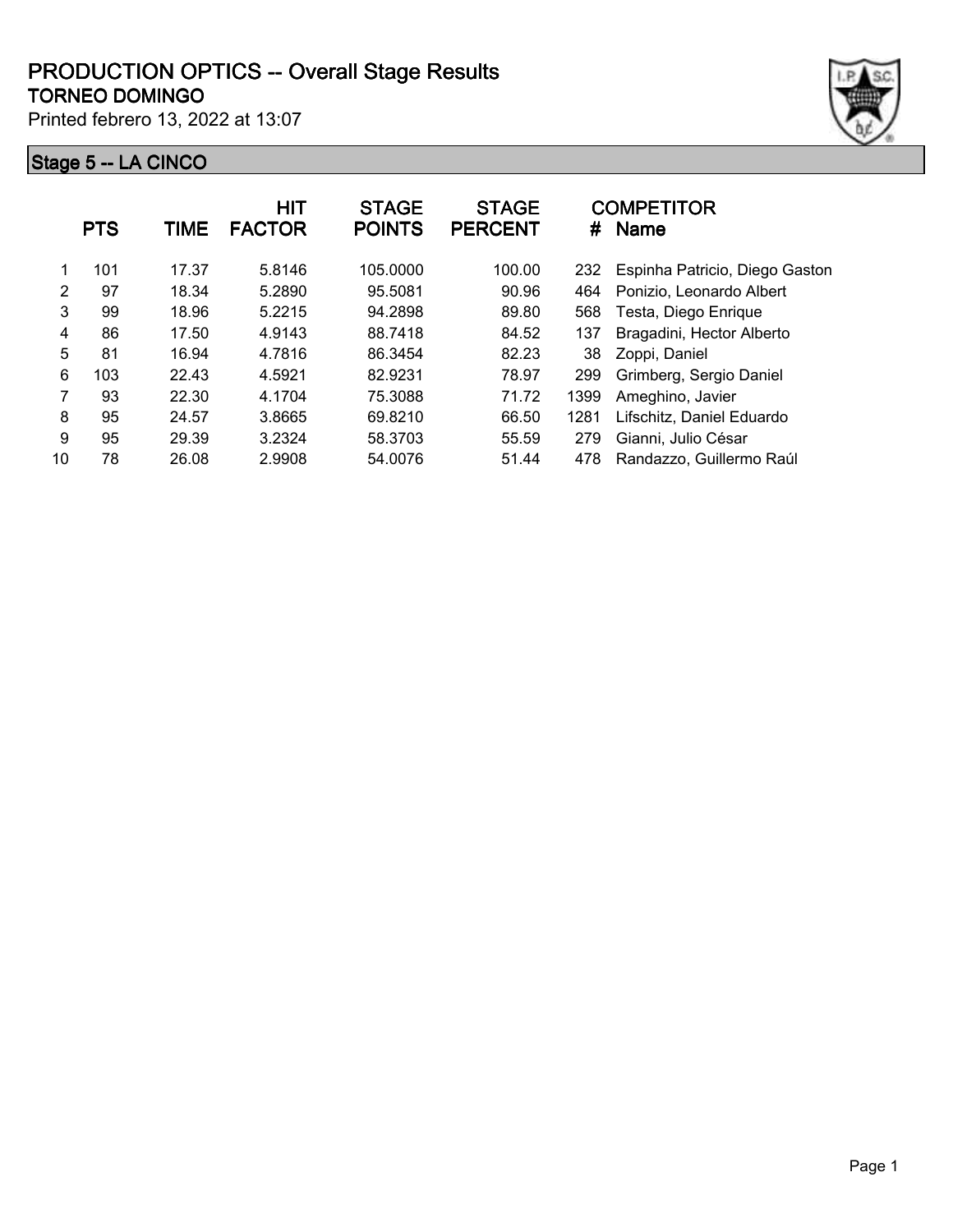

|                | <b>PTS</b> | TIME  | <b>HIT</b><br><b>FACTOR</b> | <b>STAGE</b><br><b>POINTS</b> | <b>STAGE</b><br><b>PERCENT</b> |     | <b>COMPETITOR</b><br># Name |
|----------------|------------|-------|-----------------------------|-------------------------------|--------------------------------|-----|-----------------------------|
|                | 95         | 16.13 | 5.8896                      | 105.0000                      | 100.00                         | 799 | Silva, Lucas                |
| $\mathcal{P}$  | 95         | 17.91 | 5.3043                      | 94.5645                       | 90.06                          | 267 | Gashu, Juan Andrés          |
| 3              | 95         | 19.25 | 4.9351                      | 87.9818                       | 83.79                          | 116 | Barrios, Martin             |
| $\overline{4}$ | 93         | 21.11 | 4.4055                      | 78.5407                       | 74.80                          | 957 | Ortelli, Martín             |
| 5              | 61         | 28.33 | 2.1532                      | 38.3869                       | 36.56                          | 811 | Salvarezza, Marcelo         |
|                |            |       |                             |                               |                                |     |                             |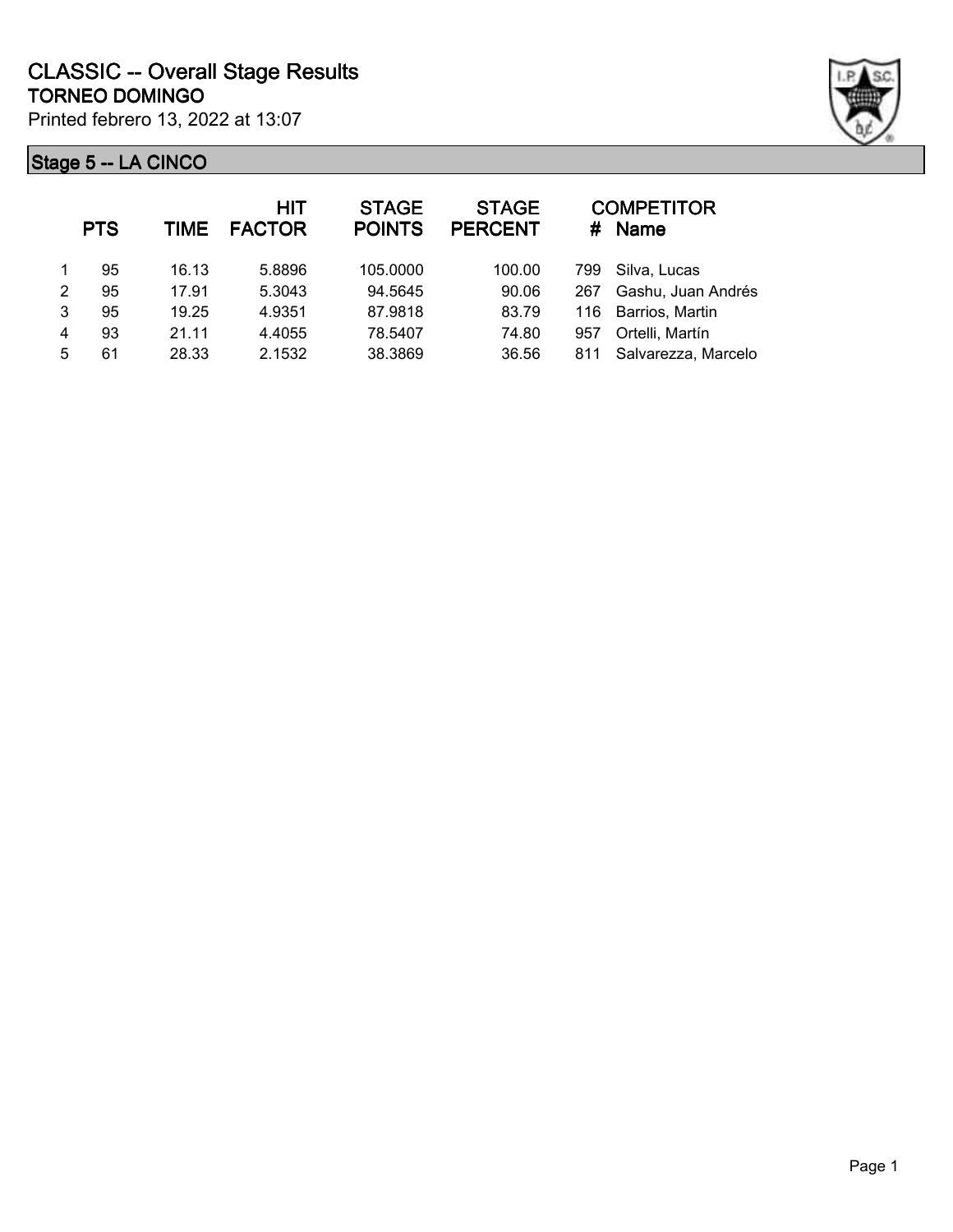

|   | <b>PTS</b> | TIME  | <b>HIT</b><br><b>FACTOR</b> | <b>STAGE</b><br><b>POINTS</b> | <b>STAGE</b><br><b>PERCENT</b> | #   | <b>COMPETITOR</b><br><b>Name</b> |
|---|------------|-------|-----------------------------|-------------------------------|--------------------------------|-----|----------------------------------|
|   | 112        | 19.39 | 5.7762                      | 115,0000                      | 100.00                         | 468 | Prieto, Marcelo Germán           |
| 2 | 110        | 20.03 | 5.4918                      | 109.3376                      | 95.08                          | 117 | Basavilbaso Bioy, Florent        |
| 3 | 114        | 22.08 | 5.1630                      | 102.7930                      | 89.39                          | 571 | Tondini, Claudio Oscar           |
| 4 | 109        | 21.94 | 4.9681                      | 98.9117                       | 86.01                          | 722 | Lopez, Nestor Leonardo           |
| 5 | 107        | 21.54 | 4.9675                      | 98.8999                       | 86.00                          | 617 | Pluis, Walter Daniel             |
| 6 | 99         | 21.98 | 4.5041                      | 89.6737                       | 77.98                          | 324 | Kruszewski, Marcos Hugo          |
| 7 | 91         | 21.17 | 4.2985                      | 85.5812                       | 74.42                          | 62  | Gregori, Leandro Javier          |
| 8 | 80         | 20.47 | 3.9082                      | 77.8090                       | 67.66                          | 824 | Burini, Gustavo Mario            |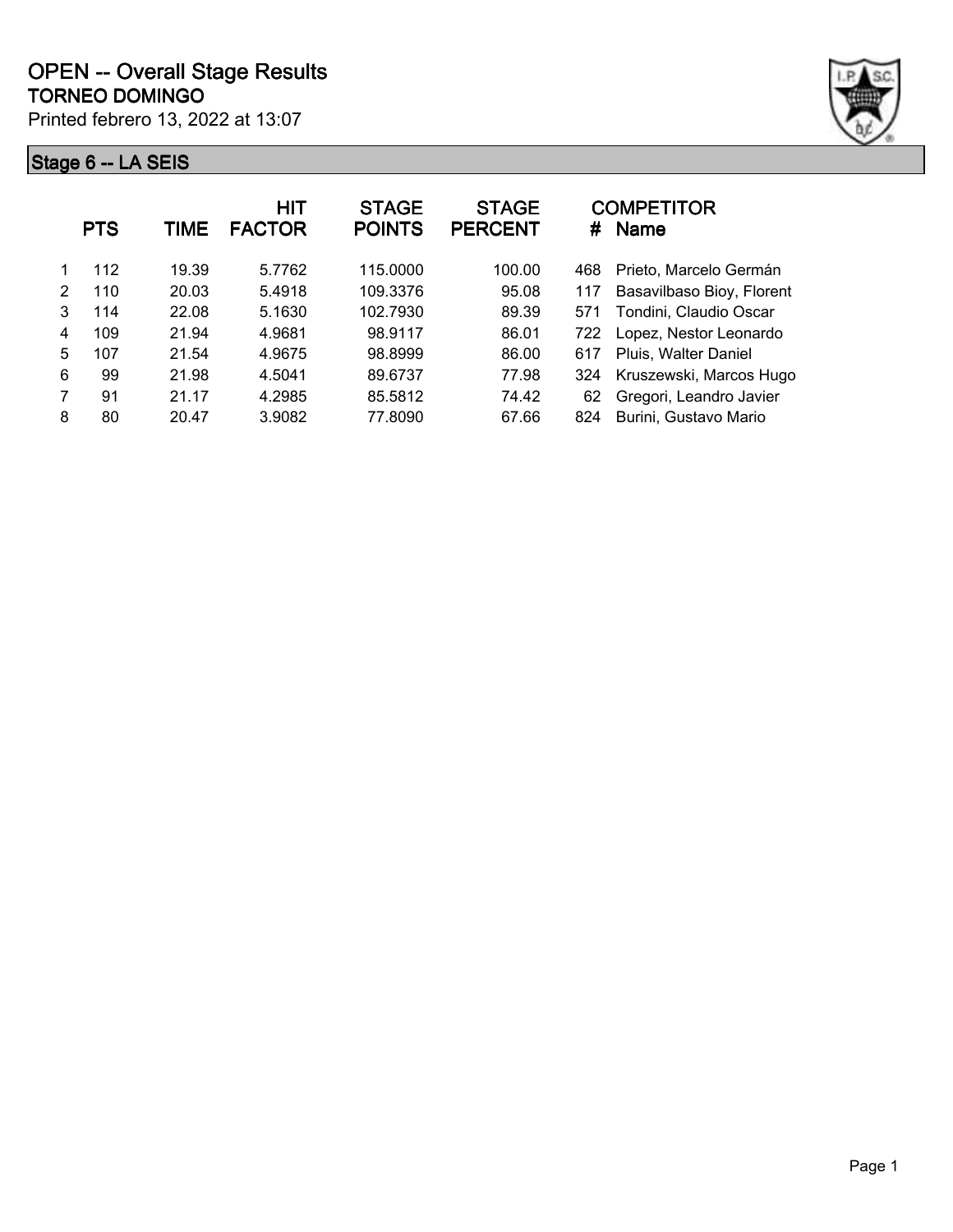

| 110<br>20.31<br>100.00<br>Suárez, Rodrigo Daniel<br>5.4161<br>115.0000<br>564                 |  |
|-----------------------------------------------------------------------------------------------|--|
| 20.99<br>$\mathcal{P}$<br>108<br>109.2512<br>95.00<br>Meccia, Marcelo Damián<br>5.1453<br>385 |  |
| 3<br>109<br>21.31<br>5.1150<br>108.6071<br>Crespo, Alejandro Martí<br>94.44<br>200            |  |
| Pereyra, Esteban Emilio<br>109<br>99.4593<br>86.49<br>23.27<br>4.6841<br>1526<br>4            |  |
| 5<br>4.6729<br>Disanti, Thomas Diego<br>100<br>21.40<br>99.2205<br>86.28<br>1229              |  |
| 6<br>23.84<br>4.6560<br>85.97<br>111<br>98.8625<br>Gentile, Ricardo Aurelio<br>273            |  |
| 81<br>90.0465<br>78.30<br>19.10<br>4.2408<br>Burgos, Adrián Oscar<br>144                      |  |
| 8<br>90<br>22.39<br>4.0197<br>74.22<br>85.3500<br>Cots, Gustavo Javier<br>199                 |  |
| 9<br>84<br>3.8638<br>71.34<br>Seifert, Sebastián Ariel<br>21.74<br>82.0417<br>538             |  |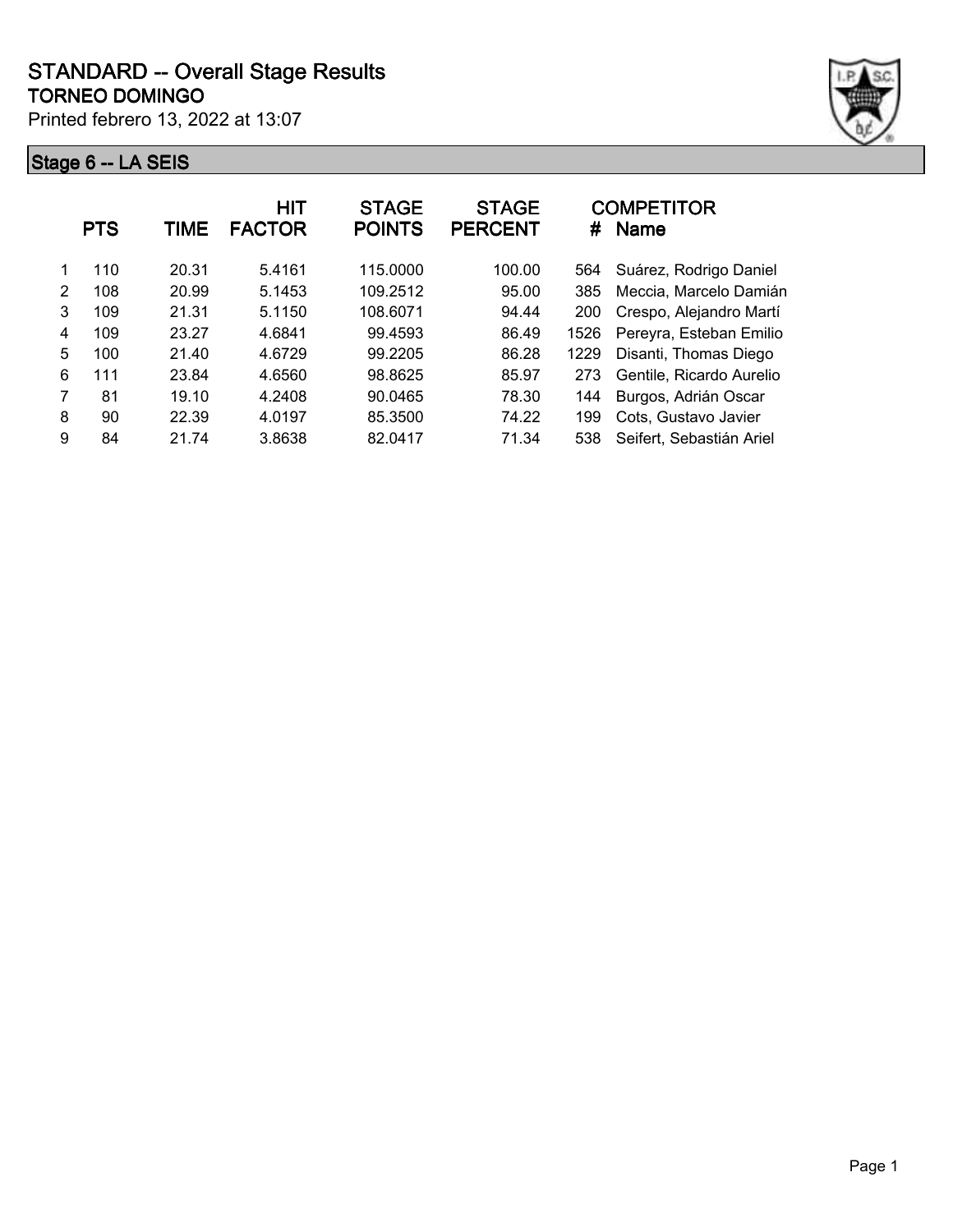#### **TORNEO DOMINGO PRODUCTION -- Overall Stage Results**

Printed febrero 13, 2022 at 13:07



|                | <b>PTS</b> | TIME  | <b>HIT</b><br><b>FACTOR</b> | <b>STAGE</b><br><b>POINTS</b> | <b>STAGE</b><br><b>PERCENT</b> | #    | <b>COMPETITOR</b><br>Name        |
|----------------|------------|-------|-----------------------------|-------------------------------|--------------------------------|------|----------------------------------|
| 1              | 107        | 19.25 | 5.5584                      | 115.0000                      | 100.00                         | 419  | Obertello, Daniel Héctor         |
| $\overline{2}$ | 107        | 21.08 | 5.0759                      | 105.0166                      | 91.32                          | 333  | Lanzilotta, Julio Dario          |
| 3              | 111        | 21.93 | 5.0616                      | 104.7199                      | 91.06                          | 254  | Frattini, Raúl Pablo             |
| 4              | 98         | 20.53 | 4.7735                      | 98.7602                       | 85.88                          | 632  | Bastiani, Juan Pablo             |
| 5              | 105        | 22.30 | 4.7085                      | 97.4158                       | 84.71                          | 1086 | Lojo, Luciana Trinida            |
| 6              | 109        | 24.37 | 4.4727                      | 92.5371                       | 80.47                          | 172  | Ces, Christian Danie             |
| $\overline{7}$ | 94         | 22.04 | 4.2650                      | 88.2391                       | 76.73                          | 1173 | Savarelli, Franco                |
| 8              | 103        | 24.56 | 4.1938                      | 86.7668                       | 75.45                          | 57   | Da Silva Llugdar, Ismael Elí-as  |
| 9              | 111        | 26.64 | 4.1667                      | 86.2052                       | 74.96                          | 959  | Fasci, Omar                      |
| 10             | 79         | 19.74 | 4.0020                      | 82.7989                       | 72.00                          | 134  | Borges, Walter Santiago          |
| 11             | 105        | 26.43 | 3.9728                      | 82.1934                       | 71.47                          | 355  | López, Jorge Alberto             |
| 12             | 93         | 23.51 | 3.9558                      | 81.8418                       | 71.17                          | 241  | Fava, Leopoldo Luis              |
| 13             | 92         | 23.52 | 3.9116                      | 80.9273                       | 70.37                          | 107  | Baigorria, Omar Horacio          |
| 14             | 107        | 27.61 | 3.8754                      | 80.1793                       | 69.72                          | 1054 | Cavia, Miguel                    |
| 15             | 103        | 26.66 | 3.8635                      | 79.9322                       | 69.51                          | 105  | Bacarini, Arnaldo Cesár          |
| 16             | 92         | 24.60 | 3.7398                      | 77.3744                       | 67.28                          | 231  | Espiñeira, Miguel Ángel          |
| 17             | 113        | 32.16 | 3.5137                      | 72.6954                       | 63.21                          | 79   | Alvarez, Nestor Raúl             |
| 18             | 84         | 24.33 | 3.4525                      | 71.4302                       | 62.11                          | 1248 | Ortiz, Facundo Maximil           |
| 19             | 88         | 25.59 | 3.4388                      | 71.1471                       | 61.87                          | 615  | Crespo, Juan Jose                |
| 20             | 94         | 27.46 | 3.4232                      | 70.8226                       | 61.58                          | 43   | Jauregui, Martín                 |
| 21             | 77         | 22.52 | 3.4192                      | 70.7403                       | 61.51                          | 699  | Heusinger, Carlos Valentin       |
| 22             | 109        | 32.09 | 3.3967                      | 70.2751                       | 61.11                          | 1148 | He, Chongfang                    |
| 23             | 90         | 26.70 | 3.3708                      | 69.7391                       | 60.64                          | 1225 | Speranza, Sebastian Alejo        |
| 24             | 103        | 30.89 | 3.3344                      | 68.9865                       | 59.99                          | 1485 | Alvarez Berro, Aditardo Cesar    |
| 25             | 94         | 28.23 | 3.3298                      | 68.8909                       | 59.91                          | 33   | Fink, Claudia                    |
| 26             | 97         | 29.31 | 3.3095                      | 68.4701                       | 59.54                          | 1416 | Arakaki, Luis Alberto            |
| 27             | 90         | 27.46 | 3.2775                      | 67.8089                       | 58.96                          | 477  | Ramos, Daniel Omar               |
| 28             | 81         | 25.96 | 3.1202                      | 64.5543                       | 56.13                          | 272  | Gentile, Diego Cesar             |
| 29             | 99         | 31.85 | 3.1083                      | 64.3088                       | 55.92                          | 619  | Fiorese, Daniel Pedro            |
| 30             | 80         | 25.93 | 3.0852                      | 63.8311                       | 55.51                          | 474  | Rachich Kildegaard, Pablo Hernán |
| 31             | 113        | 37.10 | 3.0458                      | 63.0158                       | 54.80                          | 611  | Troncoso, Camilo Horacio         |
| 32             | 95         | 31.77 | 2.9902                      | 61.8659                       | 53.80                          | 1549 | Laprovitera, Leandro             |
| 33             | 78         | 27.64 | 2.8220                      | 58.3850                       | 50.77                          | 1174 | Jordan, Hugo                     |
| 34             | 83         | 30.06 | 2.7611                      | 57.1260                       | 49.67                          | 1585 | Hay Chaia, Matias                |
| 35             | 92         | 33.63 | 2.7357                      | 56.5986                       | 49.22                          | 1553 | Ghiglione, Martin                |
| 36             | 81         | 29.73 | 2.7245                      | 56.3683                       | 49.02                          | 214  | Delgado, Diego Ricardo           |
| 37             | 92         | 33.78 | 2.7235                      | 56.3473                       | 49.00                          | 1697 | Abia, Alvaro Pedro               |
| 38             | 73         | 29.50 | 2.4746                      | 51.1971                       | 44.52                          | 1514 | Pino, Jose Daniel                |
| 39             | 79         | 33.80 | 2.3373                      | 48.3565                       | 42.05                          | 1538 | Naya, Christian                  |
| 40             | 64         | 27.65 | 2.3146                      | 47.8883                       | 41.64                          | 1227 | Raffo, Martin Alberto            |
| 41             | 58         | 25.18 | 2.3034                      | 47.6559                       | 41.44                          | 85   | Angio, Mariano Antonio           |
| 42             | 69         | 31.64 | 2.1808                      | 45.1188                       | 39.23                          | 157  | Carmona, Hugo Deonelo            |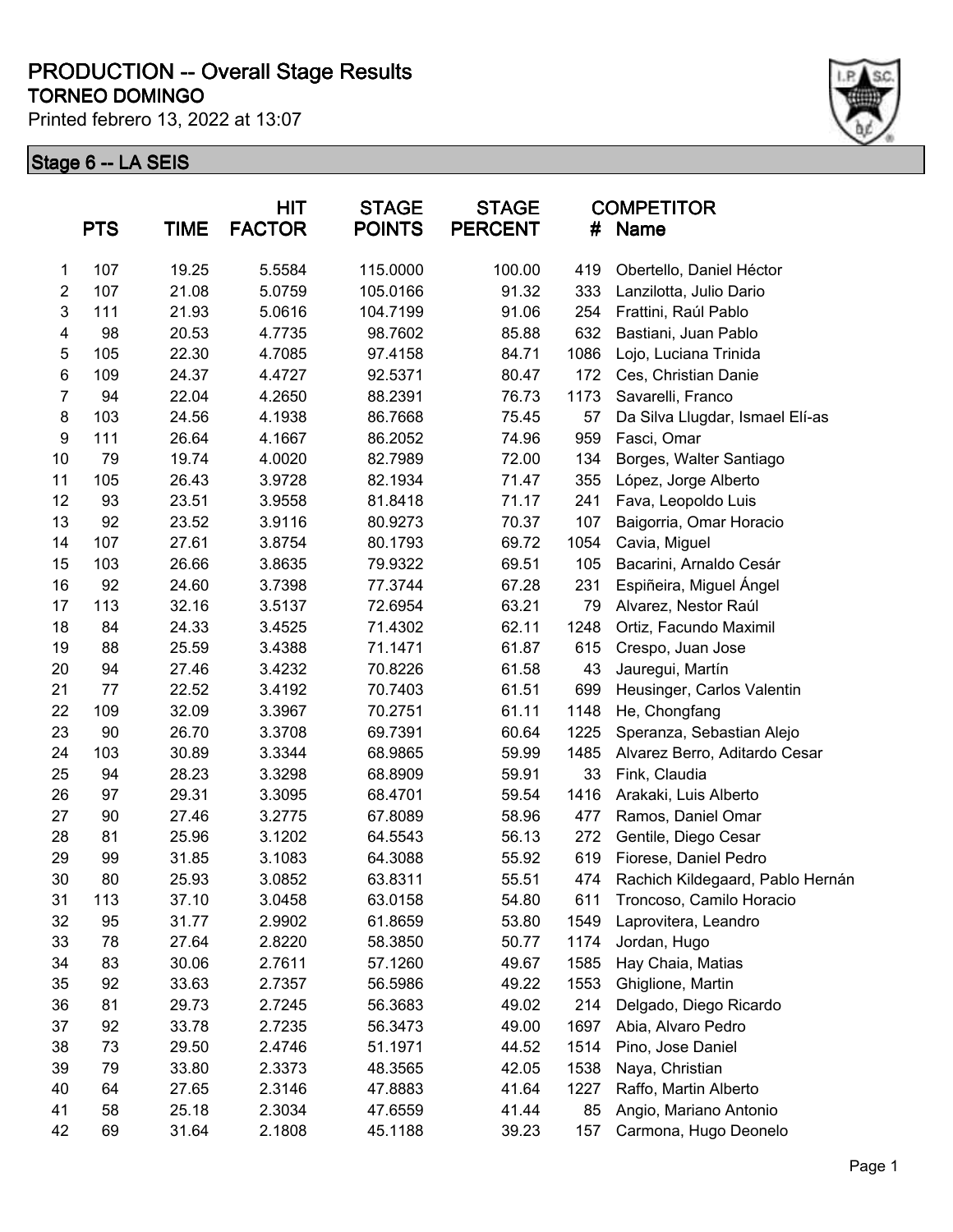

|    | <b>PTS</b> | TIME  | HIT<br><b>FACTOR</b> | <b>STAGE</b><br><b>POINTS</b> | <b>STAGE</b><br><b>PERCENT</b> | #    | <b>COMPETITOR</b><br><b>Name</b> |
|----|------------|-------|----------------------|-------------------------------|--------------------------------|------|----------------------------------|
| 43 | 75         | 36.36 | 2.0627               | 42.6758                       | 37.11                          | 1531 | Molina, Christian                |
| 44 | 81         | 41.20 | 1.9660               | 40.6755                       | 35.37                          | 1640 | Guerreiro, Jose Marcelo          |
| 45 | 81         | 42.80 | 1.8925               | 39.1549                       | 34.05                          | 1663 | Stenger Yañez, Matías Manuel     |
| 46 | 60         | 31.94 | 1.8785               | 38.8652                       | 33.80                          | 1222 | Obljubek, Santiago               |
| 47 | 46         | 28.89 | 1.5922               | 32.9424                       | 28.65                          | 114  | Bareiro, Andrea Celeste          |
| 48 | 38         | 29.23 | 1.3000               | 26.8967                       | 23.39                          | 421  | Oliva, Lucas Matías              |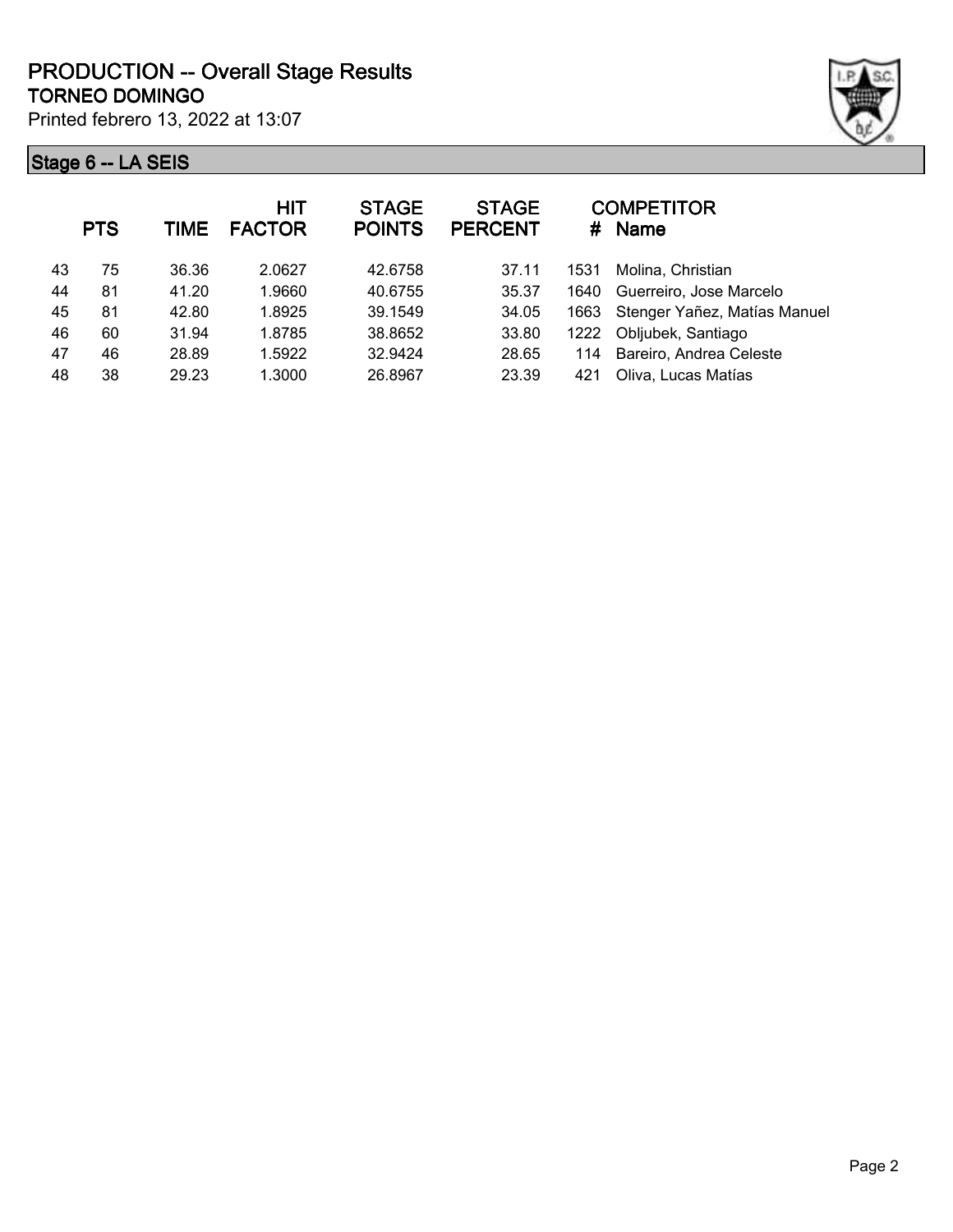#### **TORNEO DOMINGO PRODUCTION OPTICS -- Overall Stage Results**

Printed febrero 13, 2022 at 13:07



|    | <b>PTS</b> | TIME  | <b>HIT</b><br><b>FACTOR</b> | <b>STAGE</b><br><b>POINTS</b> | <b>STAGE</b><br><b>PERCENT</b> | #    | <b>COMPETITOR</b><br><b>Name</b> |
|----|------------|-------|-----------------------------|-------------------------------|--------------------------------|------|----------------------------------|
|    | 109        | 20.39 | 5.3458                      | 115.0000                      | 100.00                         | 38   | Zoppi, Daniel                    |
| 2  | 111        | 20.82 | 5.3314                      | 114.6914                      | 99.73                          | 464  | Ponizio, Leonardo Albert         |
| 3  | 94         | 20.71 | 4.5389                      | 97.6419                       | 84.91                          | 568  | Testa, Diego Enrique             |
| 4  | 92         | 24.11 | 3.8158                      | 82.0879                       | 71.38                          | 137  | Bragadini, Hector Alberto        |
| 5  | 84         | 22.96 | 3.6585                      | 78.7038                       | 68.44                          | 299  | Grimberg, Sergio Daniel          |
| 6  | 84         | 27.29 | 3.0781                      | 66.2162                       | 57.58                          | 1399 | Ameghino, Javier                 |
| 7  | 71         | 23.31 | 3.0459                      | 65.5246                       | 56.98                          | 232  | Espinha Patricio, Diego Gaston   |
| 8  | 90         | 31.44 | 2.8626                      | 61.5813                       | 53.55                          | 279  | Gianni, Julio César              |
| 9  | 94         | 38.99 | 2.4109                      | 51.8637                       | 45.10                          | 1281 | Lifschitz, Daniel Eduardo        |
| 10 | 48         | 31.97 | 1.5014                      | 32.2989                       | 28.09                          | 478  | Randazzo, Guillermo Raúl         |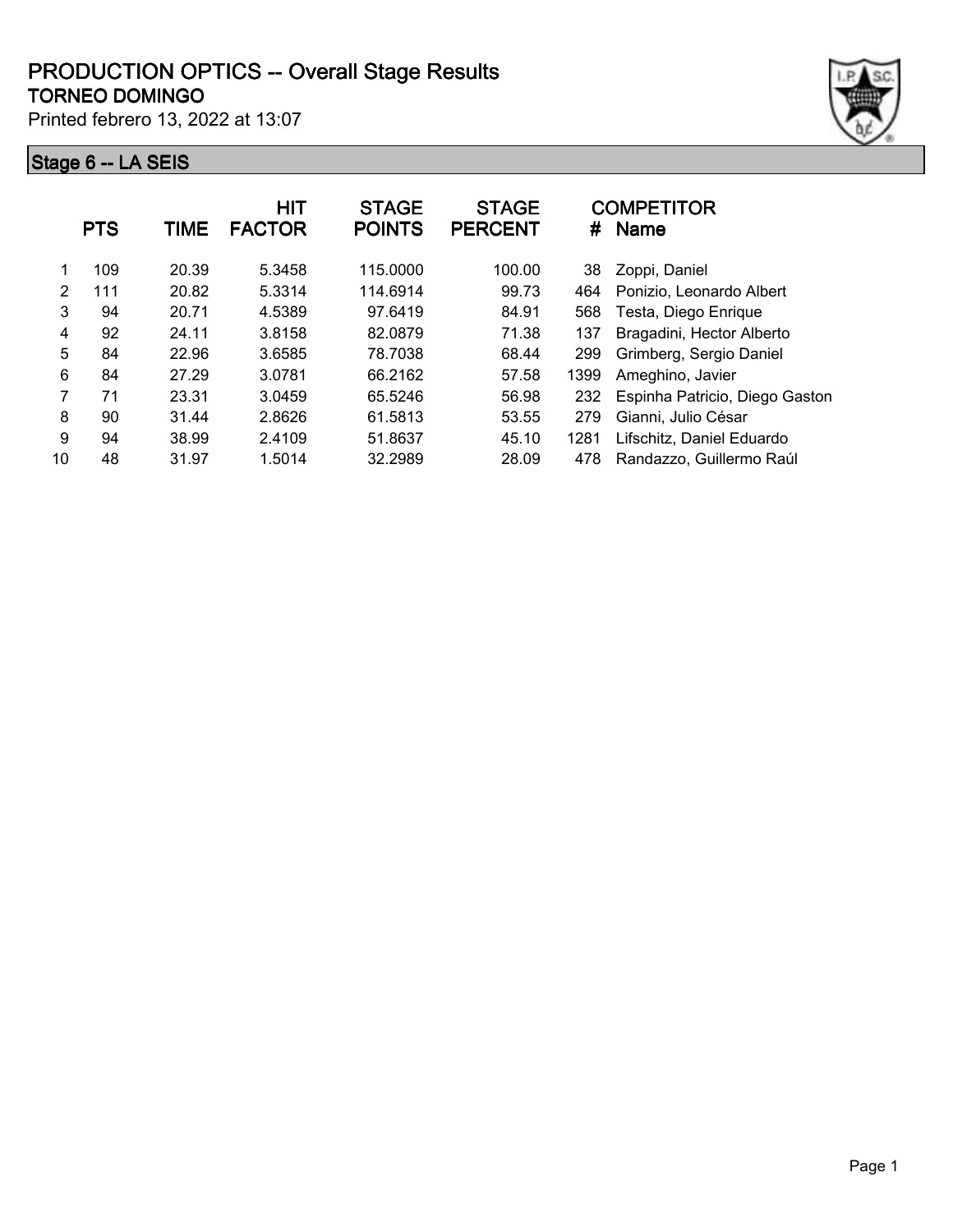

|   | <b>PTS</b> | TIME  | HIT<br><b>FACTOR</b> | <b>STAGE</b><br><b>POINTS</b> | <b>STAGE</b><br><b>PERCENT</b> |     | <b>COMPETITOR</b><br>$#$ Name |
|---|------------|-------|----------------------|-------------------------------|--------------------------------|-----|-------------------------------|
|   | 105        | 19.93 | 5.2684               | 115,0000                      | 100.00                         | 267 | Gashu, Juan Andrés            |
| 2 | 86         | 20.75 | 4.1446               | 90.4682                       | 78.67                          | 799 | Silva, Lucas                  |
| 3 | 85         | 30.10 | 2.8239               | 61.6408                       | 53.60                          | 957 | Ortelli, Martín               |
| 4 | 56         | 22.55 | 2.4834               | 54.2072                       | 47.14                          | 116 | Barrios, Martin               |
| 5 | 73         | 34.98 | 2.0869               | 45.5532                       | 39.61                          | 811 | Salvarezza, Marcelo           |
|   |            |       |                      |                               |                                |     |                               |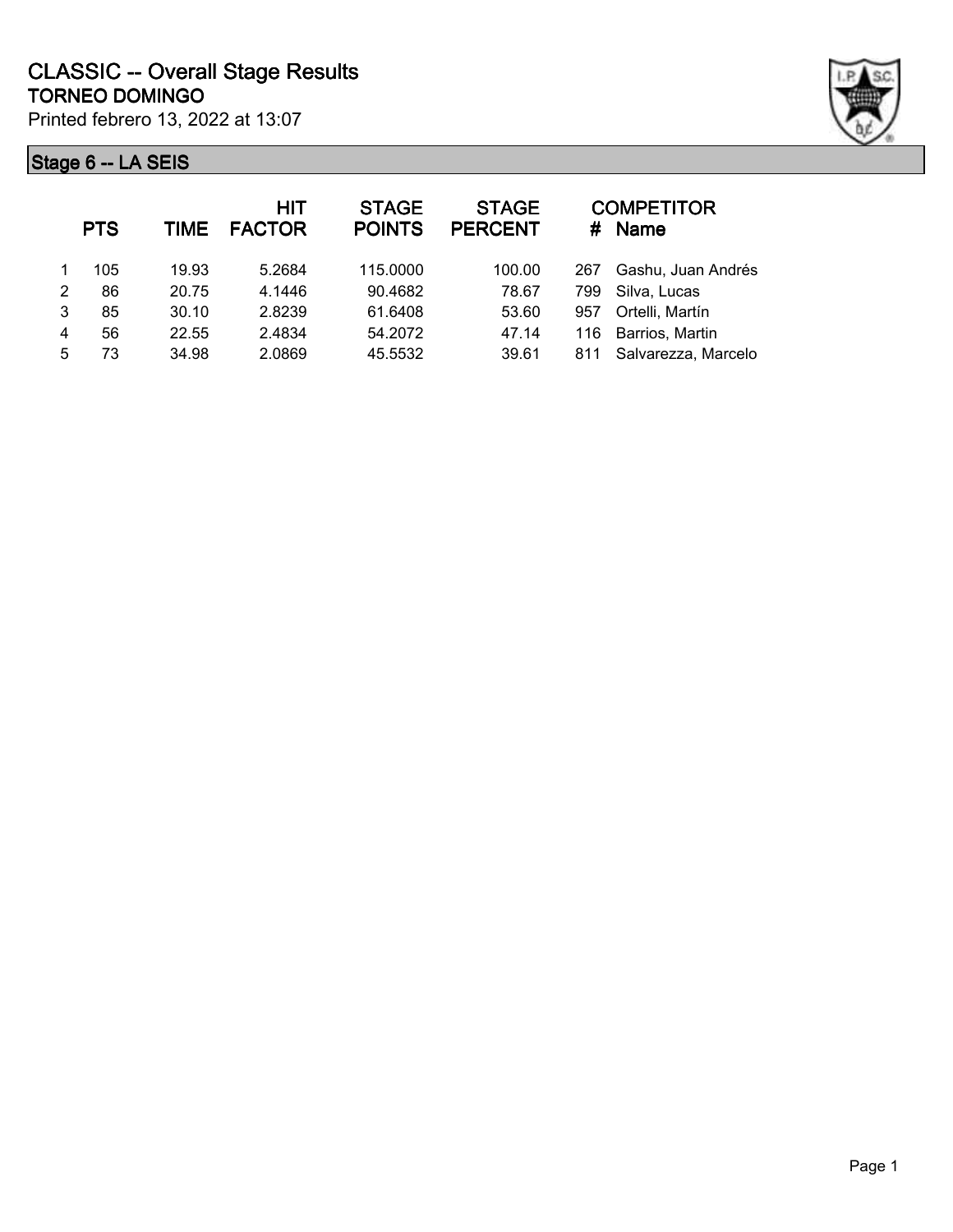

|   | <b>PTS</b> | TIME  | <b>HIT</b><br><b>FACTOR</b> | <b>STAGE</b><br><b>POINTS</b> | <b>STAGE</b><br><b>PERCENT</b> | #   | <b>COMPETITOR</b><br><b>Name</b> |
|---|------------|-------|-----------------------------|-------------------------------|--------------------------------|-----|----------------------------------|
|   | 104        | 15.48 | 6.7183                      | 110,0000                      | 100.00                         | 824 | Burini, Gustavo Mario            |
| 2 | 101        | 15.11 | 6.6843                      | 109.4428                      | 99.49                          | 468 | Prieto, Marcelo Germán           |
| 3 | 103        | 16.08 | 6.4055                      | 104.8773                      | 95.34                          | 62  | Gregori, Leandro Javier          |
| 4 | 105        | 16.45 | 6.3830                      | 104.5090                      | 95.01                          | 722 | Lopez, Nestor Leonardo           |
| 5 | 107        | 17.31 | 6.1814                      | 101.2085                      | 92.01                          | 571 | Tondini, Claudio Oscar           |
| 6 | 103        | 17.80 | 5.7865                      | 94.7431                       | 86.13                          | 617 | Pluis, Walter Daniel             |
| 7 | 101        | 17.88 | 5.6488                      | 92.4877                       | 84.08                          | 117 | Basavilbaso Bioy, Florent        |
| 8 | 101        | 19.20 | 5.2604                      | 86.1292                       | 78.30                          | 324 | Kruszewski, Marcos Hugo          |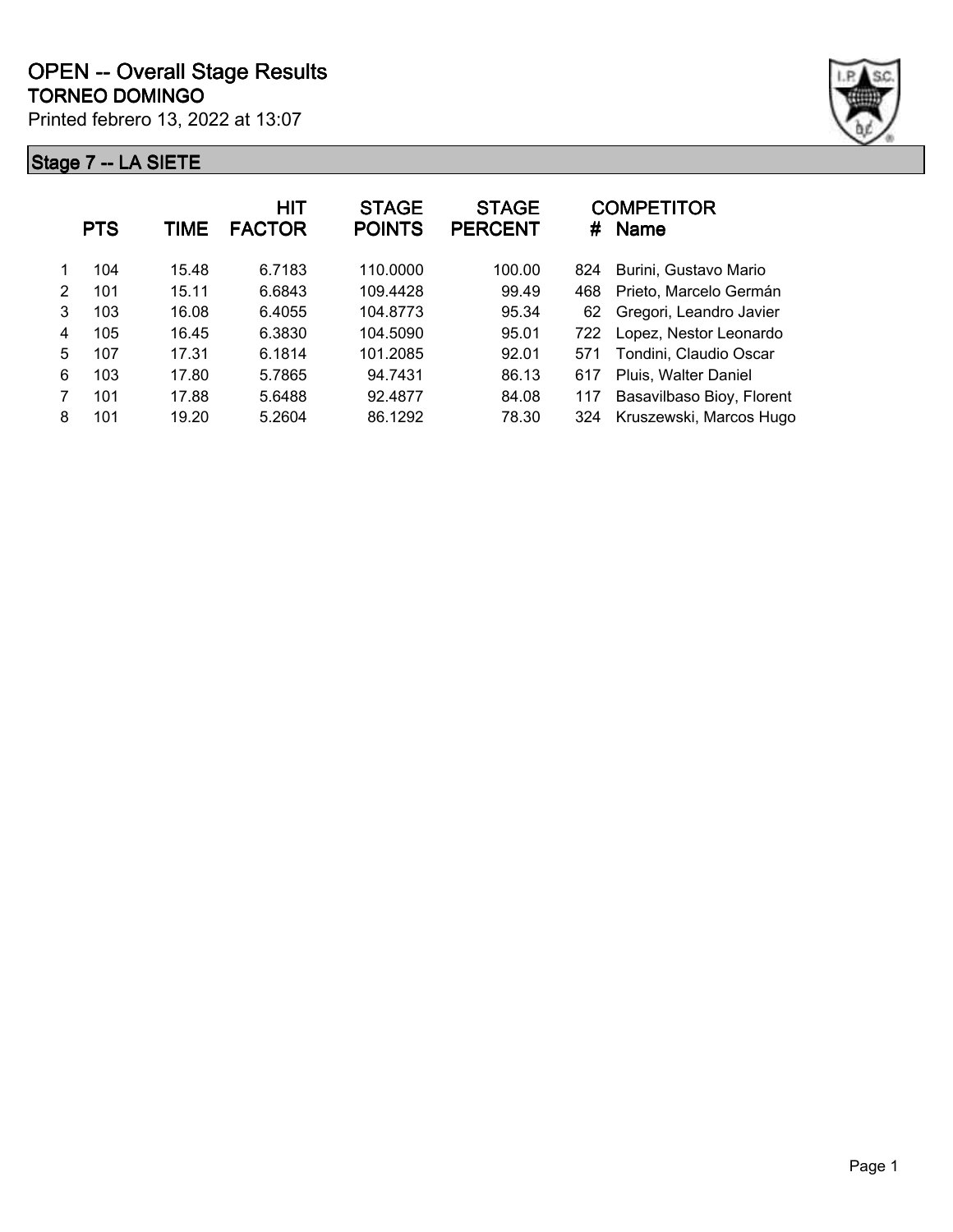

|               | <b>PTS</b> | TIME  | <b>HIT</b><br><b>FACTOR</b> | <b>STAGE</b><br><b>POINTS</b> | <b>STAGE</b><br><b>PERCENT</b> | #    | <b>COMPETITOR</b><br><b>Name</b> |
|---------------|------------|-------|-----------------------------|-------------------------------|--------------------------------|------|----------------------------------|
|               | 108        | 16.90 | 6.3905                      | 110.0000                      | 100.00                         | 200  | Crespo, Alejandro Martí          |
| $\mathcal{P}$ | 108        | 17.36 | 6.2212                      | 107.0853                      | 97.35                          | 564  | Suárez, Rodrigo Daniel           |
| 3             | 107        | 17.27 | 6.1957                      | 106.6466                      | 96.95                          | 385  | Meccia, Marcelo Damián           |
| 4             | 99         | 16.16 | 6.1262                      | 105.4507                      | 95.86                          | 1229 | Disanti, Thomas Diego            |
| 5             | 93         | 15.66 | 5.9387                      | 102.2226                      | 92.93                          | 538  | Seifert, Sebastián Ariel         |
| 6             | 106        | 18.38 | 5.7671                      | 99.2695                       | 90.25                          | 273  | Gentile, Ricardo Aurelio         |
| 7             | 100        | 18.71 | 5.3447                      | 91.9987                       | 83.64                          | 199  | Cots. Gustavo Javier             |
| 8             | 71         | 16.34 | 4.3452                      | 74.7932                       | 67.99                          | 144  | Burgos, Adrián Oscar             |
| 9             | 81         | 18.82 | 4.3039                      | 74.0834                       | 67.35                          | 1526 | Pereyra, Esteban Emilio          |
|               |            |       |                             |                               |                                |      |                                  |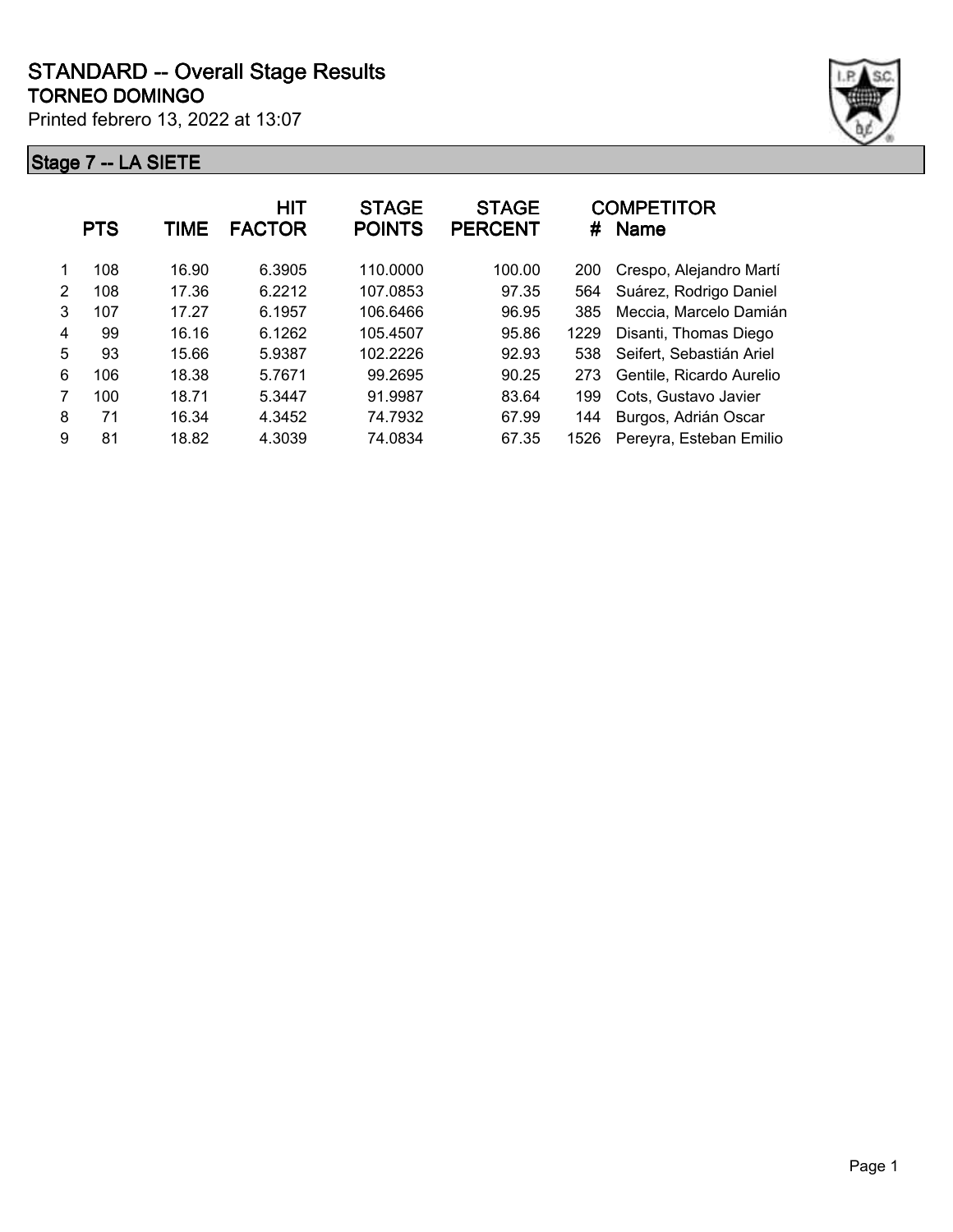#### **TORNEO DOMINGO PRODUCTION -- Overall Stage Results**

Printed febrero 13, 2022 at 13:07



|         | <b>PTS</b> | <b>TIME</b> | <b>HIT</b><br><b>FACTOR</b> | <b>STAGE</b><br><b>POINTS</b> | <b>STAGE</b><br><b>PERCENT</b> | #    | <b>COMPETITOR</b><br><b>Name</b> |
|---------|------------|-------------|-----------------------------|-------------------------------|--------------------------------|------|----------------------------------|
| 1       | 104        | 15.63       | 6.6539                      | 110.0000                      | 100.00                         | 134  | Borges, Walter Santiago          |
| 2       | 110        | 16.57       | 6.6385                      | 109.7460                      | 99.77                          | 1173 | Savarelli, Franco                |
| 3       | 108        | 16.73       | 6.4555                      | 106.7201                      | 97.02                          | 419  | Obertello, Daniel Héctor         |
| 4       | 104        | 17.22       | 6.0395                      | 99.8432                       | 90.77                          | 333  | Lanzilotta, Julio Dario          |
| 5       | 100        | 16.90       | 5.9172                      | 97.8209                       | 88.93                          | 699  | Heusinger, Carlos Valentin       |
| $\,6$   | 104        | 18.17       | 5.7237                      | 94.6230                       | 86.02                          | 1086 | Lojo, Luciana Trinida            |
| 7       | 108        | 19.03       | 5.6752                      | 93.8217                       | 85.29                          | 231  | Espiñeira, Miguel Ángel          |
| $\bf 8$ | 104        | 18.52       | 5.6156                      | 92.8348                       | 84.40                          | 632  | Bastiani, Juan Pablo             |
| 9       | 106        | 18.94       | 5.5966                      | 92.5218                       | 84.11                          | 241  | Fava, Leopoldo Luis              |
| 10      | 100        | 18.53       | 5.3967                      | 89.2160                       | 81.11                          | 1054 | Cavia, Miguel                    |
| 11      | 100        | 18.81       | 5.3163                      | 87.8880                       | 79.90                          | 107  | Baigorria, Omar Horacio          |
| 12      | 104        | 19.58       | 5.3115                      | 87.8090                       | 79.83                          | 1248 | Ortiz, Facundo Maximil           |
| 13      | 98         | 19.14       | 5.1202                      | 84.6452                       | 76.95                          | 254  | Frattini, Raúl Pablo             |
| 14      | 106        | 20.72       | 5.1158                      | 84.5735                       | 76.89                          | 214  | Delgado, Diego Ricardo           |
| 15      | 98         | 19.57       | 5.0077                      | 82.7854                       | 75.26                          | 477  | Ramos, Daniel Omar               |
| 16      | 104        | 20.98       | 4.9571                      | 81.9495                       | 74.50                          | 355  | López, Jorge Alberto             |
| 17      | 90         | 18.34       | 4.9073                      | 81.1263                       | 73.75                          | 172  | Ces, Christian Danie             |
| 18      | 100        | 21.02       | 4.7574                      | 78.6476                       | 71.50                          | 1225 | Speranza, Sebastian Alejo        |
| 19      | 102        | 21.75       | 4.6897                      | 77.5281                       | 70.48                          | 474  | Rachich Kildegaard, Pablo Hernán |
| 20      | 106        | 22.86       | 4.6369                      | 76.6563                       | 69.69                          | 85   | Angio, Mariano Antonio           |
| 21      | 104        | 22.66       | 4.5896                      | 75.8738                       | 68.98                          | 1514 | Pino, Jose Daniel                |
| 22      | 87         | 19.22       | 4.5265                      | 74.8315                       | 68.03                          | 272  | Gentile, Diego Cesar             |
| 23      | 102        | 22.78       | 4.4776                      | 74.0227                       | 67.29                          | 1174 | Jordan, Hugo                     |
| 24      | 104        | 23.44       | 4.4369                      | 73.3490                       | 66.68                          | 57   | Da Silva Llugdar, Ismael Elí-as  |
| 25      | 98         | 23.55       | 4.1614                      | 68.7945                       | 62.54                          | 959  | Fasci, Omar                      |
| 26      | 94         | 22.74       | 4.1337                      | 68.3370                       | 62.12                          | 1227 | Raffo, Martin Alberto            |
| 27      | 106        | 25.72       | 4.1213                      | 68.1323                       | 61.94                          | 33   | Fink, Claudia                    |
| 28      | 104        | 25.39       | 4.0961                      | 67.7156                       | 61.56                          | 105  | Bacarini, Arnaldo Cesár          |
| 29      | 106        | 26.29       | 4.0320                      | 66.6551                       | 60.60                          | 1485 | Alvarez Berro, Aditardo Cesar    |
| 30      | 104        | 25.90       | 4.0154                      | 66.3822                       | 60.35                          | 1416 | Arakaki, Luis Alberto            |
| 31      | 100        | 25.56       | 3.9124                      | 64.6781                       | 58.80                          | 157  | Carmona, Hugo Deonelo            |
| 32      | 86         | 23.38       | 3.6784                      | 60.8096                       | 55.28                          | 43   | Jauregui, Martín                 |
| 33      | 94         | 25.68       | 3.6604                      | 60.5133                       | 55.01                          | 619  | Fiorese, Daniel Pedro            |
| 34      | 87         | 25.38       | 3.4279                      | 56.6691                       | 51.52                          | 114  | Bareiro, Andrea Celeste          |
| 35      | 98         | 29.13       | 3.3642                      | 55.6165                       | 50.56                          | 1538 | Naya, Christian                  |
| 36      | 102        | 31.08       | 3.2819                      | 54.2547                       | 49.32                          | 1553 | Ghiglione, Martin                |
| 37      | 102        | 32.28       | 3.1599                      | 52.2378                       | 47.49                          | 1222 | Obljubek, Santiago               |
| 38      | 91         | 29.24       | 3.1122                      | 51.4496                       | 46.77                          | 1148 | He, Chongfang                    |
| 39      | 106        | 34.75       | 3.0504                      | 50.4277                       | 45.84                          | 1697 | Abia, Alvaro Pedro               |
| 40      | 102        | 33.45       | 3.0493                      | 50.4107                       | 45.83                          | 79   | Alvarez, Nestor Raúl             |
| 41      | 100        | 33.48       | 2.9869                      | 49.3779                       | 44.89                          | 1531 | Molina, Christian                |
| 42      | 98         | 34.19       | 2.8663                      | 47.3855                       | 43.08                          | 421  | Oliva, Lucas Matías              |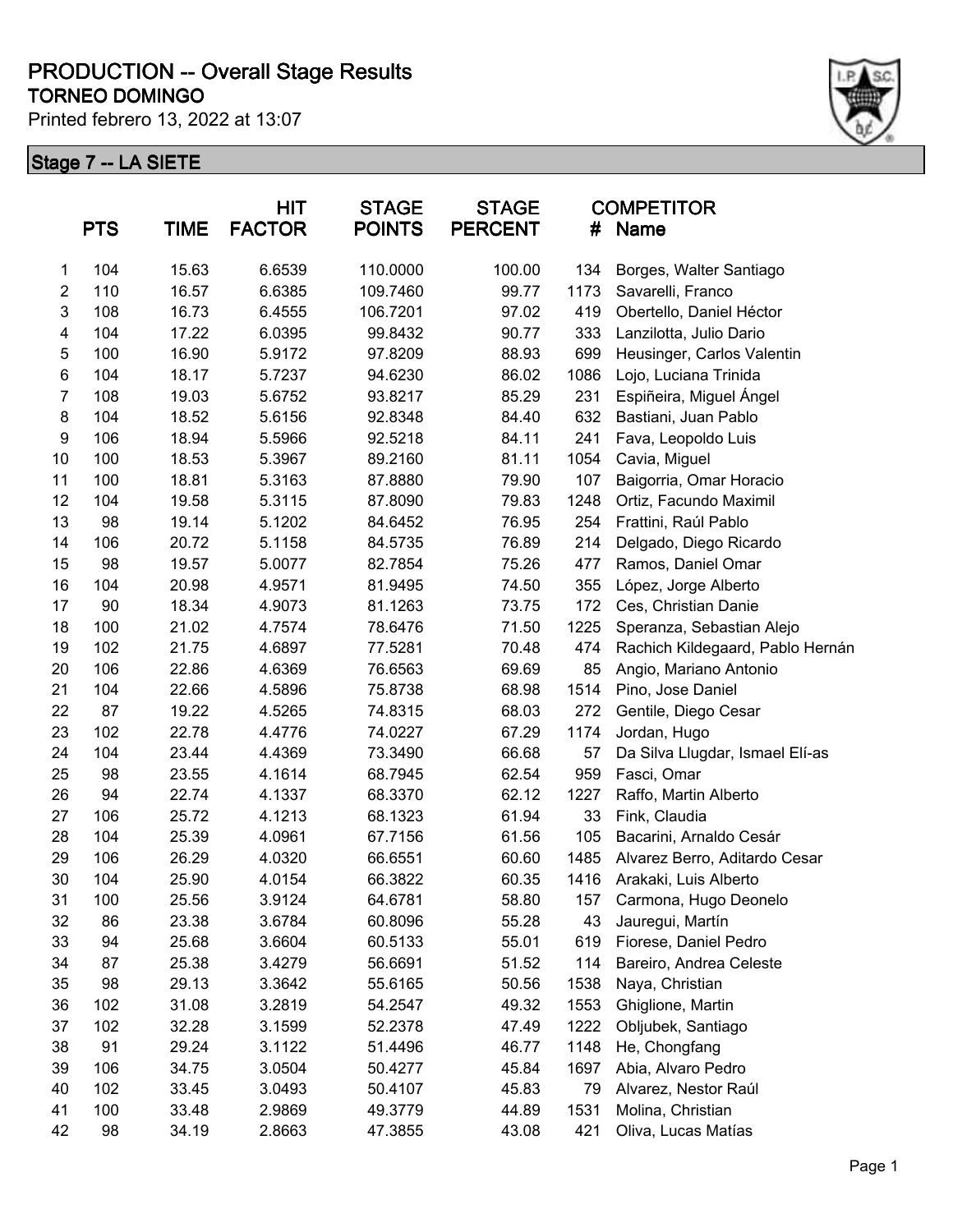

|    | <b>PTS</b> | <b>TIME</b> | <b>HIT</b><br><b>FACTOR</b> | <b>STAGE</b><br><b>POINTS</b> | <b>STAGE</b><br><b>PERCENT</b> | #    | <b>COMPETITOR</b><br>Name    |
|----|------------|-------------|-----------------------------|-------------------------------|--------------------------------|------|------------------------------|
| 43 | 64         | 23.00       | 2.7826                      | 46.0013                       | 41.82                          | 1549 | Laprovitera, Leandro         |
| 44 | 98         | 35.95       | 2.7260                      | 45.0656                       | 40.97                          | 1663 | Stenger Yañez, Matías Manuel |
| 45 | 108        | 41.89       | 2.5782                      | 42.6218                       | 38.75                          | 611  | Troncoso, Camilo Horacio     |
| 46 | 70         | 27.54       | 2.5418                      | 42.0196                       | 38.20                          | 1585 | Hay Chaia, Matias            |
| 47 | 81         | 34.01       | 2.3817                      | 39.3728                       | 35.79                          | 1640 | Guerreiro, Jose Marcelo      |
| 48 | 83         | 37.35       | 2.2222                      | 36.7372                       | 33.40                          | 615  | Crespo, Juan Jose            |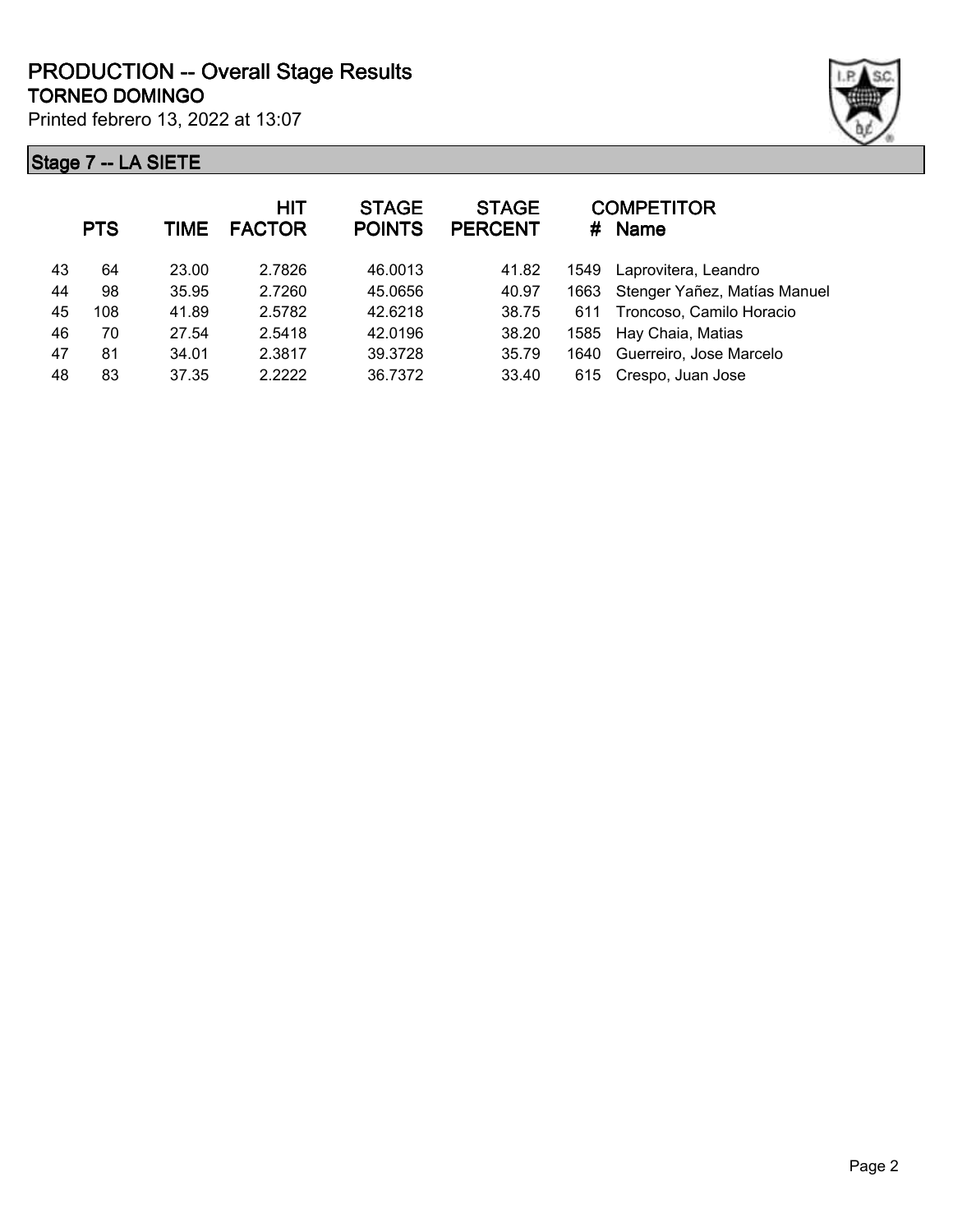

|    | <b>PTS</b> | TIME  | <b>HIT</b><br><b>FACTOR</b> | <b>STAGE</b><br><b>POINTS</b> | <b>STAGE</b><br><b>PERCENT</b> | #    | <b>COMPETITOR</b><br><b>Name</b> |
|----|------------|-------|-----------------------------|-------------------------------|--------------------------------|------|----------------------------------|
| 1  | 102        | 17.73 | 5.7530                      | 110.0000                      | 100.00                         | 38   | Zoppi, Daniel                    |
| 2  | 102        | 18.17 | 5.6136                      | 107.3363                      | 97.58                          | 568  | Testa, Diego Enrique             |
| 3  | 104        | 18.69 | 5.5645                      | 106.3960                      | 96.72                          | 137  | Bragadini, Hector Alberto        |
| 4  | 98         | 17.77 | 5.5149                      | 105.4484                      | 95.86                          | 232  | Espinha Patricio, Diego Gaston   |
| 5  | 100        | 20.50 | 4.8780                      | 93.2712                       | 84.79                          | 299  | Grimberg, Sergio Daniel          |
| 6  | 96         | 19.90 | 4.8241                      | 92.2400                       | 83.85                          | 464  | Ponizio, Leonardo Albert         |
| 7  | 106        | 23.49 | 4.5126                      | 86.2828                       | 78.44                          | 1399 | Ameghino, Javier                 |
| 8  | 93         | 25.72 | 3.6159                      | 69.1374                       | 62.85                          | 1281 | Lifschitz, Daniel Eduardo        |
| 9  | 87         | 26.93 | 3.2306                      | 61.7709                       | 56.16                          | 279  | Gianni, Julio César              |
| 10 | 75         | 29.07 | 2.5800                      | 49.3307                       | 44.85                          | 478  | Randazzo, Guillermo Raúl         |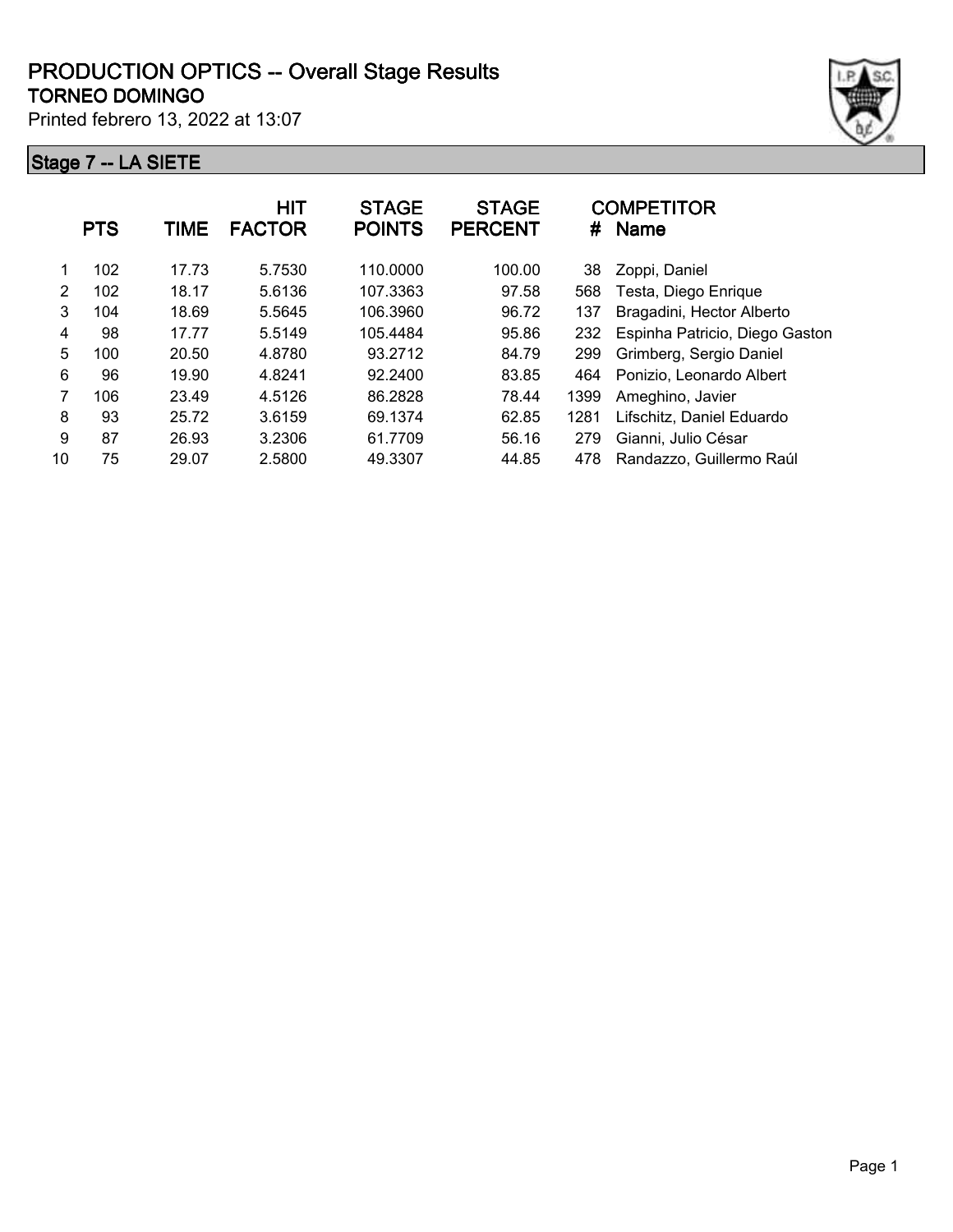

|                | <b>PTS</b> | TIME  | <b>HIT</b><br><b>FACTOR</b> | <b>STAGE</b><br><b>POINTS</b> | <b>STAGE</b><br><b>PERCENT</b> | #   | <b>COMPETITOR</b><br><b>Name</b> |
|----------------|------------|-------|-----------------------------|-------------------------------|--------------------------------|-----|----------------------------------|
|                | 96         | 17.85 | 5.3782                      | 110.0000                      | 100.00                         | 799 | Silva, Lucas                     |
| $\mathfrak{p}$ | 94         | 20.28 | 4.6351                      | 94.8024                       | 86.18                          |     | 116 Barrios, Martin              |
| 3              | 100        | 22.51 | 4.4425                      | 90.8624                       | 82.60                          | 957 | Ortelli, Martín                  |
| 4              | 96         | 31.55 | 3.0428                      | 62.2345                       | 56.58                          | 811 | Salvarezza, Marcelo              |
| 5              | 0          | 12.51 | 0.0000                      | 0.0000                        | 0.00                           | 267 | Gashu, Juan Andrés               |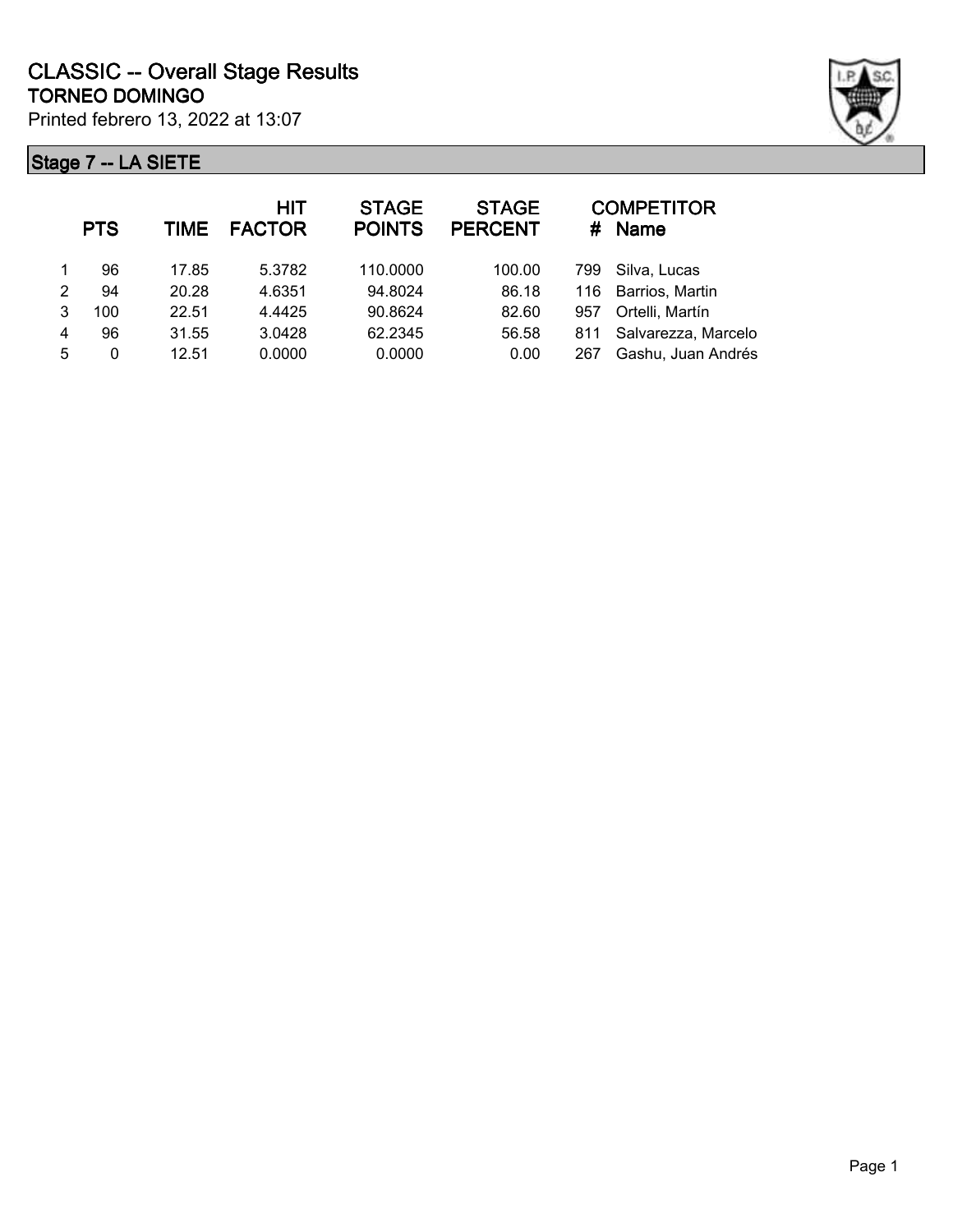|   | <b>PTS</b> | TIME  | <b>HIT</b><br><b>FACTOR</b> | <b>STAGE</b><br><b>POINTS</b> | <b>STAGE</b><br><b>PERCENT</b> | #   | <b>COMPETITOR</b><br><b>Name</b> |
|---|------------|-------|-----------------------------|-------------------------------|--------------------------------|-----|----------------------------------|
|   | 64         | 7.05  | 9.0780                      | 65,0000                       | 100.00                         | 468 | Prieto, Marcelo Germán           |
| 2 | 65         | 7.75  | 8.3871                      | 60.0529                       | 92.39                          | 722 | Lopez, Nestor Leonardo           |
| 3 | 61         | 7.97  | 7.6537                      | 54.8017                       | 84.31                          | 824 | Burini, Gustavo Mario            |
| 4 | 56         | 7.63  | 7.3394                      | 52.5516                       | 80.85                          | 62  | Gregori, Leandro Javier          |
| 5 | 64         | 9.25  | 6.9189                      | 49.5405                       | 76.22                          | 571 | Tondini, Claudio Oscar           |
| 6 | 62         | 12.16 | 5.0987                      | 36.5074                       | 56.17                          | 324 | Kruszewski, Marcos Hugo          |
| 7 | 59         | 13.10 | 4.5038                      | 32.2480                       | 49.61                          | 617 | Pluis, Walter Daniel             |
| 8 | 37         | 8.97  | 4.1249                      | 29.5346                       | 45.44                          | 117 | Basavilbaso Bioy, Florent        |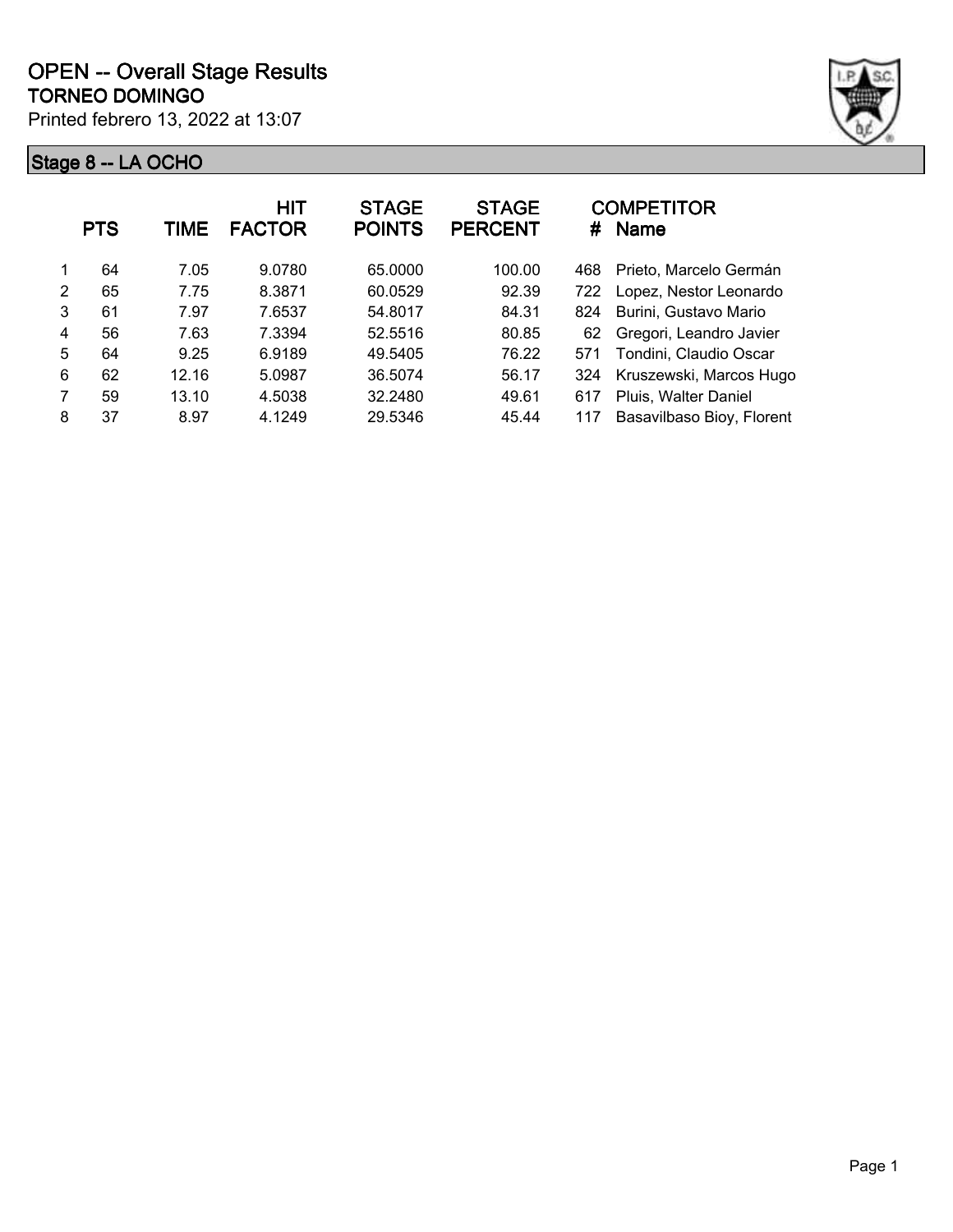

|   | <b>PTS</b> | TIME  | HIT<br><b>FACTOR</b> | <b>STAGE</b><br><b>POINTS</b> | <b>STAGE</b><br><b>PERCENT</b> | #    | <b>COMPETITOR</b><br><b>Name</b> |
|---|------------|-------|----------------------|-------------------------------|--------------------------------|------|----------------------------------|
|   | 65         | 8.87  | 7.3281               | 65.0000                       | 100.00                         | 200  | Crespo, Alejandro Martí          |
| 2 | 62         | 10.03 | 6.1815               | 54.8295                       | 84.35                          | 1229 | Disanti, Thomas Diego            |
| 3 | 42         | 7.67  | 5.4759               | 48.5711                       | 74.72                          | 538  | Seifert, Sebastián Ariel         |
| 4 | 40         | 7.44  | 5.3763               | 47.6882                       | 73.37                          | 199  | Cots. Gustavo Javier             |
| 5 | 45         | 8.42  | 5.3444               | 47.4050                       | 72.93                          | 385  | Meccia, Marcelo Damián           |
| 6 | 48         | 9.28  | 5.1724               | 45.8793                       | 70.58                          | 144  | Burgos, Adrián Oscar             |
| 7 | 46         | 9.44  | 4.8729               | 43.2225                       | 66.50                          | 273  | Gentile, Ricardo Aurelio         |
| 8 | 49         | 11.39 | 4.3020               | 38.1589                       | 58.71                          | 564  | Suárez, Rodrigo Daniel           |
| 9 | 47         | 14.15 | 3.3216               | 29.4622                       | 45.33                          | 1526 | Pereyra, Esteban Emilio          |
|   |            |       |                      |                               |                                |      |                                  |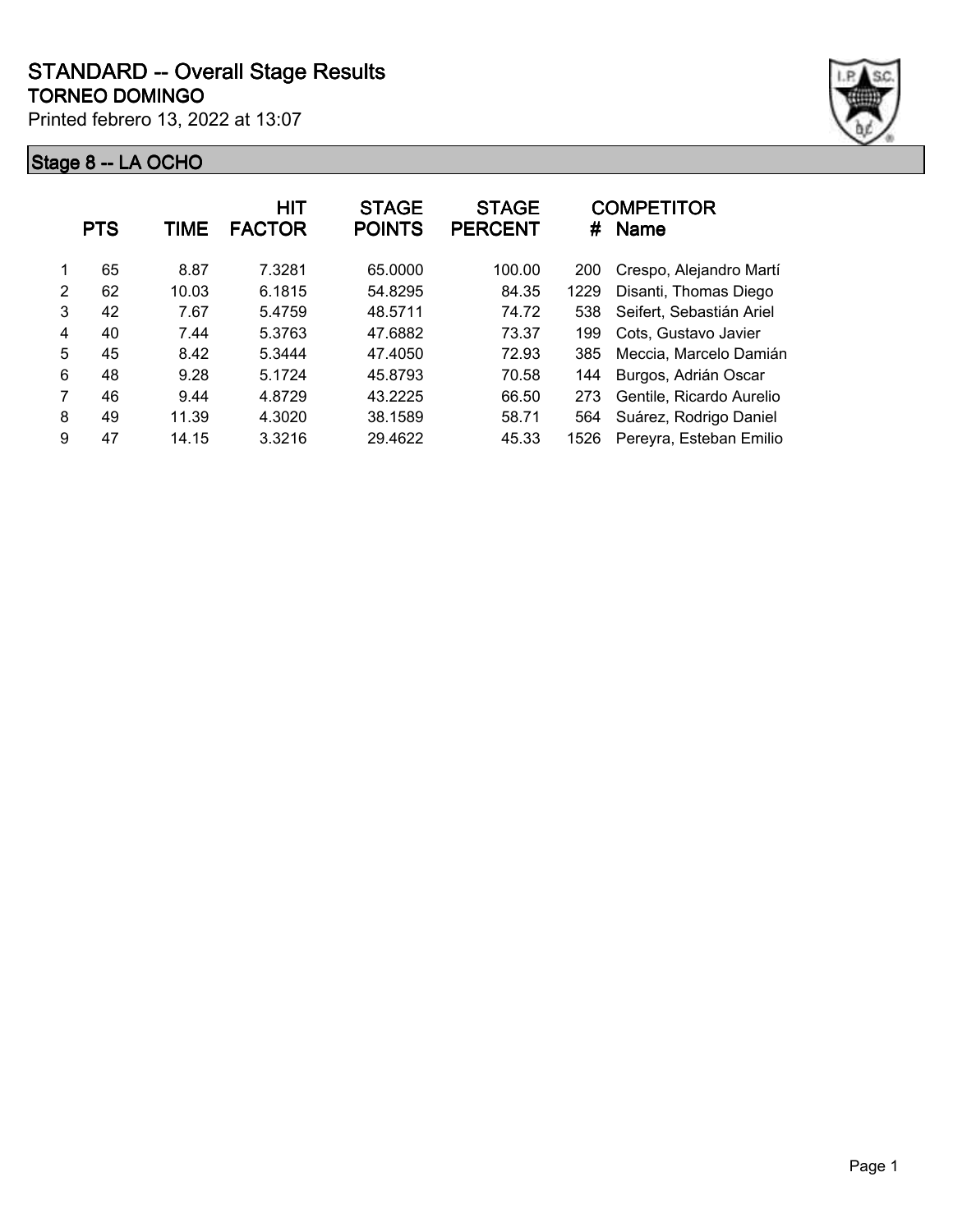#### **TORNEO DOMINGO PRODUCTION -- Overall Stage Results**

Printed febrero 13, 2022 at 13:07



|                | <b>PTS</b> | <b>TIME</b> | <b>HIT</b><br><b>FACTOR</b> | <b>STAGE</b><br><b>POINTS</b> | <b>STAGE</b><br><b>PERCENT</b> | #    | <b>COMPETITOR</b><br><b>Name</b> |
|----------------|------------|-------------|-----------------------------|-------------------------------|--------------------------------|------|----------------------------------|
| 1              | 59         | 7.67        | 7.6923                      | 65.0000                       | 100.00                         | 333  | Lanzilotta, Julio Dario          |
| $\overline{c}$ | 57         | 8.38        | 6.8019                      | 57.4761                       | 88.42                          | 1173 | Savarelli, Franco                |
| 3              | 63         | 10.28       | 6.1284                      | 51.7850                       | 79.67                          | 107  | Baigorria, Omar Horacio          |
| 4              | 57         | 9.36        | 6.0897                      | 51.4583                       | 79.17                          | 419  | Obertello, Daniel Héctor         |
| 5              | 63         | 10.95       | 5.7534                      | 48.6164                       | 74.79                          | 1514 | Pino, Jose Daniel                |
| 6              | 61         | 10.67       | 5.7170                      | 48.3083                       | 74.32                          | 632  | Bastiani, Juan Pablo             |
| $\overline{7}$ | 57         | 9.99        | 5.7057                      | 48.2132                       | 74.17                          | 254  | Frattini, Raúl Pablo             |
| 8              | 59         | 10.37       | 5.6895                      | 48.0762                       | 73.96                          | 1248 | Ortiz, Facundo Maximil           |
| 9              | 59         | 10.62       | 5.5556                      | 46.9444                       | 72.22                          | 241  | Fava, Leopoldo Luis              |
| 10             | 61         | 11.02       | 5.5354                      | 46.7741                       | 71.96                          | 134  | Borges, Walter Santiago          |
| 11             | 57         | 11.22       | 5.0802                      | 42.9278                       | 66.04                          | 272  | Gentile, Diego Cesar             |
| 12             | 61         | 12.04       | 5.0664                      | 42.8115                       | 65.86                          | 959  | Fasci, Omar                      |
| 13             | 59         | 11.71       | 5.0384                      | 42.5747                       | 65.50                          | 231  | Espiñeira, Miguel Ángel          |
| 14             | 63         | 12.62       | 4.9921                      | 42.1830                       | 64.90                          | 57   | Da Silva Llugdar, Ismael Elí-as  |
| 15             | 48         | 9.86        | 4.8682                      | 41.1359                       | 63.29                          | 172  | Ces, Christian Danie             |
| 16             | 59         | 12.58       | 4.6900                      | 39.6304                       | 60.97                          | 43   | Jauregui, Martín                 |
| 17             | 48         | 10.44       | 4.5977                      | 38.8506                       | 59.77                          | 1086 | Lojo, Luciana Trinida            |
| 18             | 59         | 12.94       | 4.5595                      | 38.5278                       | 59.27                          | 1174 | Jordan, Hugo                     |
| 19             | 57         | 13.45       | 4.2379                      | 35.8104                       | 55.09                          | 474  | Rachich Kildegaard, Pablo Hernán |
| 20             | 46         | 11.00       | 4.1818                      | 35.3364                       | 54.36                          | 477  | Ramos, Daniel Omar               |
| 21             | 61         | 14.65       | 4.1638                      | 35.1843                       | 54.13                          | 1416 | Arakaki, Luis Alberto            |
| 22             | 42         | 10.42       | 4.0307                      | 34.0595                       | 52.40                          | 214  | Delgado, Diego Ricardo           |
| 23             | 57         | 14.38       | 3.9638                      | 33.4944                       | 51.53                          | 105  | Bacarini, Arnaldo Cesár          |
| 24             | 59         | 14.92       | 3.9544                      | 33.4149                       | 51.41                          | 1225 | Speranza, Sebastian Alejo        |
| 25             | 44         | 11.21       | 3.9251                      | 33.1668                       | 51.03                          | 699  | Heusinger, Carlos Valentin       |
| 26             | 55         | 14.13       | 3.8924                      | 32.8910                       | 50.60                          | 615  | Crespo, Juan Jose                |
| 27             | 44         | 11.37       | 3.8698                      | 32.7001                       | 50.31                          | 85   | Angio, Mariano Antonio           |
| 28             | 46         | 12.58       | 3.6566                      | 30.8983                       | 47.54                          | 79   | Alvarez, Nestor Raúl             |
| 29             | 38         | 10.60       | 3.5849                      | 30.2925                       | 46.60                          | 1054 | Cavia, Miguel                    |
| 30             | 46         | 12.95       | 3.5521                      | 30.0154                       | 46.18                          | 355  | López, Jorge Alberto             |
| 31             | 57         | 16.21       | 3.5163                      | 29.7131                       | 45.71                          | 1485 | Alvarez Berro, Aditardo Cesar    |
| 32             | 46         | 13.23       | 3.4769                      | 29.3802                       | 45.20                          | 1227 | Raffo, Martin Alberto            |
| 33             | 57         | 16.88       | 3.3768                      | 28.5338                       | 43.90                          | 33   | Fink, Claudia                    |
| 34             | 59         | 18.93       | 3.1167                      | 26.3365                       | 40.52                          | 1531 | Molina, Christian                |
| 35             | 61         | 22.25       | 2.7416                      | 23.1663                       | 35.64                          | 611  | Troncoso, Camilo Horacio         |
| 36             | 57         | 20.96       | 2.7195                      | 22.9795                       | 35.35                          | 1585 | Hay Chaia, Matias                |
| 37             | 36         | 14.75       | 2.4407                      | 20.6237                       | 31.73                          | 1148 | He, Chongfang                    |
| 38             | 50         | 20.78       | 2.4062                      | 20.3321                       | 31.28                          | 1640 | Guerreiro, Jose Marcelo          |
| 39             | 38         | 16.32       | 2.3284                      | 19.6752                       | 30.27                          | 157  | Carmona, Hugo Deonelo            |
| 40             | 34         | 14.68       | 2.3161                      | 19.5708                       | 30.11                          | 114  | Bareiro, Andrea Celeste          |
| 41             | 29         | 15.20       | 1.9079                      | 16.1217                       | 24.80                          | 1549 | Laprovitera, Leandro             |
| 42             | 29         | 15.64       | 1.8542                      | 15.6682                       | 24.10                          | 1697 | Abia, Alvaro Pedro               |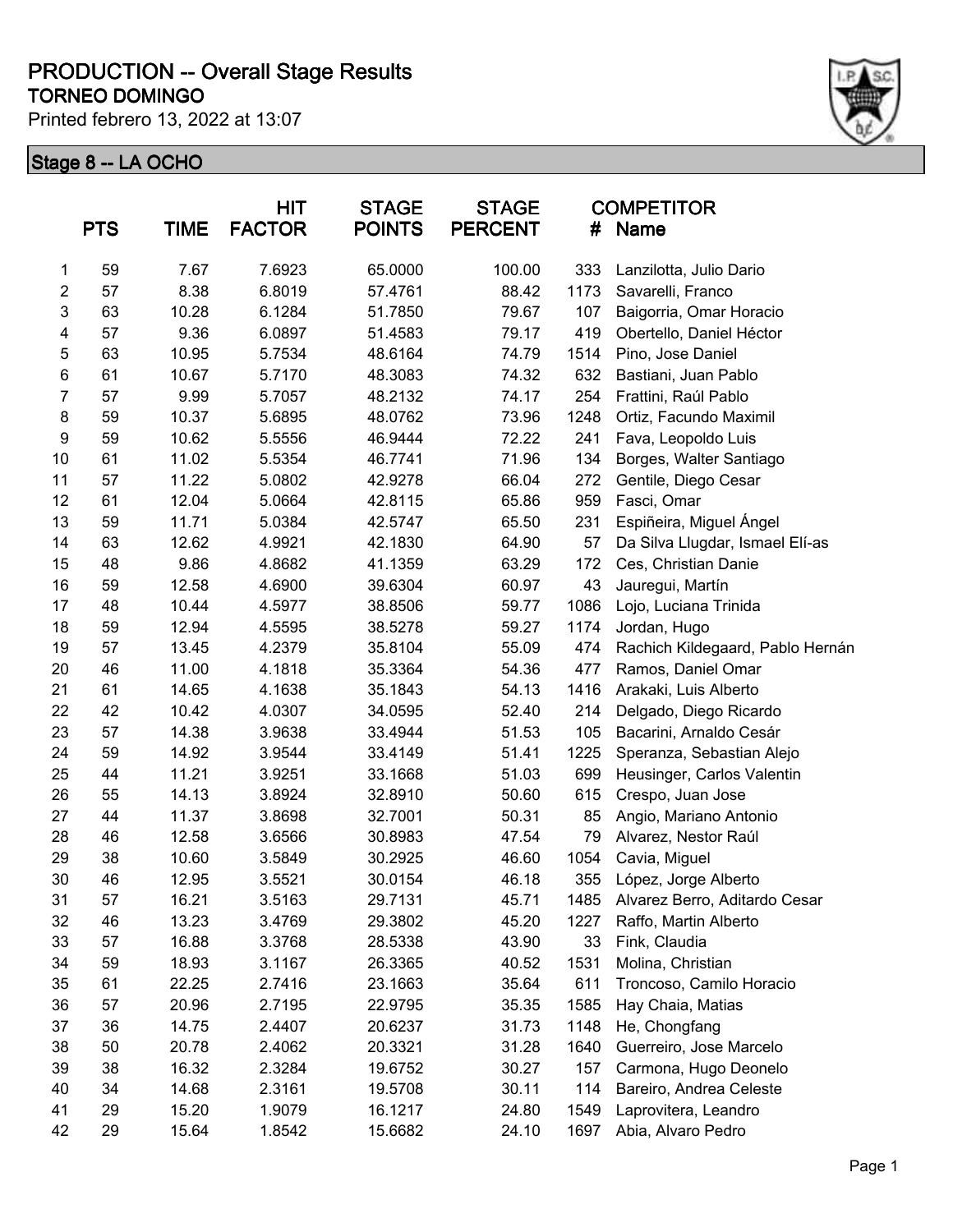|    | <b>PTS</b> | TIME  | <b>HIT</b><br><b>FACTOR</b> | <b>STAGE</b><br><b>POINTS</b> | <b>STAGE</b><br><b>PERCENT</b> | #    | <b>COMPETITOR</b><br><b>Name</b> |
|----|------------|-------|-----------------------------|-------------------------------|--------------------------------|------|----------------------------------|
| 43 | 40         | 21.83 | 1.8323                      | 15.4833                       | 23.82                          | 1553 | Ghiglione, Martin                |
| 44 | 38         | 22.14 | 1.7164                      | 14.5032                       | 22.31                          | 1222 | Obljubek, Santiago               |
| 45 | 42         | 26.45 | 1.5879                      | 13.4178                       | 20.64                          | 421  | Oliva, Lucas Matías              |
| 46 | 21         | 15.65 | 1.3419                      | 11.3387                       | 17.44                          | 1538 | Naya, Christian                  |
| 47 | 23         | 24.70 | 0.9312                      | 7.8684                        | 12.11                          | 1663 | Stenger Yañez, Matías Manuel     |
| 48 | 8          | 16.02 | 0.4994                      | 4.2197                        | 6.49                           | 619  | Fiorese, Daniel Pedro            |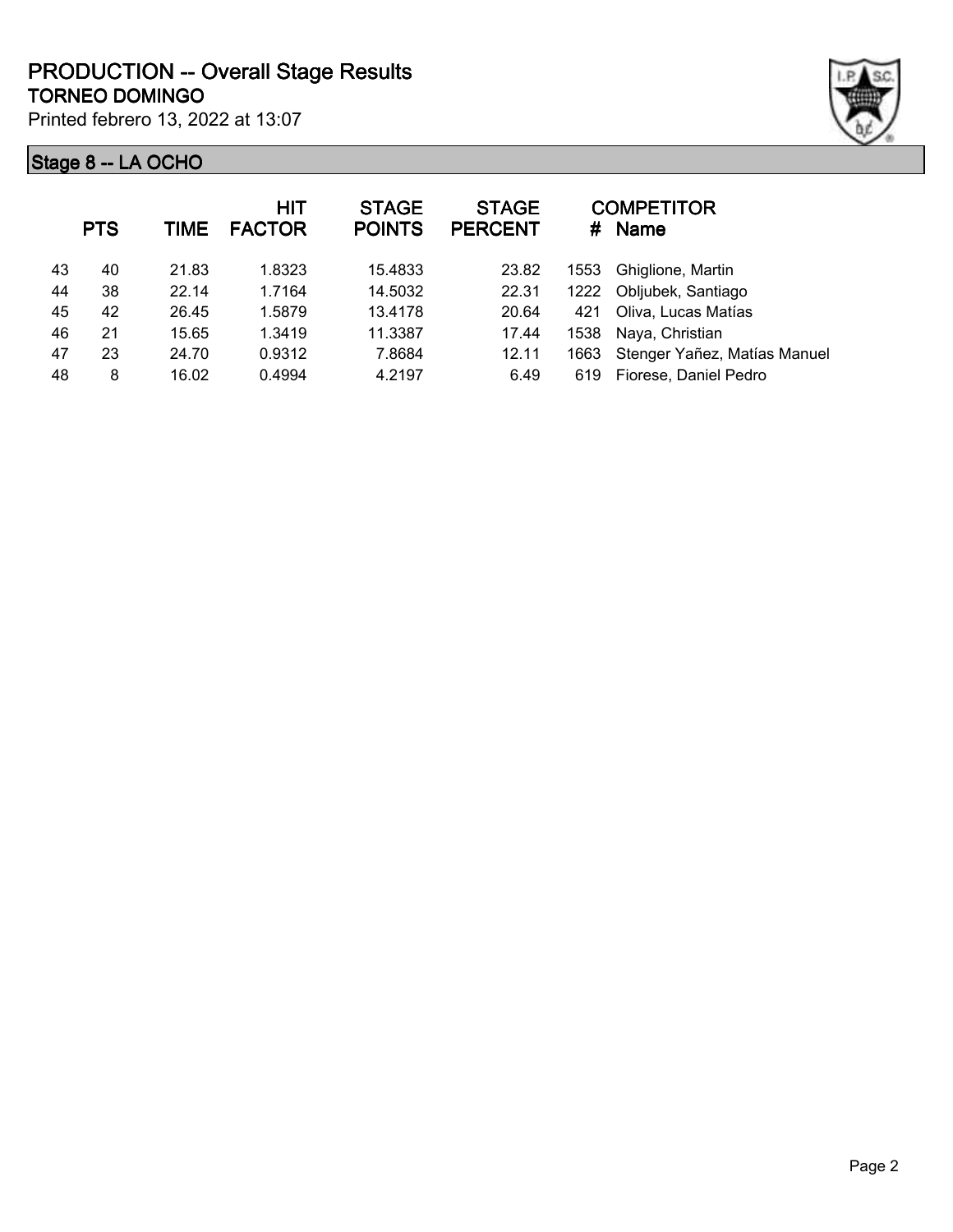

|    | <b>PTS</b> | <b>TIME</b> | <b>HIT</b><br><b>FACTOR</b> | <b>STAGE</b><br><b>POINTS</b> | <b>STAGE</b><br><b>PERCENT</b> | #    | <b>COMPETITOR</b><br>Name      |
|----|------------|-------------|-----------------------------|-------------------------------|--------------------------------|------|--------------------------------|
| 1  | 57         | 7.72        | 7.3834                      | 65.0000                       | 100.00                         | 232  | Espinha Patricio, Diego Gaston |
| 2  | 63         | 9.62        | 6.5489                      | 57.6529                       | 88.70                          | 38   | Zoppi, Daniel                  |
| 3  | 59         | 10.69       | 5.5192                      | 48.5881                       | 74.75                          | 568  | Testa, Diego Enrique           |
| 4  | 55         | 9.99        | 5.5055                      | 48.4678                       | 74.57                          | 464  | Ponizio, Leonardo Albert       |
| 5  | 59         | 12.56       | 4.6975                      | 41.3541                       | 63.62                          | 1399 | Ameghino, Javier               |
| 6  | 45         | 9.63        | 4.6729                      | 41.1379                       | 63.29                          | 137  | Bragadini, Hector Alberto      |
| 7  | 63         | 14.42       | 4.3689                      | 38.4619                       | 59.17                          | 1281 | Lifschitz, Daniel Eduardo      |
| 8  | 40         | 9.99        | 4.0040                      | 35.2493                       | 54.23                          | 299  | Grimberg, Sergio Daniel        |
| 9  | 55         | 14.53       | 3.7853                      | 33.3237                       | 51.27                          | 279  | Gianni, Julio César            |
| 10 | $\Omega$   | 24.54       | 0.0000                      | 0.0000                        | 0.00                           | 478  | Randazzo, Guillermo Raúl       |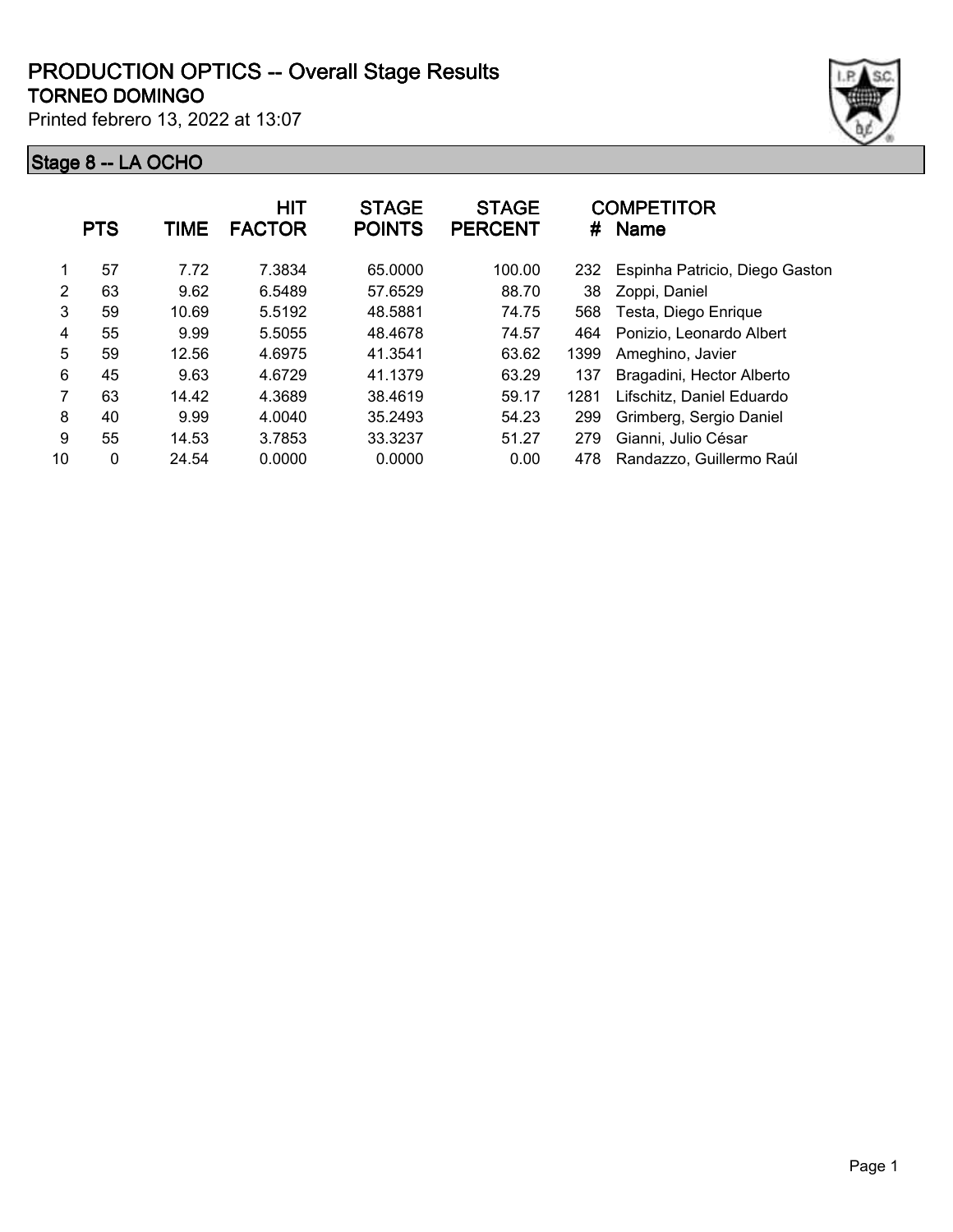

|               | <b>PTS</b> | TIME  | <b>HIT</b><br><b>FACTOR</b> | <b>STAGE</b><br><b>POINTS</b> | <b>STAGE</b><br><b>PERCENT</b> | #   | <b>COMPETITOR</b><br>Name |
|---------------|------------|-------|-----------------------------|-------------------------------|--------------------------------|-----|---------------------------|
|               | 59         | 8.80  | 6.7045                      | 65.0000                       | 100.00                         | 799 | Silva, Lucas              |
| $\mathcal{P}$ | 55         | 11.77 | 4.6729                      | 45.3033                       | 69.70                          |     | 116 Barrios, Martin       |
| 3             | 44         | 11.46 | 3.8394                      | 37.2231                       | 57.27                          | 267 | Gashu, Juan Andrés        |
| 4             | 44         | 12.52 | 3.5144                      | 34.0716                       | 52.42                          | 957 | Ortelli, Martín           |
| 5             | 29         | 18.45 | 1.5718                      | 15.2386                       | 23.44                          |     | 811 Salvarezza, Marcelo   |
|               |            |       |                             |                               |                                |     |                           |